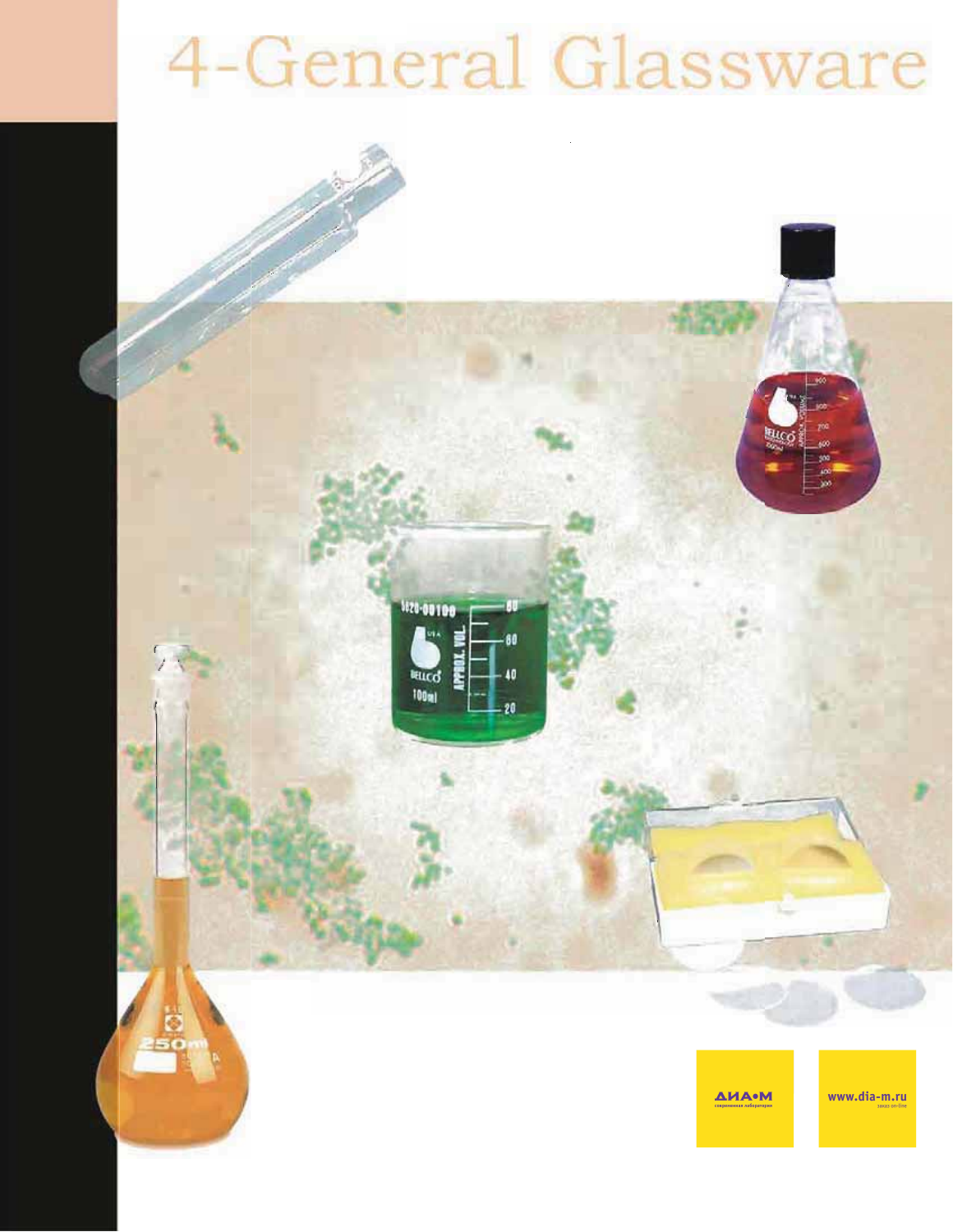| <b>Section 4 – General Laboratory Products</b> |
|------------------------------------------------|
|                                                |
|                                                |
|                                                |
|                                                |
|                                                |
|                                                |
|                                                |
|                                                |
|                                                |
|                                                |
|                                                |
|                                                |
|                                                |
|                                                |
|                                                |
|                                                |
|                                                |
|                                                |

### $G-2$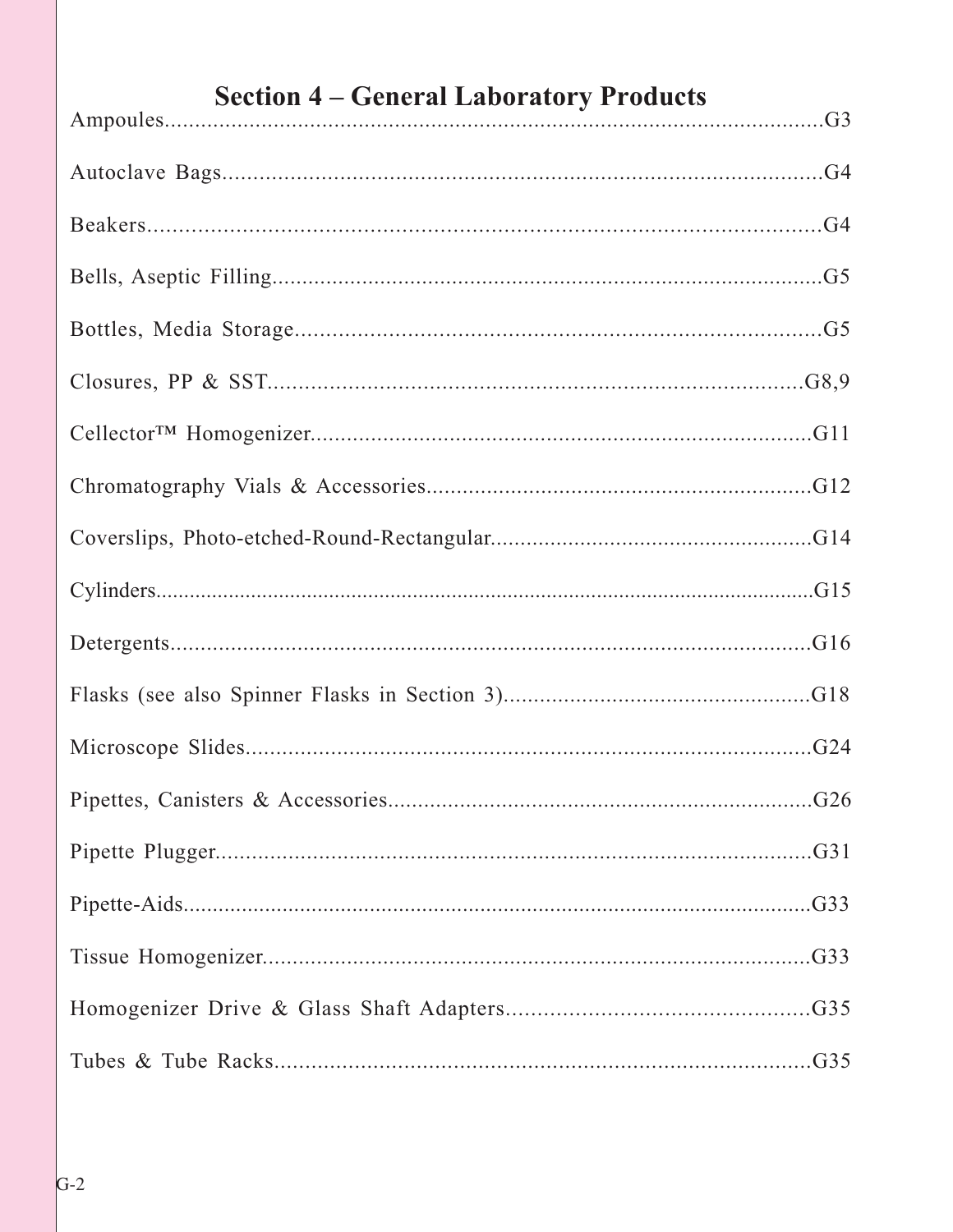#### **Freeze Drying Ampoule**

- Type 1, Class A Borosilicate glass, flat bottom
- Ideal for freeze drying or cryogenic storage
- Neck has pre-drawn constriction to facilitate sealing

| <b>Stock No.</b> |    | Length $(mm)$ Capacity $(mL)$ | Case Oty. |
|------------------|----|-------------------------------|-----------|
| 4019-00001       | 80 |                               | 72        |





#### **Freeze Drying Ampoule**

- v Type 1, Class A Borosilicate glass, round bottom
- Tubular with firing off constriction on neck
- Rigidly controlled bottom to withstand pressure at low temperature

| <b>Stock No.</b> |     | Length $(mm)$ Capacity $(mL)$ | Case Oty. |
|------------------|-----|-------------------------------|-----------|
| 4024-50000       | 105 | 0.5                           | 144       |
| 4024-00001       | 145 |                               | 144       |
| 4024-00002       | 145 |                               | 144       |

#### **Freeze Drying Ampoule**

- $\bullet$  Type 1, Class A Borosilicate glass
- Tubular
- Round bottom

| <b>Stock No.</b> |     | Length (mm) Capacity (mL) | Case Oty. |
|------------------|-----|---------------------------|-----------|
| 4025-00001       | 127 |                           | 144       |
| 4025-00002       | 145 | $\mathcal{L}$             | 144       |
| 4025-00003       | 145 | 3                         | 144       |
| 4025-00004       | 170 |                           | 144       |

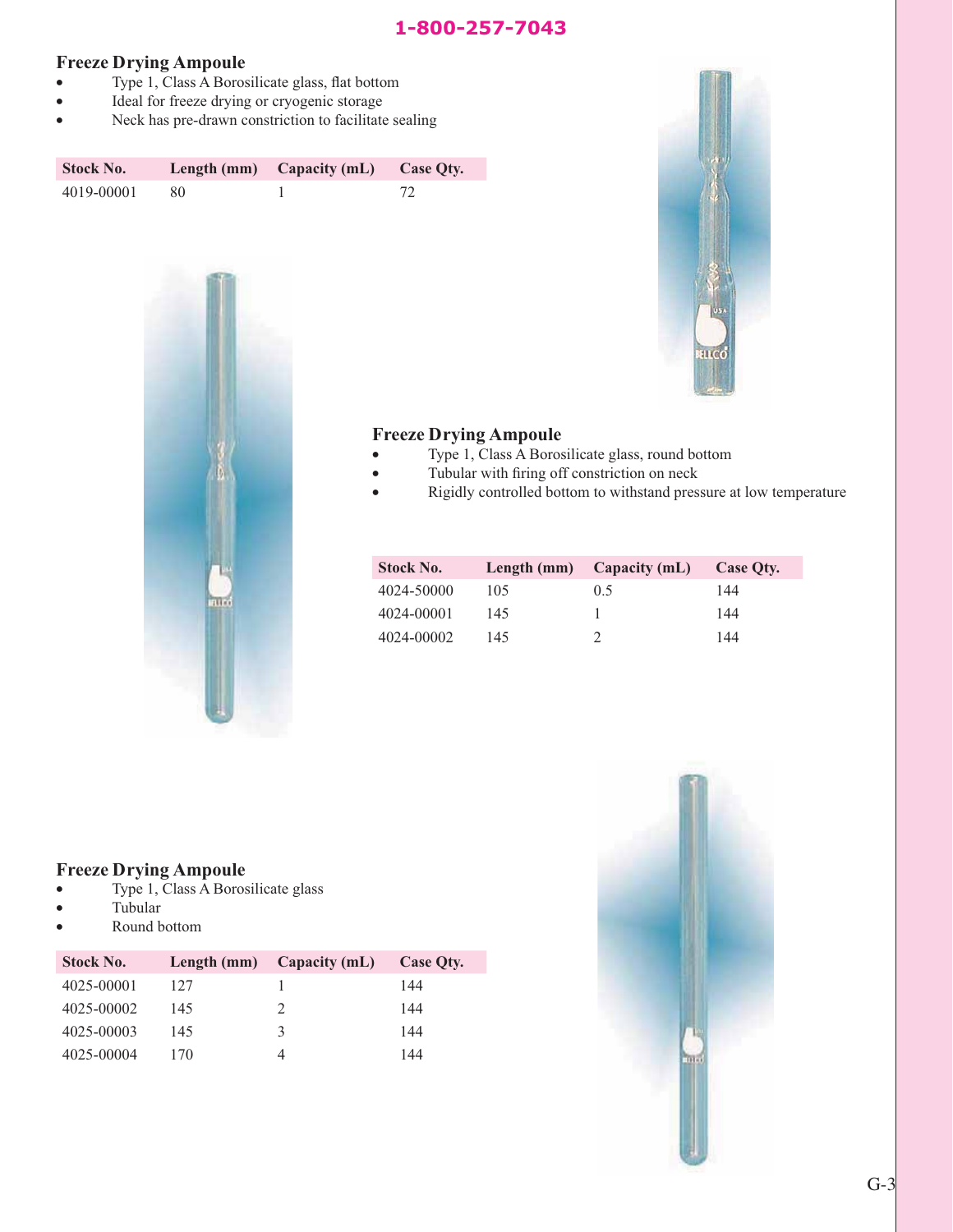#### **Autoclave Sterilization Bags**

- Rugged polypropylene bags withstand 130°C
- v OSHA Biohazard Symbol imprinted on bags



| <b>Stock No.</b> | <b>Description</b> | Size (Inches)  | Oty |
|------------------|--------------------|----------------|-----|
| 2200-12240       | Autoclave Bag      | $12 \times 24$ | 100 |
| 2200-24300       | Autoclave Bag      | $24 \times 30$ | 100 |
| 2200-24360       | Autoclave Bag      | $24 \times 36$ | 100 |

#### **Griffin Beaker, Heavy Wall\***

- v Heavy duty break resistant lip formed by hand tooling
- Graduated for approximate volumes
- Type 1, Class A Borosilicate glass

| Stock No.  | Capacity (mL) | <b>OD x OAH</b><br>(mm) | Case<br>Qty. |
|------------|---------------|-------------------------|--------------|
| 5620-00005 | 5             | $20 \times 23$          | 12           |
| 5620-00050 | 50            | 41 x 56                 | 12           |
| 5620-00100 | 100           | $51 \times 65$          | 12           |
| 5620-00250 | 250           | 70 x 87                 | 12           |
| 5620-00400 | 400           | $80 \times 106$         | 12           |
| 5620-00600 | 600           | $95 \times 110$         | 12           |
| 5620-01000 | 1000          | $110 \times 145$        | 3            |
| 5620-02000 | 2000          | $134 \times 190$        | 3            |
| 5620-04000 | 4000          | $160 \times 250$        | 2            |
|            |               |                         |              |

\* Larger Sizes Available, Please Contact Customer Service

#### **Standard Wall Beaker**

- v Manufactured from Type 1, Class A Borosilicate glass
- Ideal for general laboratory use
- White double scale graduations on 250mL and larger sizes





820-0010

⊯ucc  $100<sub>m1</sub>$  60

20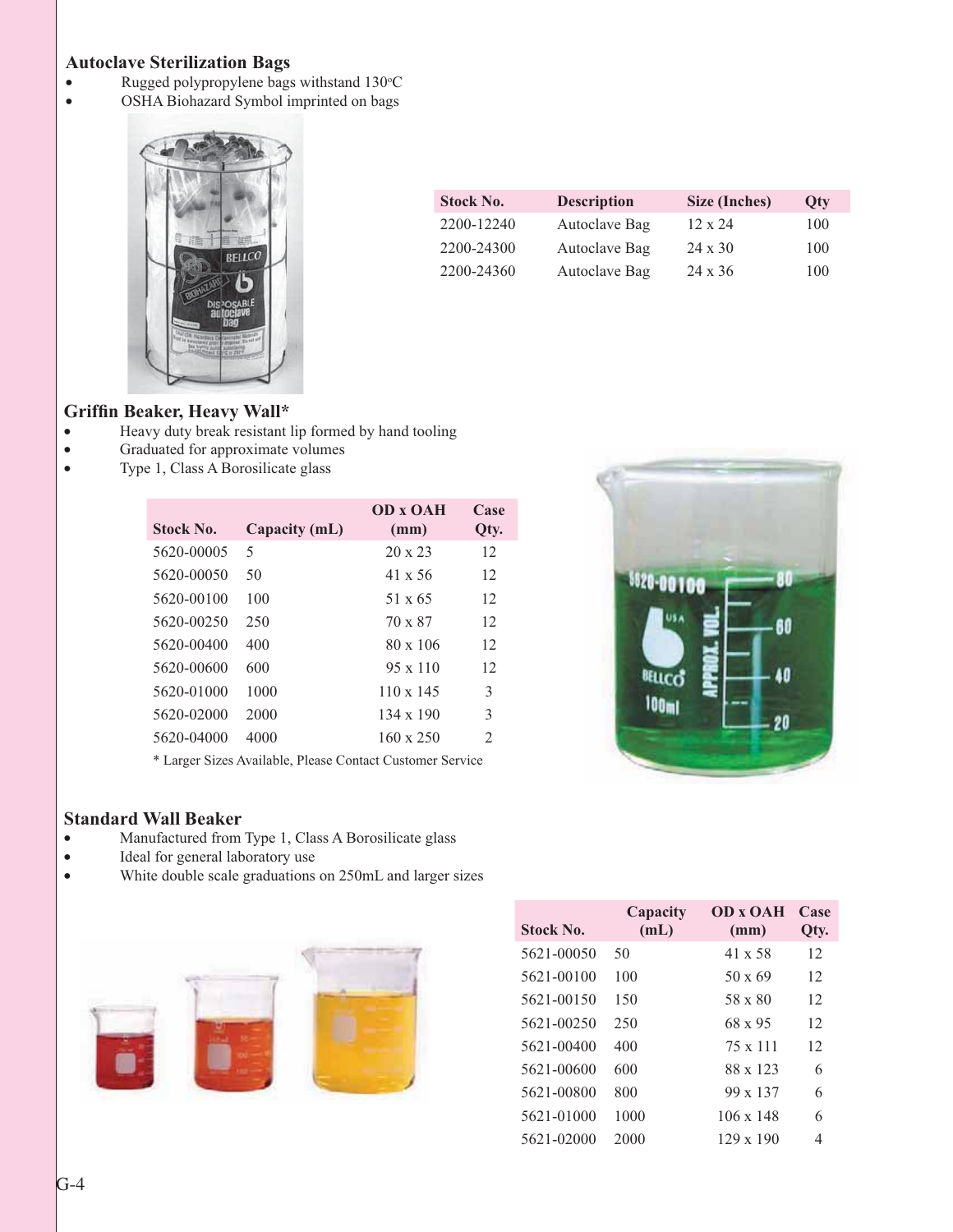#### **Aseptic Filling Bell**

- Attaches to reservoir with rubber tubing
- Receiving vessel is placed under the bell
- Sizes for tubes and bottles
- Type 1, Class A Borosilicate glass

| <b>Stock No.</b> | <b>I.D.</b> of Bell<br>(mm) | <b>Height</b><br>(mm) | Case<br>Oty.                |
|------------------|-----------------------------|-----------------------|-----------------------------|
| 5610-00020*†     | 22                          | 75                    | $\mathcal{L}$               |
| 5610-00040*†     | 41                          | 95                    | $\mathfrak{D}$              |
| 5610-00050*††    | 49                          | 100                   | $\mathcal{D}_{\mathcal{L}}$ |
| 5610-00070 ****  | 70                          | 125                   | $\mathfrak{D}$              |
| 5610-00100**††   | 104                         | 130                   | $\mathcal{D}_{\mathcal{L}}$ |

*\* For use with tubes; \*\* For use with bottles* 

*† tubing I.D. ¼"; †† tubing I.D. ½"*

*Special I.D. sizes and hose connection configurations are available upon special request.*



#### **Media Storage Bottle**

- Borosilicate glass Type 1, Class B
- v Large opening and sloping shoulders facilitate pouring and cleaning
- **v** Heavier walls prevent breakage
- Marking area and approximate graduations
- Supplied with rubber lined 33mm black phenolic screw cap (38mm on 1000mL)

| <b>Stock No.</b> | Capacity<br>(mL) | <b>OD x OAH</b><br>(mm) | Case<br>Qty.    |
|------------------|------------------|-------------------------|-----------------|
| 5636-00125       | 125              | $55 \times 120$         | 12 <sup>2</sup> |
| 5636-00250       | 250              | 66 x 149                | 12              |
| 5636-00533       | 500              | 88 x 187                | 12              |
| 5636-01038       | 1000             | $103 \times 231$        | 6               |

#### **Media Storage Bottle, PP Closure**

- Borosilicate glass Type 1, Class A
- v 45mm linerless polypropylene screw caps (32mm on 50ml bottle)
- Polypropylene pouring ring for drip free pouring

| <b>Stock No.</b>          | Capacity<br>(mL) | <b>OD x OAH</b><br>(mm) | Case<br>Qty. |
|---------------------------|------------------|-------------------------|--------------|
| 5637-00050                | 50               | 46 x 87                 | 10           |
| 5637-00100                | 100              | $56 \times 100$         | 10           |
| 5637-00250                | 250              | $70 \times 138$         | 10           |
| 5637-00500                | 500              | 85 x 176                | 10           |
| 5637-01000                | 1000             | $101 \times 225$        | 10           |
| 5637-02000                | 2000             | $136 \times 260$        | 10           |
| 5637-05000                | 5000             | $182 \times 330$        | 1            |
| 5637-10000                | 10000            | $227 \times 410$        | 1            |
| Plastic Coating Available |                  |                         |              |

Plastic Coating Available



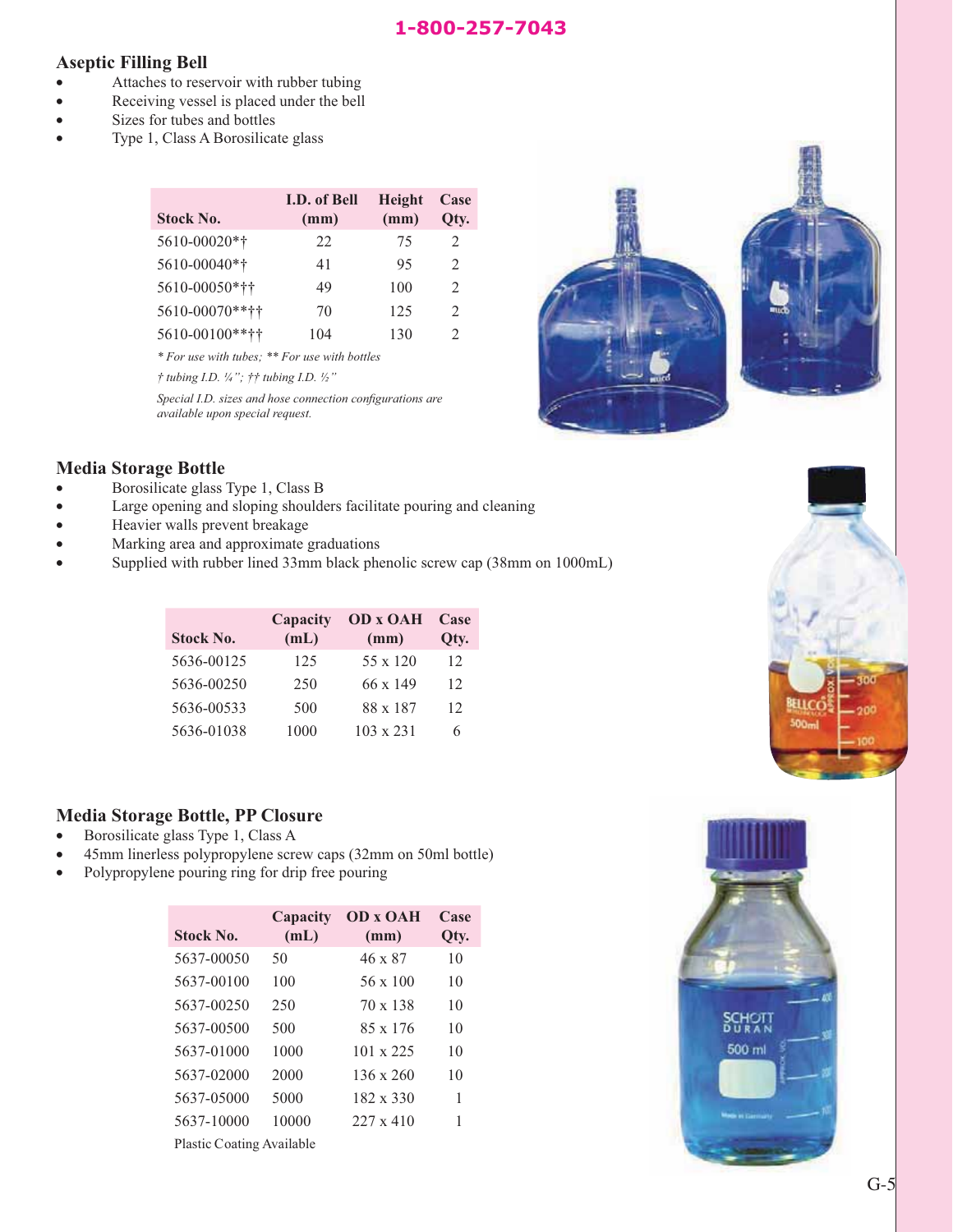#### **Media Storage Bottle w/o Cap**

- Borosilicate glass Type 1, Class A
- Same as 5637 Media Storage Bottles but without caps or pouring rings.
- See page G-8 for available 32mm and 45mm caps and rings.

| <b>Stock No.</b> | Capacity<br>(mL) | <b>Thread</b><br>(mm) | <b>OD x OAH</b><br>(mm) | Case<br>Qty. |
|------------------|------------------|-----------------------|-------------------------|--------------|
| 5637-60050       | 50               | 32                    | 46 x 87                 | 10           |
| 5637-60100       | 100              | 45                    | $56 \times 100$         | 10           |
| 5637-60250       | 250              | 45                    | $70 \times 138$         | 10           |
| 5637-60500       | 500              | 45                    | $86 \times 176$         | 10           |
| 5637-61000       | 1000             | 45                    | $101 \times 225$        | 10           |
| 5637-62000       | 2000             | 45                    | $136 \times 260$        | 10           |
| 5637-65000       | 5000             | 45                    | $182 \times 330$        | 1            |
| 5637-67000       | 10000            | 45                    | $227 \times 410$        |              |
| 5637-68000       | 15000            | 45                    | $268 \times 445$        | 1            |
| 5637-69000       | 20000            | 45                    | 288 x 505               |              |
|                  |                  |                       |                         |              |

#### **Media Storage Bottle w/o Cap, Amberized**

- v Borosilicate glass Type 1, Class A, amber stained
- Same as 5637 Media Storage Bottles but without caps or pouring rings
- Protection up to 500 nm
- v See page G-8 for available 32mm and 45mm caps and rings

| <b>Stock No.</b> | Capacity<br>(mL) | <b>Thread</b><br>(mm) | <b>OD</b> x <b>OAH</b><br>(mm) | Case<br>Qty. |
|------------------|------------------|-----------------------|--------------------------------|--------------|
| 5637-70050       | 50               | 32                    | 46 x 87                        | 10           |
| 5637-70100       | 100              | 45                    | $56 \times 100$                | 10           |
| 5637-70250       | 250              | 45                    | $70 \times 138$                | 10           |
| 5637-70500       | 500              | 45                    | 86 x 176                       | 10           |
| 5637-71000       | 1000             | 45                    | $101 \times 225$               | 10           |
| 5637-72000       | 2000             | 45                    | $136 \times 260$               | 10           |
| 5637-75000       | 5000             | 45                    | $182 \times 330$               | 1            |
| 5637-77000       | 10000            | 45                    | $227 \times 410$               | 1            |





#### **Square Media Bottles**

- Borosilicate glass Type 1, Class A
- 32mm or 45mm blue polypropylene caps and pouring rings  $(140^{\circ}C)$
- Space saving square design with sloped shoulder for easy cleaning
- Red PBT caps available for high temperature applications  $(200^{\circ}C)$
- Shoulder groove indicates maximum volume for each size

| <b>Stock No.</b> | Capacity<br>(mL) | <b>Thread</b><br>(mm) | <b>Dimensions</b><br>(mm) | Case<br>Oty. |
|------------------|------------------|-----------------------|---------------------------|--------------|
| 5637-40100       | 100              | 32                    | 50x50x105                 | 10           |
| 5637-40250       | 250              | 45                    | 64x64x138                 | 10           |
| 5637-40500       | 500              | 45                    | 78x78x176                 | 10           |
| 5637-41000       | 1000             | 45                    | 94x94x218                 | 10           |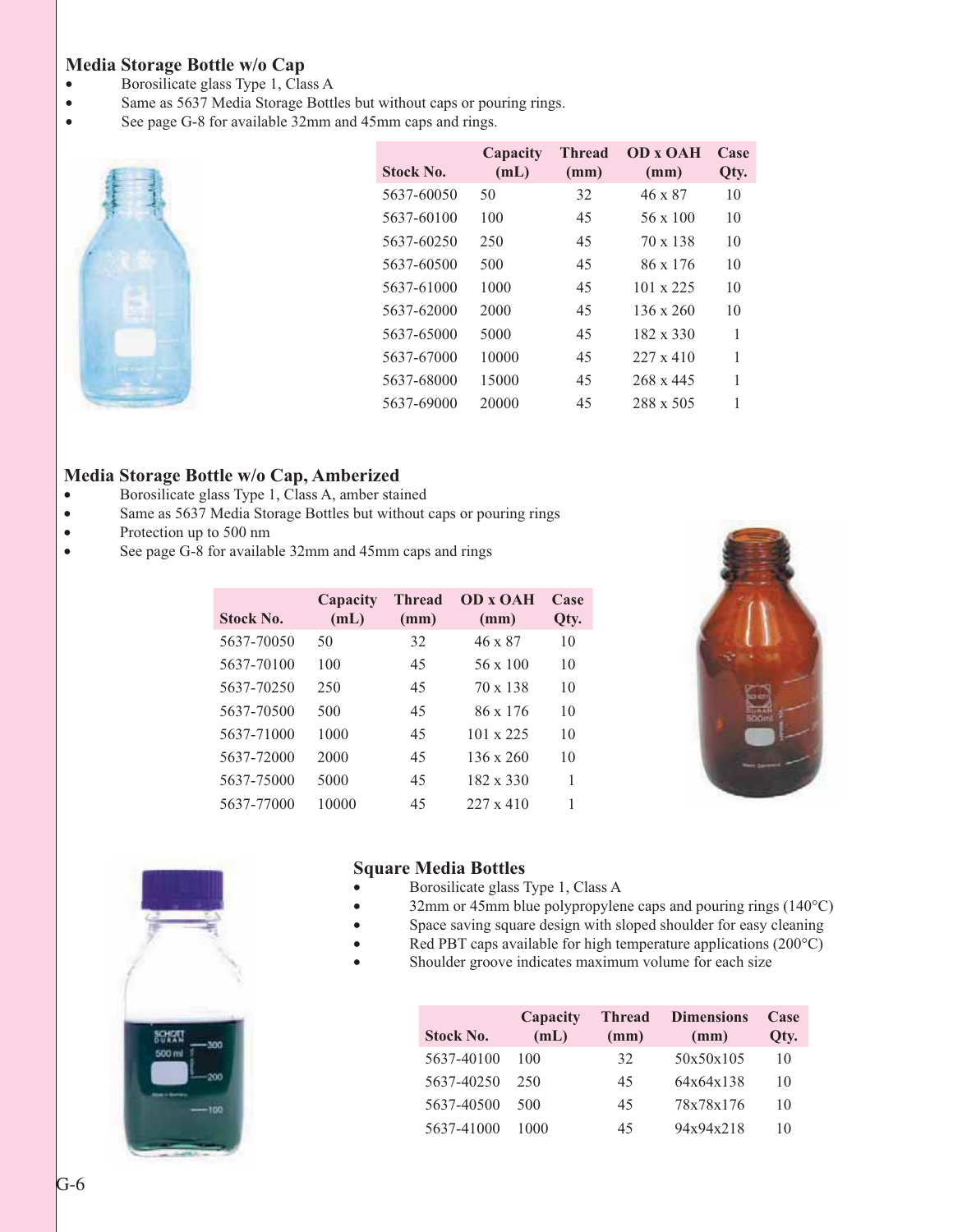#### 1-800-257-7043 **1-800-257-7043**

|  |  | <b>Media Bottle Replacement Cap</b> |  |
|--|--|-------------------------------------|--|
|--|--|-------------------------------------|--|

**Stock No. Diameter Case Qty.** 2029-00038 38mm 36



#### **Media Bottle Replacement Cap**

| <b>Stock No.</b> | <b>Diameter</b>  | Case<br>Oty. |
|------------------|------------------|--------------|
| 5636-33430       | 33mm             | 72           |
| 5636-38430       | 38 <sub>mm</sub> | 72           |



#### **Stainless Steel Port Assembly for Media Bottles**

- Designed for 5637 and 5639 Media Storage Bottles
- Welded, 316L stainless steel construction,  $\frac{1}{4}$  inch OD tubing
- v Electropolished finish, continuous seal weld
- Two port model features siphon and vent tubes
- Three port model features siphon, fill and vent tubes
- v 45mm polypropylene screw cap and silicone gasket included



| <b>Stock No.</b> | <b>Description</b>  | <b>Bottle</b><br>Size(L)  |
|------------------|---------------------|---------------------------|
| 5637-20001       | 2 Port              | 1                         |
| 5637-20002       | 2 Port              | 2                         |
| 5637-20005       | 2 Port              | 5                         |
| 5637-20010       | 2 Port              | 10                        |
|                  |                     |                           |
| 5637-30001       | 3 Port              | 1                         |
| 5637-30002       | 3 Port              | 2                         |
| 5637-30005       | 3 Port              | 5                         |
| 5637-30010       | 3 Port              | 10                        |
|                  |                     |                           |
| A523-599         | Cap                 | $\sim$                    |
| A523-600         | Silicone Gasket     | $\widetilde{\phantom{a}}$ |
| A523-608         | Cap, red high temp. | $\sim$                    |
| A523-609         | Teflon gasket       | ∽                         |

#### **Roux Culture Bottle**

- Working volume is approximately one half total volume
- Offset neck prevents culture from entering neck area
- For large area monolayer cell culture growth
- DeLong® style neck designed for use with 38mm stainless steel closure

| Stock No.       | Capacity (mL)    | <b>Dimensions</b><br>$WxDxH$ (mm) | Case<br>Otv. |
|-----------------|------------------|-----------------------------------|--------------|
| 5630-01000      | 800              | 124x56x290                        |              |
| <b>Closures</b> |                  |                                   |              |
| 2005-03806      | 38mm SST Closure |                                   | 6            |



#### **Roux Culture Bottle, 38mm**

- Working volume is approximately one half total volume
- Offset neck prevents culture from entering neck area
- For large area monolayer cell culture growth
- 38mm deep-skirted, nontoxic, rubber lined black phenolic screw cap included

| <b>Stock No.</b> | Capacity (mL) | <b>Dimensions</b><br>$WxDxH$ (mm) | Case<br>Otv. |
|------------------|---------------|-----------------------------------|--------------|
| 5632-01000       | 800           | 124x56x290                        | 6            |
| <b>Closures</b>  |               |                                   |              |
| 2029-00038       | 38mm cap      |                                   | 36           |

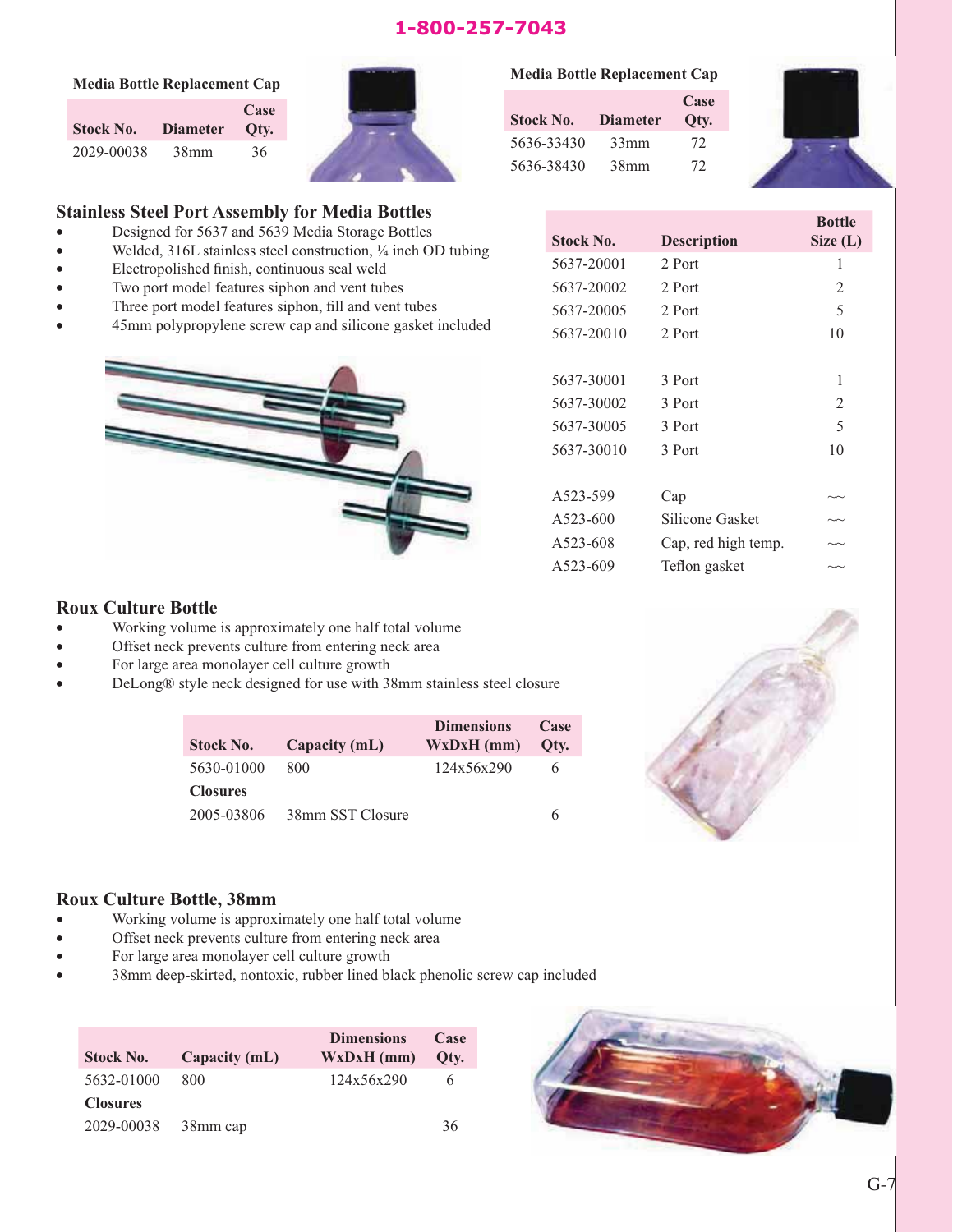#### **Linerless PP Cap with Inner Sealing Lip**

- Molded from Polypropylene with inner ring that seals into neck of bottle
- Autoclavable to 140°C (steam sterilization)



| <b>Stock No.</b> | <b>GL</b> Size | Color              | Case Qty. |
|------------------|----------------|--------------------|-----------|
| 5637-00032       | 32             | <b>B</b> lue       | 10        |
| 5637-00045       | 45             | <b>Blue</b>        | 10        |
| 5637-00047       | 45             | Green              | 10        |
| 5637-00048       | 45             | Yellow             | 10        |
| 5637-00049       | 45             | Gray               | 10        |
|                  |                | <b>Description</b> |           |
| A523-599         | 45             | Cap                |           |
| A523-600         | 45             | Silicone Gasket    |           |

#### **High Temperature PBT Cap with Liner**

- Red PolyButyleneTerephthalate cap with PTFE faced silicone liner
- Withstands temperature of  $-45^{\circ}$ C to 200°C (steam sterilization) **Stock No. GL Size Case Qty.**



#### **Pouring Ring, Blue Polypropylene**

- Provides drip free pouring
- Protects bottle rim from chipping
- Autoclavable to  $140^{\circ}$ C (steam sterilization)



|                  | GL.         | Case |
|------------------|-------------|------|
| <b>Stock No.</b> | <b>Size</b> | Oty. |
| 5637-10032       | 32          | 10   |
| 5637-10045       | 45          | 10   |

#### **High Temperature Pouring Ring, Red ETFE**

- Red Ethylene-tetrafluoroethylene copolymer
- Provides drip free pouring and protects bottle rim from chipping
- Withstands up to  $180^{\circ}$ C (steam sterilization)

| <b>Stock No.</b> | GL.<br><b>Size</b> | Case<br>Qty. |
|------------------|--------------------|--------------|
| 5637-91032       | 32                 | 10           |
| 5637-91045       | 45                 | 10           |

#### **Polypropylene Caps, Open Top and PTFE/Silicone Septa**

- 45mm cap has 33mm hole to accommodate 45mm septa or 45mm port assembly
- 32mm cap has 20mm hole to accommodate 32mm septa or 32mm port assembly
- Ideal for addition & withdrawal of contents via syringe



| <b>Stock No.</b> | <b>Description</b> | <b>Size</b> | Case<br>Qty. |
|------------------|--------------------|-------------|--------------|
| 5637-00035       | Cap, Blue PP       | 32          | 10           |
| 5637-00038       | Septa .125 x 1.20" | 32          | 10           |
|                  |                    |             |              |
| 5637-00010       | Cap, Blue PP       | 45          | 10           |
| 5637-00015       | Cap, Green PP      | 45          | 10           |
| 5637-00020       | Cap, Yellow PP     | 45          | 10           |
| 5637-00025       | Cap, Grey PP       | 45          | 10           |
| 5637-00030       | Septa .125 x 1.70" | 45          | 10           |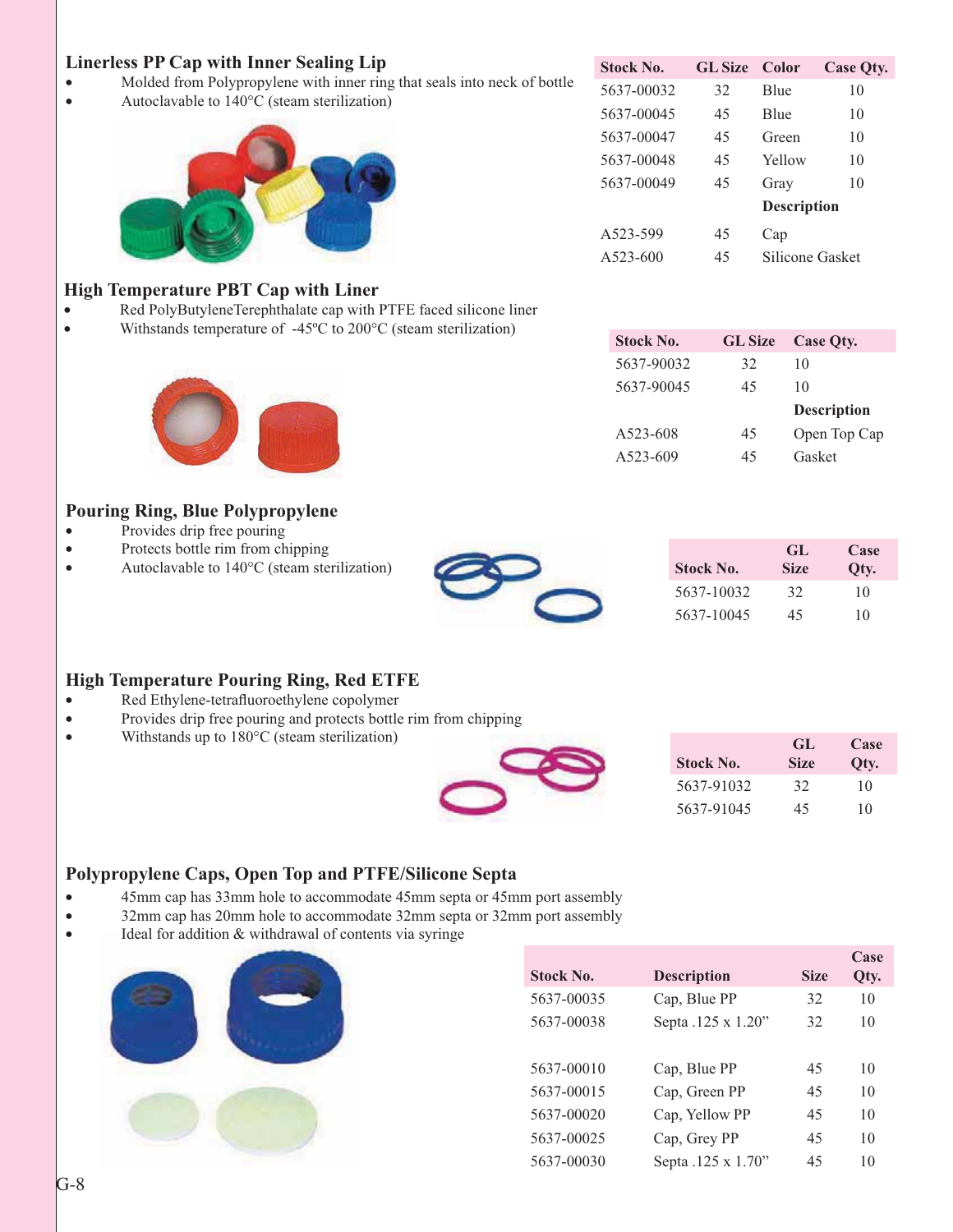#### 1-800-257-7043 **1-800-257-7043**

#### **Deep Skirted Screw Caps with Rubber Liners**

- Autoclavable, black mineral-filled phenolic resin
- White rubber liners sealed into cap
- Deep skirt reduces risk of contamination



|                  |            | Case |
|------------------|------------|------|
| <b>Stock No.</b> | Thread     | Qty. |
| 2029-00013       | $13 - 415$ | 144  |
| 2029-00016       | 15-415     | 144  |
| 2029-00018       | 18-415     | 144  |
| 2029-00025       | 24-415     | 144  |
| 2029-00028       | 28-415     | 72   |
| 2029-00038       | 38-415     | 36   |

#### **Short Skirted Screw Cap with Rubber Liners**

- Autoclavable, black mineral-filled phenolic resin with white rubber liner
- Short skirt for use with glass roller bottles



| <b>Stock No.</b> | <b>Thread</b> | Case<br>Oty. |
|------------------|---------------|--------------|
| 7730-00038       | 38-400        | 36           |
| 2029-00051       | 51-400        | 72           |

**Case Qty.**

#### **Deep Skirted Teflon® Lined Screw Cap**

- Autoclavable, black mineral-filled phenolic resin
- Teflon® liner is permanently bonded to cap
- v Deep skirt reduces risk of contamination

#### **Rubber Lined Screw Cap**

Autoclavable, black, mineral-filled phenolic resin

**Stainless Steel Closures with Fingers**



**Case Qty.** 5636-33430 33-430 72

5636-38430 38-430 72

**Stock No. Thread**

2030-00038 38-415 72

#### **Stainless Steel Closures**

Stainless steel closures continue to provide excellence in culture tube and flask closures. Manufactured from type 305 stainless steel, they can be used indefinitely without corroding. The fingers grip the outside of the tube firmly and will not lose their resilience through repeated autoclaving or dry heat sterilization.

| <b>Stock No.</b> | <b>For Tube</b><br>OD (mm) | Case<br>Qty. |  |
|------------------|----------------------------|--------------|--|
| 2005-00013       | 13                         | 144          |  |
| 2005-00016       | 16                         | 144          |  |
| 2005-00018       | 18                         | 144          |  |
| 2005-01824       | 18                         | 24           |  |
| 2005-00020       | 20                         | 144          |  |
| 2005-00025       | 25                         | 72           |  |
| 2005-02512       | 25                         | 12           |  |
| 2005-00038       | 38                         | 36           |  |
| 2005-03812       | 38                         | 12           |  |
| 2005-03806       | 38                         | 6            |  |
| 2005-03803       | 38                         | 3            |  |

#### **Stainless Steel Closures without Fingers**

| <b>Stock No.</b> | <b>For Tube</b><br>OD (mm) | Case<br>Oty. |
|------------------|----------------------------|--------------|
| 2006-00018       | 18                         | 144          |

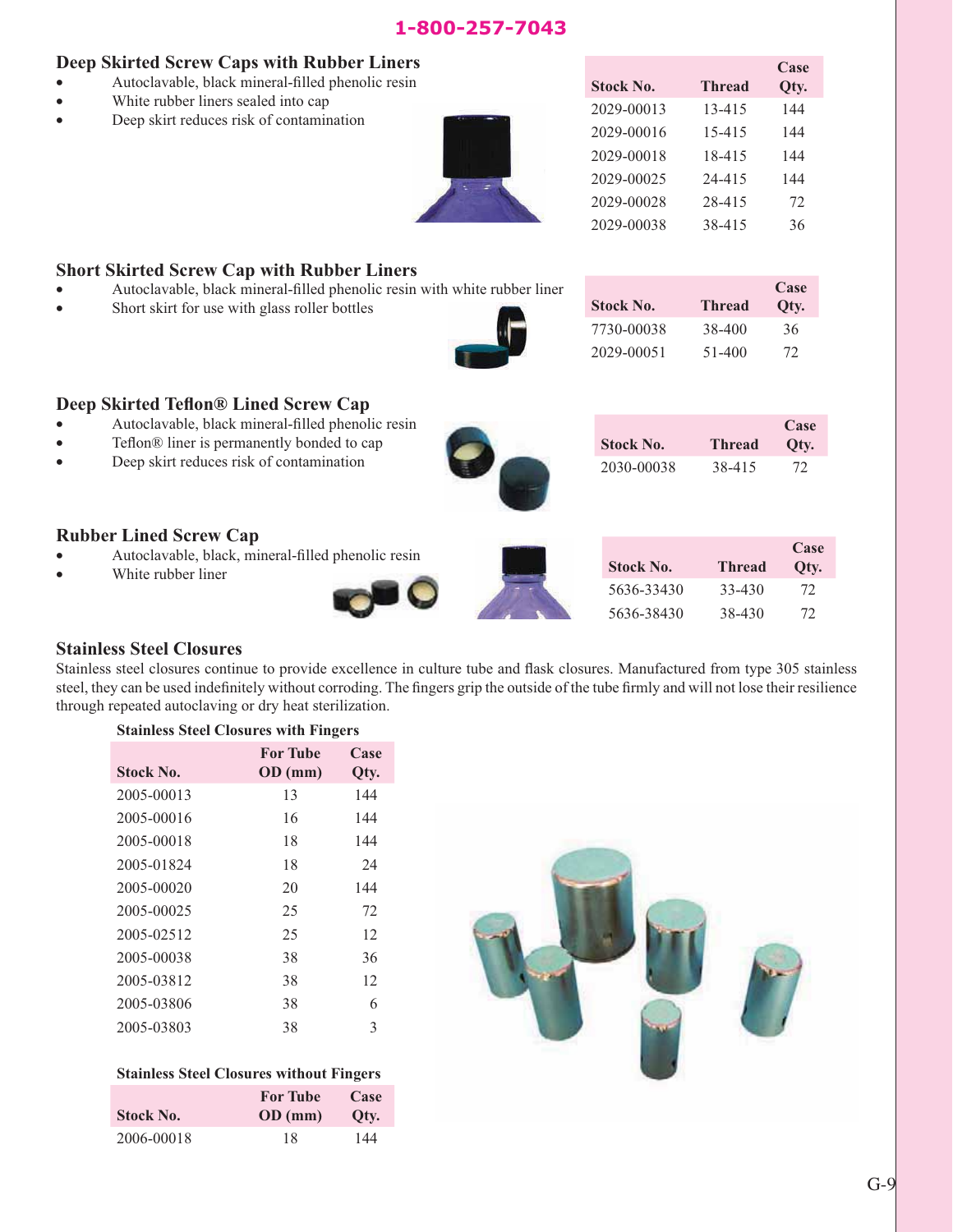| <b>KAP-UTSTM Disposable Closures</b>                                                              | <b>Stock No.</b> | Size(mm) | <b>Color</b> | Case Qty. |
|---------------------------------------------------------------------------------------------------|------------------|----------|--------------|-----------|
| For culture tubes and flasks with DeLong® style necks and access ports                            | 2007-13001       | 13       | Black        | 1000      |
| Manufactured from nontoxic autoclavable polypropylene<br>Seven colors promote easy identification | 2007-13002       | 13       | Red          | 1000      |
| Six sizes from 13mm to 38mm                                                                       | 2007-13003       | 13       | Yellow       | 1000      |
| Same evaporation and sterility characteristics as stainless steel closures                        | 2007-13004       | 13       | Blue         | 1000      |
| Molded pressure fins for firm grip                                                                | 2007-13005       | 13       | White        | 1000      |
|                                                                                                   | 2007-13006       | 13       | Green        | 1000      |
|                                                                                                   | 2007-16001       | 16       | Black        | 1000      |
|                                                                                                   | 2007-16002       | 16       | Red          | 1000      |
|                                                                                                   | 2007-16003       | 16       | Yellow       | 1000      |
|                                                                                                   | 2007-16004       | 16       | Blue         | 1000      |
|                                                                                                   | 2007-16005       | 16       | White        | 1000      |
|                                                                                                   | 2007-16006       | 16       | Green        | 1000      |
|                                                                                                   | 2007-18001       | $18\,$   | <b>Black</b> | 1000      |
|                                                                                                   | 2007-18002       | 18       | Red          | 1000      |
|                                                                                                   | 2007-18003       | 18       | Yellow       | 1000      |
|                                                                                                   | 2007-18004       | $18\,$   | Blue         | 1000      |
|                                                                                                   | 2007-18005       | 18       | White        | 1000      |
|                                                                                                   | 2007-18006       | 18       | Green        | 1000      |
|                                                                                                   | 2007-20001       | $20\,$   | Black        | 500       |
|                                                                                                   | 2007-20002       | $20\,$   | Red          | 500       |
|                                                                                                   | 2007-20003       | $20\,$   | Yellow       | 500       |
|                                                                                                   | 2007-20004       | 20       | Blue         | 500       |
|                                                                                                   | 2007-20005       | 20       | White        | 500       |
|                                                                                                   | 2007-20006       | 20       | Green        | 500       |
|                                                                                                   | 2007-25001       | 25       | Black        | 500       |
|                                                                                                   | 2007-25002       | 25       | Red          | 500       |
|                                                                                                   | 2007-25003       | 25       | Yellow       | 500       |
|                                                                                                   | 2007-25004       | 25       | Blue         | 500       |
|                                                                                                   | 2007-25005       | 25       | White        | 500       |
|                                                                                                   | 2007-25006       | 25       | Green        | 500       |
|                                                                                                   | 2007-25013       | 25       | Natural      | 500       |
|                                                                                                   | 2007-38005       | 38       | White        | 250       |

#### **Silicone Sponge Closures**

- v Sealed-in silicone sponge filter is ideal for aerobic cultures
- v Flanged to fit snugly over outside of neck preventing passage of aerosols
- Withstands dry heat sterilization to 180°C

| <b>Stock No.</b> | Size (mm) | <b>For Use With</b>                                                                | <b>Case Qty</b> |
|------------------|-----------|------------------------------------------------------------------------------------|-----------------|
| 2004-00002       | $13 - 18$ | 13-18 mm Culture Tubes<br>18 mm screw necks                                        | 10              |
| 2004-00003       | $20 - 25$ | 18-25 mm Culture Tubes<br>25-50 ml Erlenmeyer Flasks<br>25-125 ml DeLong® Flasks   | 10              |
| 2004-00004       | 28        | 125-300 ml Erlenmeyer Flasks                                                       | 10              |
| 2004-00005       | 38        | 38 mm culture tubes<br>500-1000 ml Erlenmeyer Flasks<br>250-6000 ml DeLong® Flasks | 10              |

#### **Silicone Sponge Plug Closures**

- Tapered silicone sponge with smooth exterior for tight seal Stock No.
- v Extra long for easy insertion and removal v Fits 25mm culture tubes, 32mm sidearms
- 1924-00032 32 25

| ٠              |  |
|----------------|--|
| 21 p<br>۰<br>- |  |
|                |  |

**Size (mm)** Case Qty.

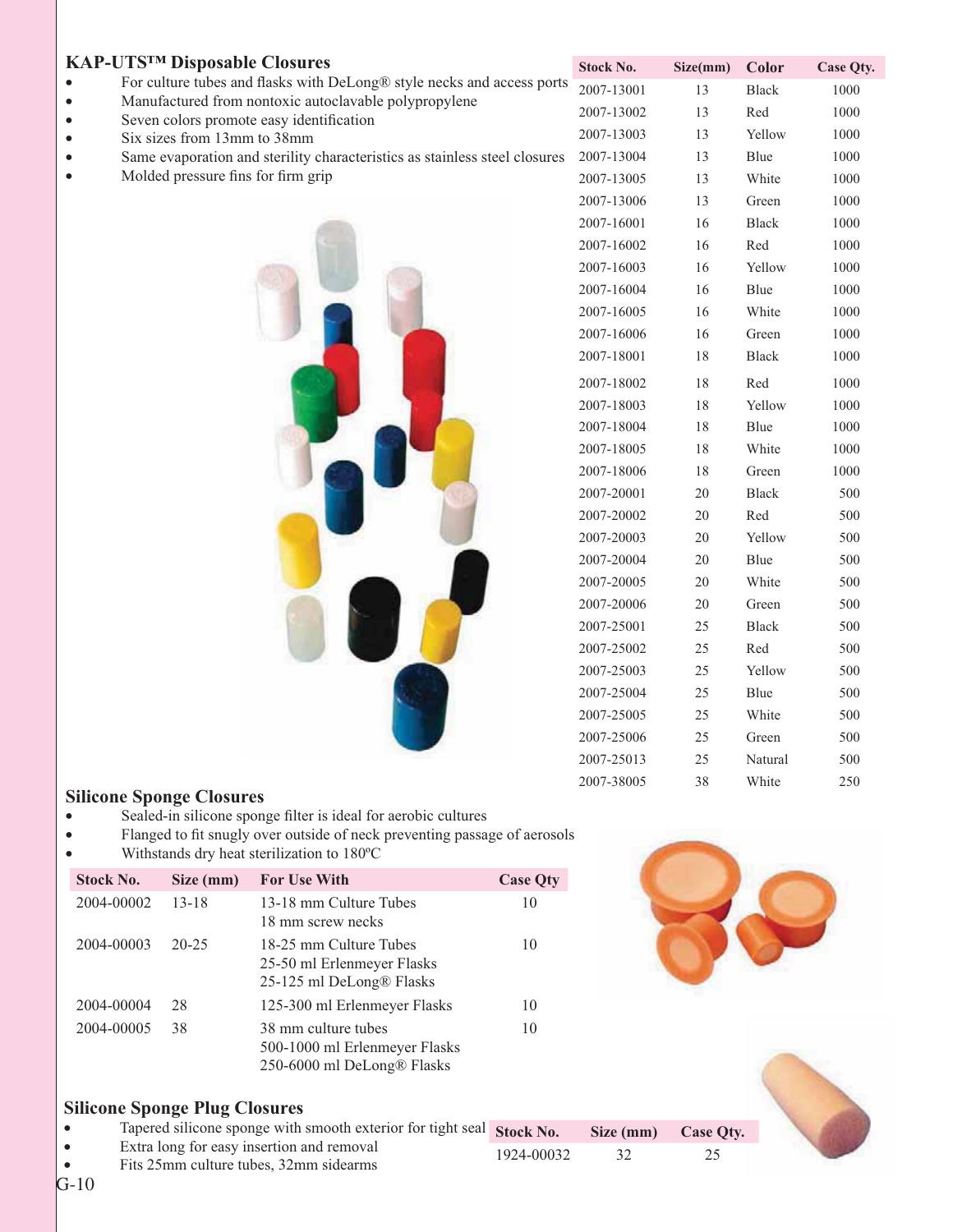#### **Homogenizer, Cellector™ Tissue Sieve**

- Prepare cell suspensions and gel extraction of proteins
- All stainless steel construction
- Available with 85 mL or 130 mL pans

| <b>Stock No.</b> | <b>Description</b>         | <b>Size</b>          | Case<br>Qty |
|------------------|----------------------------|----------------------|-------------|
| 1985-85000       | Cellector Complete*        | 85 mL                | 1           |
| 1985-13000       | Cellector Complete*        | $130$ mL             | 1           |
| 1985-18500       | Cellector Pan and Key only | 85 mL                | 1           |
| 1985-11300       | Cellector Pan and Key only | 130 mL               | 1           |
| 1985-11516       | Glass Pestle Only          | $16 \text{ mm}$      | 1           |
| 1985-28500       | Cellector Key Only         |                      | 1           |
| 1985-00010       | Replacement Screen Only    | $10$ mesh/ $1910\mu$ | 5           |
| 1985-00020       | Replacement Screen Only    | $20$ mesh/ $860\mu$  | 5           |
| 1985-00030       | Replacement Screen Only    | 30 mesh/520 $\mu$    | 5           |
| 1985-00040       | Replacement Screen Only    | 40 mesh $/380\mu$    | 5           |
| 1985-00050       | Replacement Screen Only    | 50 mesh $/280\mu$    | 5           |
| 1985-00060       | Replacement Screen Only    | 60 mesh $/230\mu$    | 5           |
| 1985-00080       | Replacement Screen Only    | $80$ mesh/ $190\mu$  | 5           |
| 1985-00100       | Replacement Screen Only    | $100$ mesh/ $140\mu$ | 5           |
| 1985-00150       | Replacement Screen Only    | $150$ mesh/94 $\mu$  | 5           |
| 1985-00200       | Replacement Screen Only    | $200$ mesh/74 $\mu$  | 5           |
| 1985-00300       | Replacement Screen Only    | 300 mesh $/46\mu$    | 5           |
| 1985-00400       | Replacement Screen Only    | $400$ mesh/ $38\mu$  | 5           |
| 1985-00500       | Replacement Screen Only    | $500$ mesh/ $25\mu$  | 5           |

\**Cellector Complete includes: pan, glass pestle, key and nine screens (one each) 10 to 150 mesh size*

#### **Vessel, Flat Bottom, with 2-port Cap Assembly**

- Flat bottom borosilicate glass tube with 32mm threaded opening
- v Tube measures approximately 32mm OD x 94mm OAL
- Screened with a 10mm white marking spot
- Port assembly is manufactured from 316L stainless steel
- Electropolished for easy cleaning
- Long tube extends approximately 25mm above/below the cap; short tube extends 25mm above the cap
- Supplied with a 32mm open top blue polypropylene cap  $\&$  white silicone sealing gasket

| <b>Stock No.</b> | <b>Description</b> |
|------------------|--------------------|
| 5637-51000       | Cap Assembly Only  |
| 5637-28094       | Vessel Only        |
| 5637-52894       | Complete           |









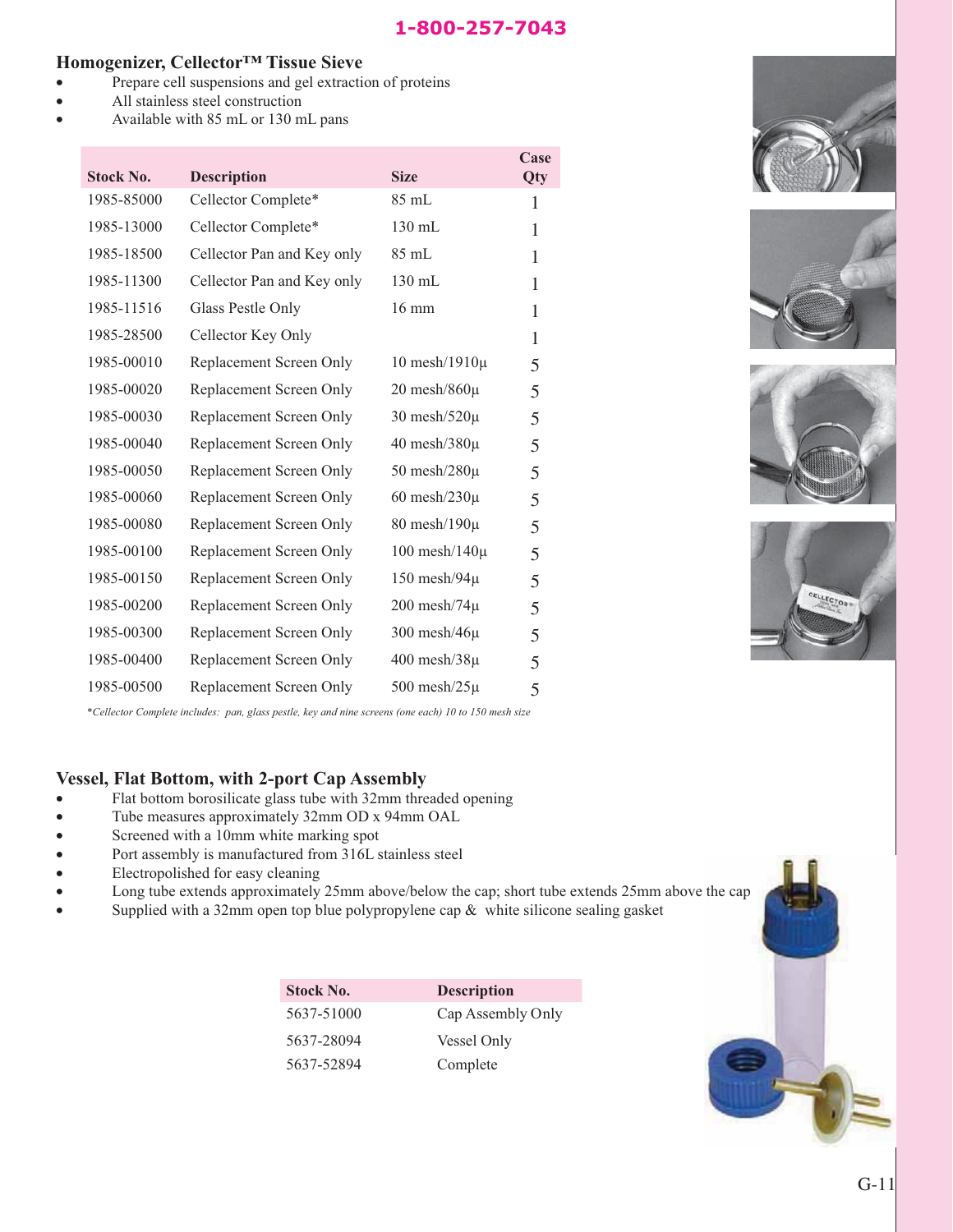### **Autosampler Vials**

#### **Screw Thread Vials**

- Clear vials manufactured from Type 1 Borosilicate glass
- Amber vials manufactured from Type 1 amber glass
- Designed for use with Varian and other autosamplers



| <b>Stock No.</b>    | <b>Description</b> | Size (mm)      | <b>Case Oty</b> |
|---------------------|--------------------|----------------|-----------------|
| 2070-00010          | 8mm S/T Clear      | $12 \times 32$ | 1000            |
| 2070-00020          | 8mm S/T Amber      | $12 \times 32$ | 1000            |
| 2070-00170          | 10-425 Clear       | $12 \times 32$ | 1000            |
| 2070-00180          | 10-425 Amber       | $12 \times 32$ | 1000            |
| 2070-00190          | 9-425 Clear RAM*   | $12 \times 32$ | 1000            |
| 2070-00200          | 9-425 Amber $RAM*$ | $12 \times 32$ | 1000            |
| *Robotic Arm Motion |                    |                |                 |

#### **11mm Aluminum Seal Vials**

- Clear vials manufactured from Type 1, Class B Borosilicate glass
- Amber vials manufactured from Type 1 amber glass
- Vials accept 11mm aluminum seals
	- Large Opening vials have wider ID for easier sample access
	- Designed for use with Hewlett Packard and other autosamplers



| <b>Stock No.</b> | <b>Description</b>     | Size (mm)      | <b>Case Qty</b> |
|------------------|------------------------|----------------|-----------------|
| 2070-00030       | 11mm A/S Clear         | $12 \times 32$ | 1000            |
| 2070-00040       | $11$ mm $A/S$ Amber    | $12 \times 32$ | 1000            |
| 2070-00050       | $11$ mm A/S Clear, L/O | $12 \times 32$ | 1000            |
| 2070-00060       | 11mm A/S Amber, L/O    | $12 \times 32$ | 1000            |
| 2070-00130       | 11mm A/S Clear         | $12 \times 32$ | 1000            |
| 2070-00140       | $11$ mm $A/S$ Amber    | $12 \times 32$ | 1000            |
| 2070-00150       | 11mm A/S w/Spot        | $12 \times 32$ | 1000            |
| 2070-00160       | 11mm A/S Amb w/Spot    | $12 \times 32$ | 1000            |

#### **11mm Snap-Seal™ Vials**

- Patented Snap-Seal™ design for positive seal
- Manufactured from Type 1, Class A Borosilicate glass
- Vials accept 11mm Snap-Ring Closures
- Developed for use with Hewlett Packard® and other autosamplers

| <b>Stock No.</b> | <b>Description</b> | Size (mm) Case Oty |      |
|------------------|--------------------|--------------------|------|
| 2070-00070       | 11mm Clear         | $12 \times 32$     | 1000 |
| 2070-00075       | $11mm$ PP          | $12 \times 32$     | 1000 |
| 2070-00080       | 11mm Amber         | $12 \times 32$     | 1000 |





#### **13mm Screw Thread Vials**

• For use with Shimadzu AOC-14/1400 and Waters 48 model autosamplers

| <b>Stock No.</b> | <b>Description</b> | Size (mm) Case Oty |      |
|------------------|--------------------|--------------------|------|
| 2070-00090       | 13mm S/T Clear     | $15 \times 45$     | 1000 |
| 2070-00100       | 13mm S/T Amber     | $15 \times 45$     | 1000 |

#### **8x40 mm Shell Vials w/Plug Insert**

- Designed for the Waters WISP™ 96-position autosampler
- Plug insert sold separately

| <b>Stock No.</b> | <b>Description</b>   | Size (mm) Case Qty |      |
|------------------|----------------------|--------------------|------|
| 2070-00110       | 8mm Shell Vial Clear | $8 \times 40$      | 1000 |
| 2070-00120       | 8mm Shell Vial Amber | $8 \times 40$      | 1000 |
| 2070-03700       | 8mm Plug Insert      |                    | 1000 |

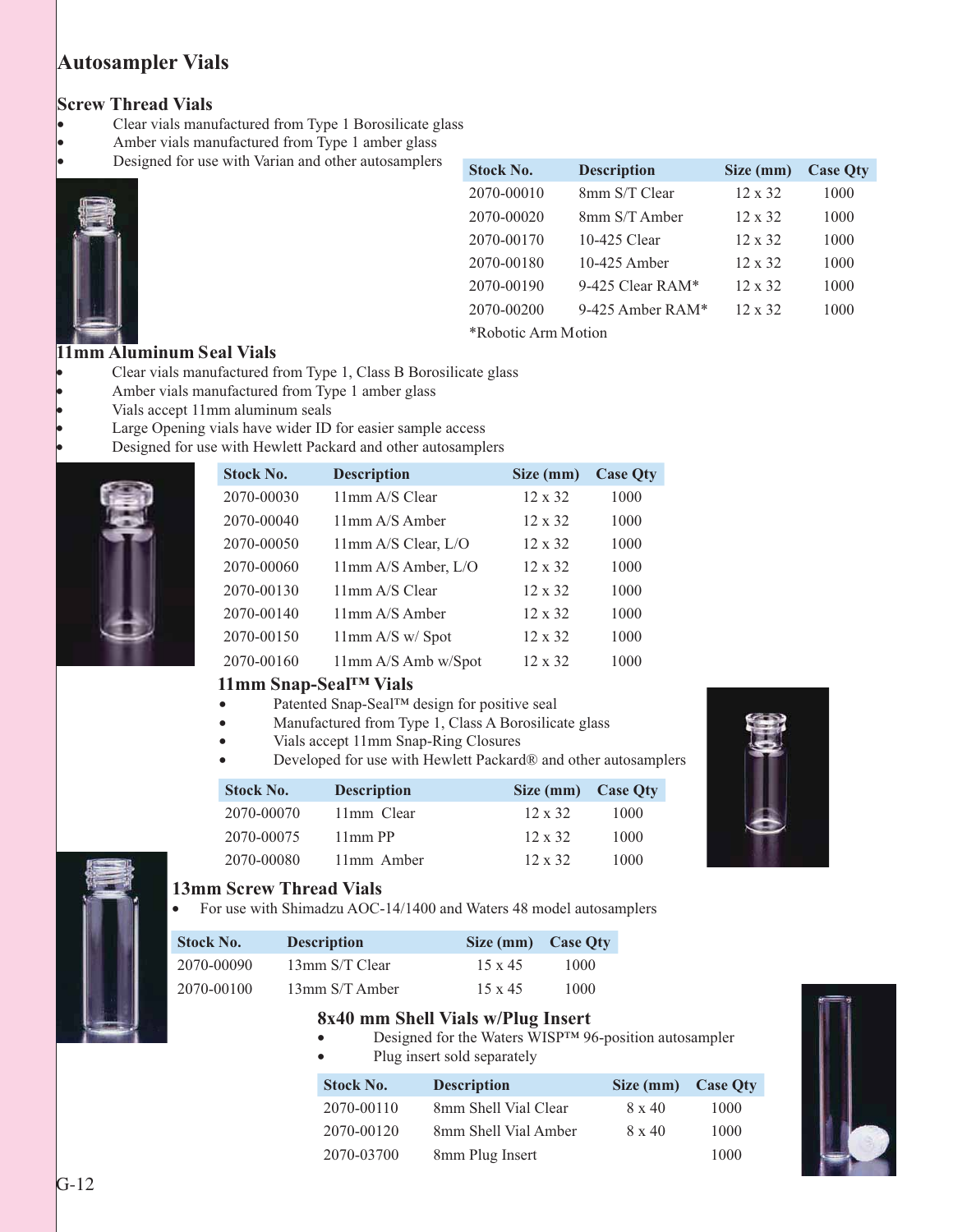#### **Closures & Septa**

#### **Polypropylene Closures w/Open Top**

- Designed for standard screw thread vials
- Available with or without septa

| <b>Stock No.</b> | <b>Description</b>    | GPI (mm) | <b>Case Qty</b> |
|------------------|-----------------------|----------|-----------------|
| 2070-00500       | <b>Black</b>          | 8-425    | 1000            |
| 2070-00525       | Red                   | 8-425    | 1000            |
| 2070-00700       | Black, w/Septa        | 8-425    | 100             |
| 2070-00550       | <b>B</b> lue          | 9-425    | 1000            |
| 2070-00900       | Blue w/PTFE/RR septa  | 9-425    | 1000            |
| 2070-00950       | Blue w/PTFE/Sil septa | 9-425    | 1000            |
| 2070-00975       | <b>Black</b>          | 10-425   | 1000            |
| 2070-00960       | Blue w/PTFE/Sil septa | 10-425   | 1000            |
| 2070-00995       | Blue                  | 10-425   | 1000            |
| 2070-00600       | <b>Black</b>          | 13-425   | 1000            |
| 2070-00800       | Black, w/Septa        | 13-425   | 100             |

#### **Liners**

- Designed for standard screw thread vials
- Autoclavable

| <b>Stock No.</b> | <b>Description</b> | Size (in)                   | <b>Case Qty</b> |
|------------------|--------------------|-----------------------------|-----------------|
| 2070-01000       | Red TFE/Silicone   | $8 \text{mm} \times 0.065$  | 1000            |
| 2070-01600       | Red PTFE/Silicone  | $10mm \times 010$           | 1000            |
| 2070-01200       | Red TFE/Silicone   | $13 \text{mm} \times 0.060$ | 1000            |
| 2070-01100       | White PTFE         | $8$ mm x $.010$             | 1000            |
| 2070-01700       | White PTFE         | $10$ mm x $.010$            | 1000            |
| 2070-01300       | White PTFE         | $13$ mm x .010              | 1000            |
| 2070-01400       | PTFE/Red Rubber    | 9mm x $.040$                | 1000            |
| 2070-01500       | PTFE/Silicone      | 9mm x $.040$                | 1000            |

#### **Aluminum Seals, Snap-Ring Closures & Inserts With Springs**

#### **Aluminum Seals w/TFE/Red Rubber Liner**

| <b>Stock No.</b> | <b>Description</b>    | <b>Size</b> | <b>Case Qty</b> |
|------------------|-----------------------|-------------|-----------------|
| 2070-02000       | Aluminum Seal, Silver | 11mm        | 1000            |
| 2070-05100       | Aluminum Seal, Blue   | 11mm        | 1000            |
| 2070-05200       | Aluminum Seal, Yellow | 11mm        | 1000            |
| 2070-05300       | Aluminum Seal, Green  | 11mm        | 1000            |

#### **Aluminum Seals w/PTFE/Silicone Liner**

| <b>Stock No.</b> | <b>Description</b>     | <b>Size</b> | <b>Case Oty</b> |
|------------------|------------------------|-------------|-----------------|
| 2070-05000       | Aluminum Seal, Silver  | 11mm        | 1000            |
| 2070-05400       | Poly Crimp Seal, Clear | 11mm        | 1000            |

#### **Snap-Ring Closures, Clear, with Septa**

| <b>Stock No.</b> | <b>Description</b>     | <b>Size</b> | <b>Case Qty</b> |
|------------------|------------------------|-------------|-----------------|
| 2070-03000       | <b>PTFE Red Rubber</b> | 11mm        | 1000            |
| 2070-03100       | 10 Mil PTFE Liner      | 11mm        | 1000            |
| 2070-03200       | PTFE/Silicone          | 11mm        | 1000            |
| 2070-03500       | PTFE/Silicone/PTFE     | 11mm        | 1000            |





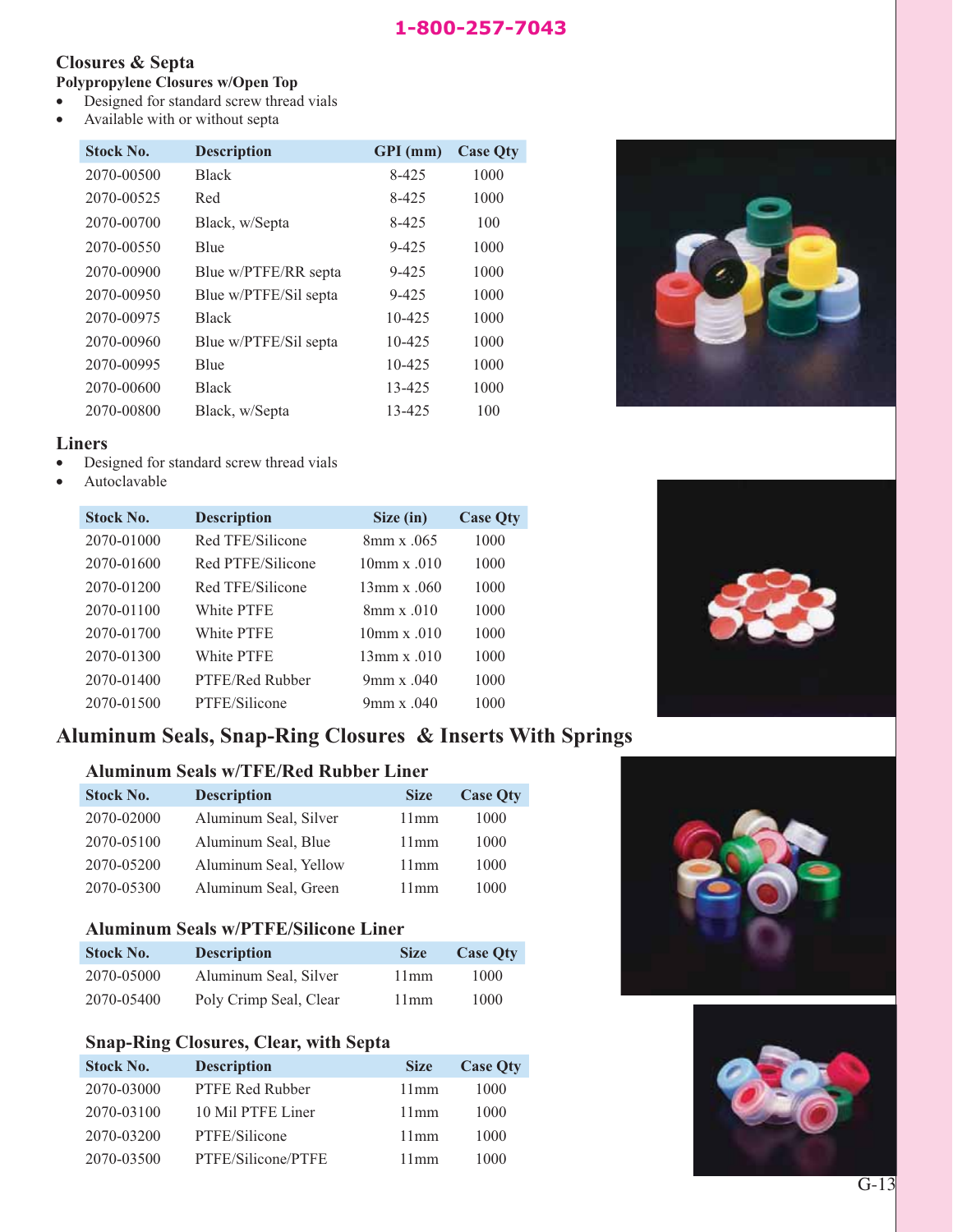

#### **Rectangular and Square Cover Slips**

- $\bullet$  #1 thickness (0.13 to 0.16mm)
- Packed one ounce (28 gm) per case







#### **Inserts w/Springs & Flat Bottom Inserts**

| <b>Stock No.</b> | <b>Description</b>    | Capacity    | <b>Size</b><br>(mm) | Case<br>Qty |
|------------------|-----------------------|-------------|---------------------|-------------|
| 2070-04000       | <b>Conical Bottom</b> | $100 \mu L$ | 5 x 29              | 100         |
| 2070-04100       | Conical Bottom        | $250 \mu L$ | 6 x 29              | 100         |
| 2070-04200       | Conical Bottom        | $300 \mu L$ | 6 x 38              | 100         |
| 2070-04300       | <b>Flat Bottom</b>    | $250 \mu L$ | $5 \times 31$       | 1000        |
| 2070-04400       | <b>Flat Bottom</b>    | $350 \mu L$ | 6 x 30              | 1000        |
| 2070-04600       | <b>Flat Bottom</b>    | $500 \mu L$ | 6 x 25              | 100         |

#### **Accessories for Chromatography Vials**

| <b>Stock No.</b> | <b>Description</b>              | <b>Size</b> |
|------------------|---------------------------------|-------------|
| 2070-06000       | Rack, White, 12mm               | 50 position |
| 2070-06100       | Rack, Blue, 12mm                | 50 position |
| 2070-07000       | 11mm Crimper, Manually Operated |             |

| Stock No.   | Size (mm)        | <b>Approx.</b> Case<br>Qty. |
|-------------|------------------|-----------------------------|
| 1916-09009† | $9 \times 9$     | 765                         |
| 1916-12222  | $22 \times 22$   | 150                         |
| 1916-09022† | 9 x 22           | 435                         |
| 1916-09035† | $9 \times 35$    | 260                         |
| 1916-09050† | $9 \times 50$    | 175                         |
| 1916-10522† | $10.5 \times 22$ | 335                         |
| 1916-10535† | $10.5 \times 35$ | 215                         |
| 1916-10550† | $10.5 \times 50$ | 150                         |
| 1916-13054† | $13 \times 54$   | 120                         |
| 1916-24050  | $24 \times 50$   | 65                          |
| 1916-25075† | $25 \times 75$   | 40                          |

*†For use with Bellco Leighton Tissue Culture Tubes. page G-38. Please inquire about special sizes*

#### **Round Cover Slips**

- #1 Thickness (0.13 to 0.16mm); Packed 28 gm (1oz) per case
- Float glass 1.52 Refractive Index

| <b>Stock No.</b> | Diameter (mm) | Approx.<br><b>Case Oty</b> |
|------------------|---------------|----------------------------|
| 1943-00005       | 5             | 1100                       |
| 1943-00012       | 12            | 650                        |
| 1943-00015       | 15            | 378                        |
| 1943-22222       | 25            | 160                        |

#### **Round Cover Slips, German Glass**

- v Ideal for neural tissue cell cultures and hard-to-attach cells
- Specially developed for fluorescence and confocal microscopy
- #1 Thickness (0.13 to 0.16mm); Packed 28 gm (1oz) per case

| <b>Stock No.</b> | Diameter (mm) | <b>Approx.</b> Case<br>Oty |
|------------------|---------------|----------------------------|
| 1943-10012       | 12            | 650                        |
| 1943-10015       | 15            | 378                        |
| 1943-10025       | 25            | 160                        |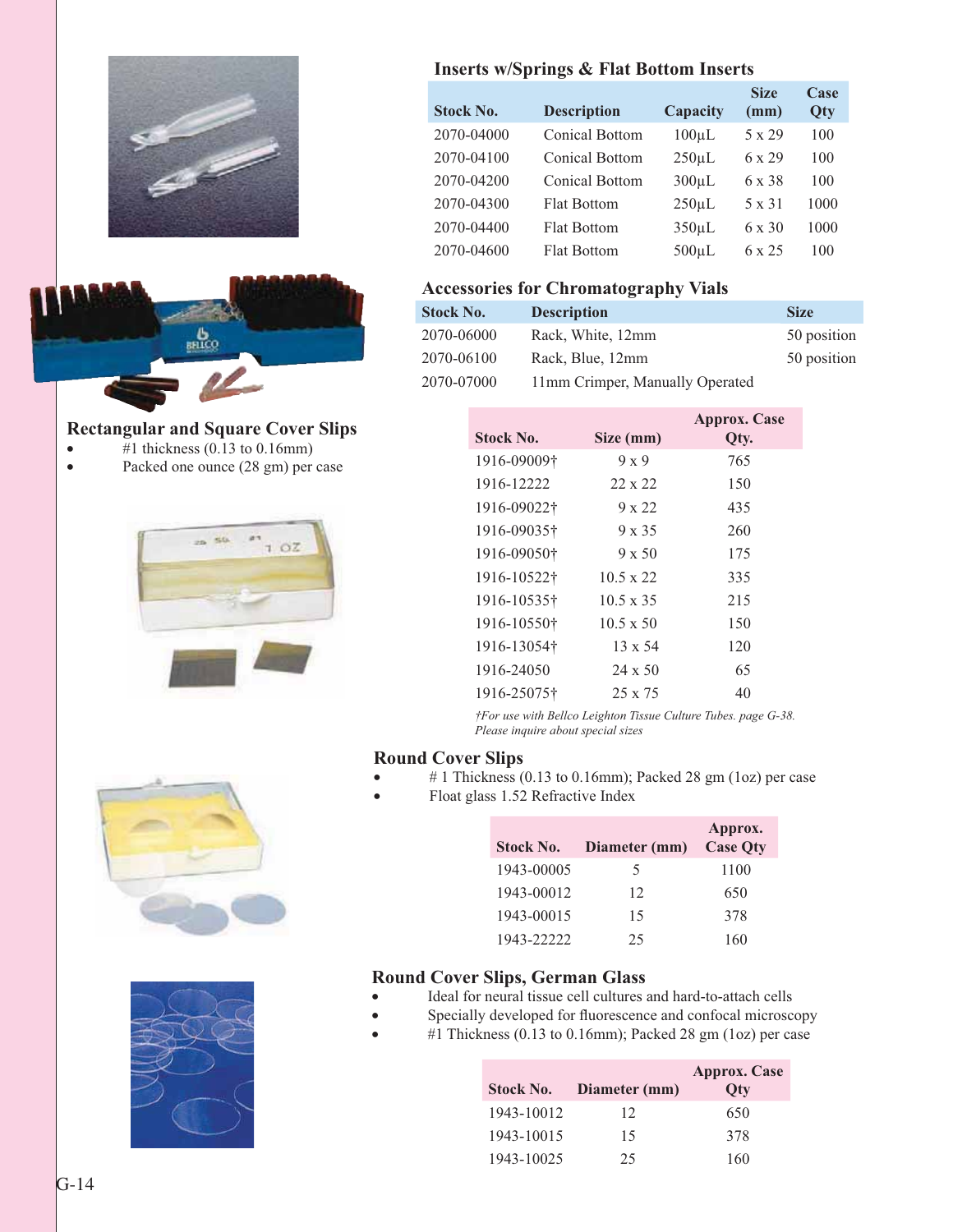#### 1-800-257-7043 **1-800-257-7043**

#### **Photo-etched Cover Slips**

- v 520 alphanumeric coded squares (25mm: 200 areas in diamond pattern)
- v .17 .25mm thick; each square measures 0.6mm x 0.6mm
- Facilitates mounting of micro-manipulated cells or chromosome spreads

|                  |                | Case |
|------------------|----------------|------|
| <b>Stock No.</b> | Size (mm)      | Qty. |
| 1916-92525       | $23 \times 23$ | 25   |
| 1916-91818       | $18 \times 18$ | 25   |
| 1916-90025       | 25mm round     | 25   |



#### *U.S. Patent Number 4,415,405*

*References: Lin, Pin-Fang and Frank H. Riddle 1981. Photoengraving of Cover Slips and Slides to Facilitate Mounting of Micromanipulated Cells or Chromosome Spreads, Exp. Res. 134:485-488*

#### **Cloning Cylinders, Borosilicate Glass\***

- Isolate single cells or cell groups within a culture dish population
- Flat ring ends ensure tight sealing with surface of culture dish

| <b>Stock No.</b> | <b>ODxOAL</b> (mm) | Case Oty. |
|------------------|--------------------|-----------|
| 2090-00608       | 6 x 8              | 125       |
| 2090-00808       | $8 \times 8$       | 125       |
| 2090-01010       | $10 \times 10$     | 125       |

*\*Also available in Stainless Steel and other glass sizes. Call for pricing.*

#### **Disinfectant Testing Glazed Cylinder, Borosilicate Glass**

- For the Disinfectant Testing Procedure as described in the AOAC manual
- Cylinder ends are lightly glazed

| <b>Stock No.</b> | <b>ODxOAL</b> (mm) Case Oty.                           |     |
|------------------|--------------------------------------------------------|-----|
| 2091-00808*      | $8 \times 8$                                           | 125 |
| 2091-08010^      | $8 \times 10$                                          | 125 |
|                  | *Ref: Rubino Et Al. 1992 Hard Surface Carrier Test for |     |

*\*Ref: Rubino Et Al. 1992 Hard Surface Carrier Test for Efficacy Testing of Disinfectants ^Requires 15mm deep Petri Dish*

#### **Class A Cylinders, Graduated, To Contain**

- Manufactured from Type 1, Class A borosilicate glass
- Hexagonal bumper guard included (except 2000mL size)
- White double scale graduations

| <b>Stock No.</b> | Capacity<br>(m <sub>l</sub> ) | <b>OD x OAH</b><br>(mm) | Case<br>Qty.   |
|------------------|-------------------------------|-------------------------|----------------|
| 5625-00050       | 50                            | 24 x 218                | 4              |
| 5625-00100       | 100                           | $30 \times 236$         | 4              |
| 5625-00250       | 250                           | 41 x 301                | 4              |
| 5625-00500       | 500                           | 53 x 362                | $\mathfrak{D}$ |
| 5625-01000       | 1000                          | 70 x 422                | 2              |
| 5625-02000       | 2000                          | $90 \times 478$         | 1              |





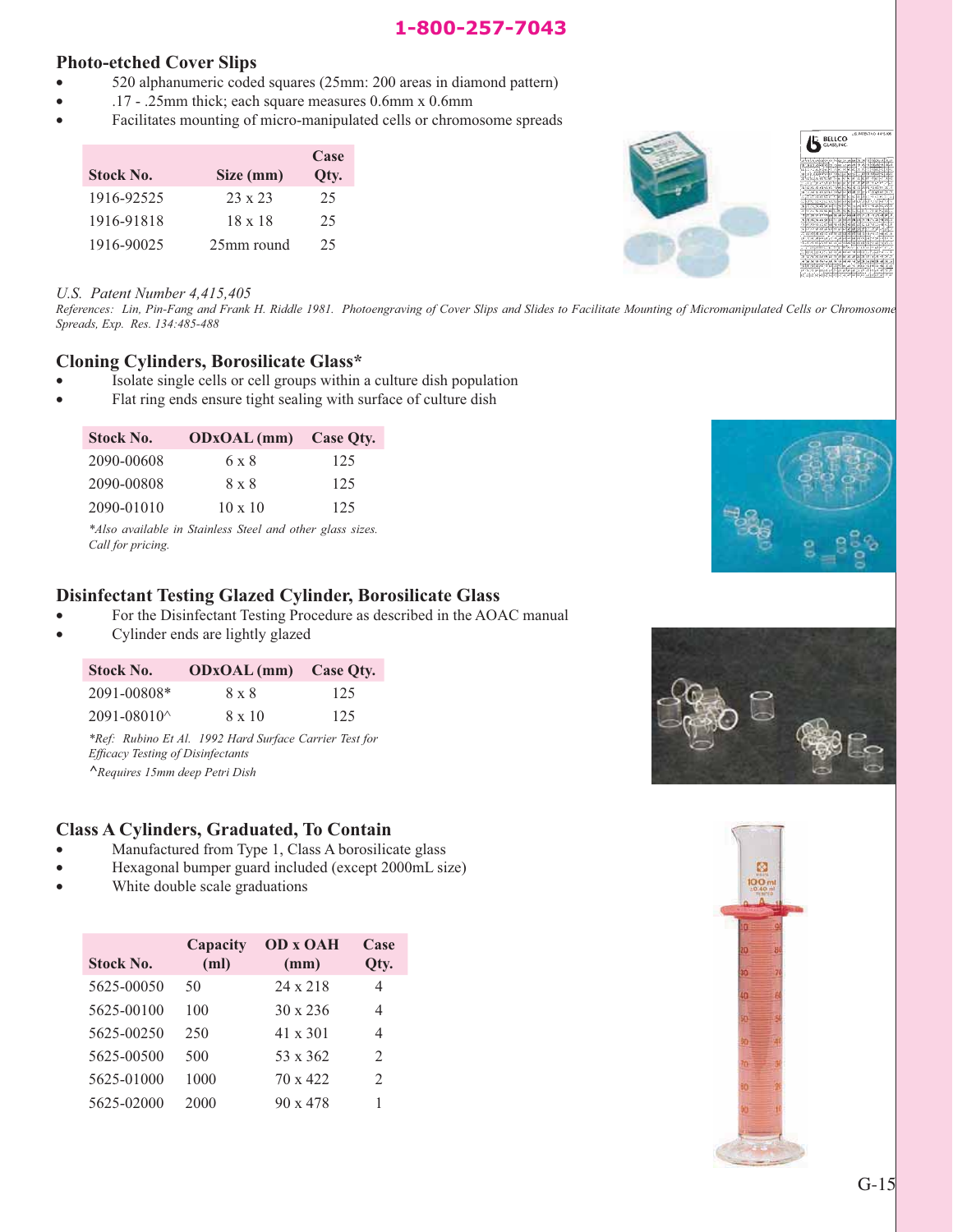#### **7-X® and 7-X O-Matic® Detergents**

- v Liquid concentrate of anionic surfactants and special solvents, 5% solution at pH 7.8
- Non-caustic, non-acidic and chemically mild
- For all laboratory glassware and surgical instruments

| <b>Stock No.</b> | <b>Description</b> | <b>Size</b><br>(gallons) | Case<br>Otv. |
|------------------|--------------------|--------------------------|--------------|
| 4752-10001       | $7-X$ $\circledR$  |                          |              |
| 4752-10005       | 7-X $\mathbb{R}$   | 5                        |              |
| 4752-20001       | 7-X® O-Matic       |                          |              |

#### **Biometer Flask**

- Designed for the measurement of microbial CO<sub>2</sub> production over time
- Ideal for bioremediation studies
- Manufactured from Borosilicate glass Type 1, Class A
- All components are autoclavable

| <b>Stock No.</b> | <b>Description</b>     | Capacity |
|------------------|------------------------|----------|
| 2556-00250       | Complete               | 250mL    |
| 2556-10250       | Flask Only             | 250mL    |
| 2556-20250       | <b>Filter Assembly</b> |          |
| 2556-30250       | Needle Assembly        |          |



#### **DeLong® Culture Flask with Stainless Steel Closure**

- v Ideal for growing, storing and mixing of aerobic and anaerobic cultures
- Borosilicate glass Type 1, Class A
- Graduated to approximate volumes



| <b>Stock No.</b> | Capacity<br>(mL) | <b>Closure</b><br>(mm) | <b>OD x OAH</b><br>(mm) | Case<br>Qty. |
|------------------|------------------|------------------------|-------------------------|--------------|
| 2510-00025       | 25               | 18                     | $40 \times 96$          | 24           |
| 2510-00050       | 50               | 18                     | $50 \times 105$         | 24           |
| 2510-00125       | 125              | $25*$                  | 66 x 136                | 12           |
| 2510-00250       | 250              | 38                     | $80 \times 160$         | 12           |
| 2510-00300       | 300              | 38                     | 88 x 170                | 12           |
| 2510-00500       | 500              | 38                     | $100 \times 205$        | 12           |
| 2510-01000       | 1000             | 38                     | $128 \times 235$        | 6            |
| 2510-02000       | 2000             | 38                     | $158 \times 295$        | 3            |
| 2510-03000       | 3000             | 38                     | $184 \times 340$        | 3            |
| 2510-04000       | 4000             | 38                     | $205 \times 370$        | 3            |
| 2510-06000       | 6000             | 38                     | $235 \times 410$        | 3            |

*\*Uses Stainless Steel 25mm Closures only.*

*For KAP-UTS™ Disposable Closures, see page G-10 For Stainless Steel Closures, see page G-9*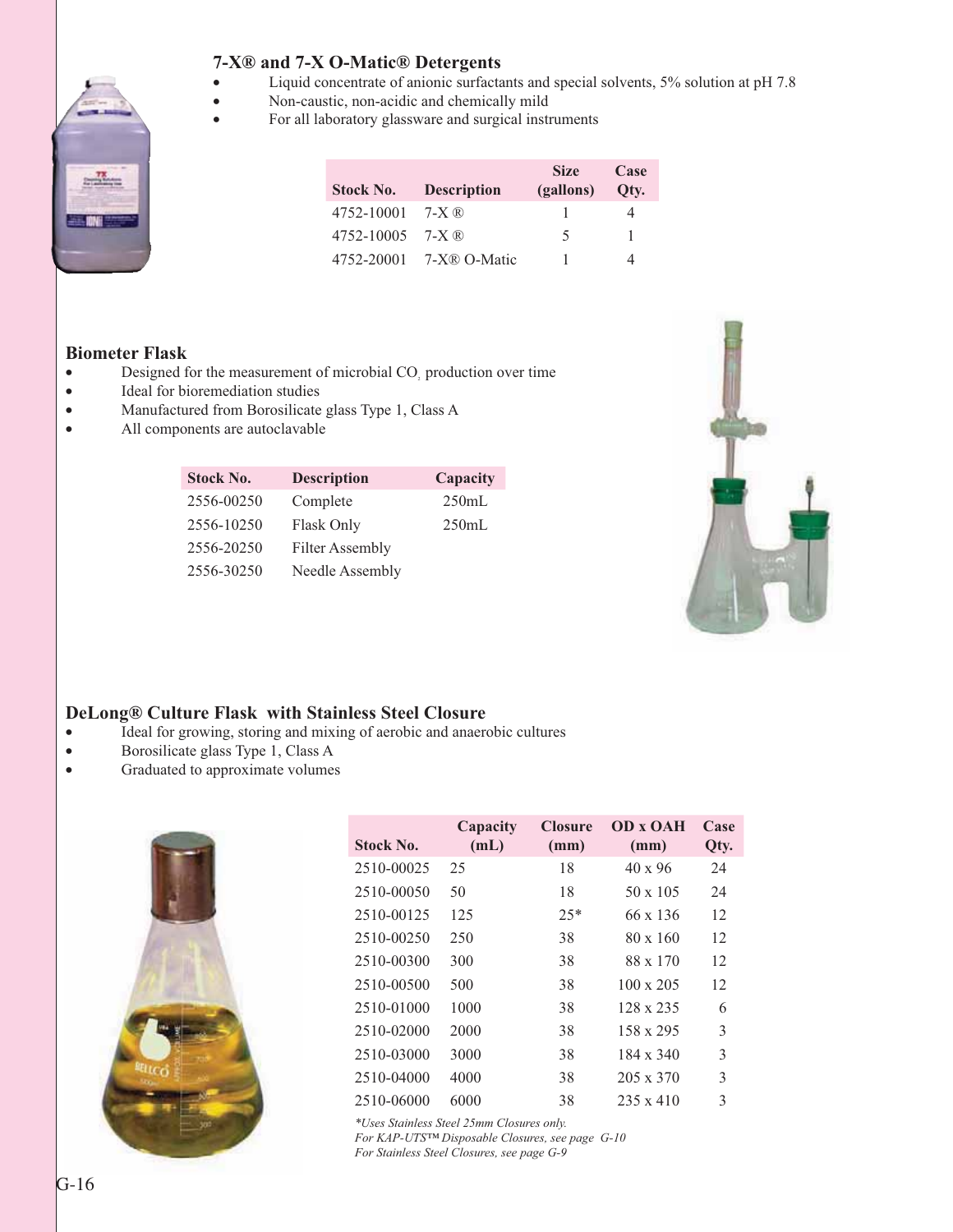#### **DeLong® Culture Flask without Closure**

- Borosilicate glass Type 1, Class A
- Graduated to approximate volumes
- Stainless Steel or KAP-UTSTM Disposable Closures purchased separately

| <b>Stock No.</b> | Capacity<br>(mL) | <b>Closure</b><br>(mm) | <b>OD x OAH</b><br>(mm) | Case<br>Qty. |
|------------------|------------------|------------------------|-------------------------|--------------|
| 2511-00025       | 25               | 18                     | $40 \times 96$          | 24           |
| 2511-00050       | 50               | 18                     | $50 \times 105$         | 24           |
| 2511-00125       | 125              | $2.5*$                 | 66 x 136                | 12           |
| 2511-00250       | 250              | 38                     | $80 \times 160$         | 12           |
| 2511-00300       | 300              | 38                     | 88 x 170                | 12           |
| 2511-00500       | 500              | 38                     | $100 \times 205$        | 12           |
| 2511-01000       | 1000             | 38                     | $128 \times 235$        | 6            |
| 2511-02000       | 2000             | 38                     | 158 x 295               | 3            |
| 2511-04000       | 4000             | 38                     | $205 \times 370$        | 3            |
| 2511-06000       | 6000             | 38                     | $235 \times 410$        | 3            |

*\*Uses Stainless Steel 25mm Closures only. For KAP-UTS™ Disposable Closures, see page G-10 For Stainless Steel Closures, see page G-9*

#### **Erlenmeyer Flask, Graduated**

- Ideal for general laboratory media mixing, storage and dispensing
- Narrow mouth with break-resistant lip that resists chipping
- Graduated to approximate volumes
- $\bullet$  Borosilicate glass Type 1, Class A



| Stock No.  | Capacity<br>(mL) | <b>Stopper</b><br><b>Size</b> | <b>OD x OAH</b><br>(mm) | Case<br>Qty. |
|------------|------------------|-------------------------------|-------------------------|--------------|
| 2504-00025 | 25               | 0                             | $39 \times 66$          | 24           |
| 2504-00050 | 50               | 1                             | 50 x 80                 | 24           |
| 2504-00125 | 125              | 5                             | 66 x 115                | 12           |
| 2504-00250 | 250              | 6                             | 80 x 140                | 12           |
| 2504-00300 | 300              | 6                             | 88 x 148                | 12           |
| 2504-00500 | 500              | 7                             | $100 \times 183$        | 12           |
| 2504-01000 | 1000             | 9                             | 128 x 223               | 6            |
| 2504-02000 | 2000             | 10                            | $158 \times 290$        | 3            |
| 2504-03000 | 3000             | 10                            | $184 \times 305$        | 3            |
| 2504-04000 | 4000             | 10                            | 205 x 355               | 3            |
| 2504-06000 | 6000             | 10                            | 237 x 395               | 3            |

#### **Erlenmeyer Flask, Graduated**

- Narrow mouth with heavy duty rim to prevent chipping
- Graduated to approximate volumes
- Ideal for general laboratory use
- Borosilicate glass Type 1, Class A

| <b>Stock No.</b> | Capacity<br>(mL) | <b>Stopper</b><br><b>Size</b> | <b>OD x OAH</b><br>(mm) | Case<br>Qty. |
|------------------|------------------|-------------------------------|-------------------------|--------------|
| 2505-00125       | 125              | 5                             | 65 x 107                | 12           |
| 2505-00250       | 250              | 6                             | 79 x 133                | 12           |
| 2505-00500       | 500              | 7                             | $100 \times 173$        | 6            |
| 2505-01000       | 1000             | 9                             | $124 \times 214$        | 6            |
|                  |                  |                               |                         |              |

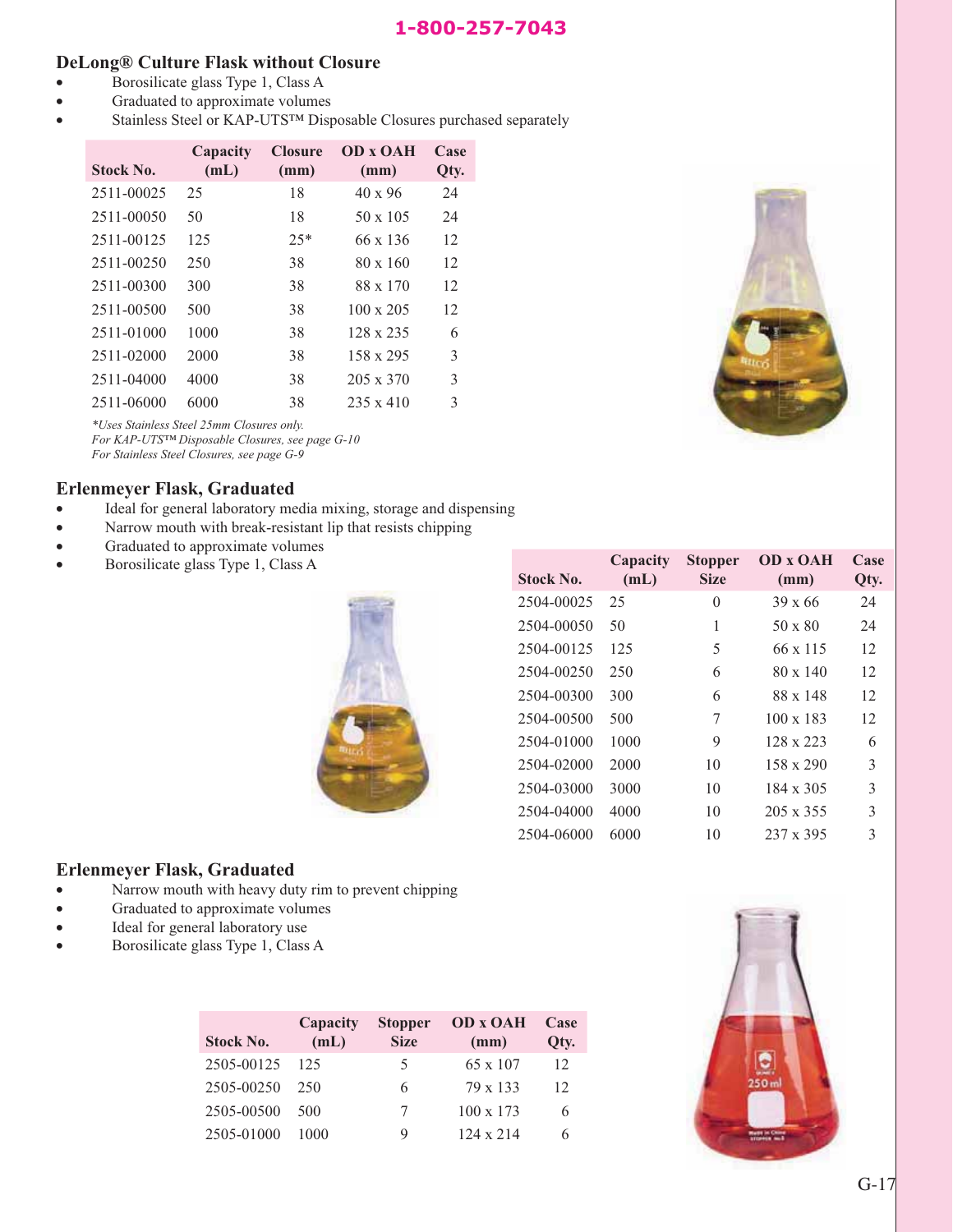#### **Erlenmeyer Flask with Screw Cap**

- Ideal for culture of aerobic & anaerobic organisms, media storage & mixing
- v Deep-skirted screw caps protect against contamination
- v Borosilicate Glass, Type 1, Class A
- Supplied with rubber lined black phenolic caps
- Graduated to approximate volumes



| <b>Stock No.</b> | Capacity<br>(mL) | Cap<br>(mm) | <b>OD x OAH</b><br>(mm) | Case<br>Qty. |
|------------------|------------------|-------------|-------------------------|--------------|
| 2514-00025       | 25               | 18-415      | $41 \times 65$          | 24           |
| 2514-00050       | 50               | 24-415      | $50 \times 85$          | 24           |
| 2514-00125       | 125              | 24-415      | 66 x 125                | 12           |
| 2514-00250       | 250              | 38-415      | 80 x 143                | 12           |
| 2514-00300       | 300              | 38-415      | $88 \times 150$         | 12           |
| 2514-00500       | 500              | 38-415      | $100 \times 190$        | 12           |
| 2514-01000       | 1000             | 38-415      | $128 \times 220$        | 6            |
| 2514-02000       | 2000             | 38-415      | 158 x 275               | 3            |
| 2514-03000       | 3000             | 38-415      | 184 x 320               | 3            |
| 2514-04000       | 4000             | 38-415      | $205 \times 350$        | 3            |
| 2514-06000       | 6000             | 38-415      | $235 \times 390$        | 3            |
|                  |                  |             |                         |              |

*For screw caps, see Stock Number 2029 series, page G-9*

#### **Erlenmeyer Flask with 45mm Linerless Screw Cap**

- v Ideal for all cell culture and media storage purposes
- v Borosilicate Type 1, Class A with 45mm PP screw caps and pouring rings
- Provides flexible, secure seal without a liner
- Graduated to approximate volumes

| <b>Stock No.</b> | Capacity<br>(mL) | <b>OD x OAH</b><br>(mm) | Case<br>Qty. |
|------------------|------------------|-------------------------|--------------|
| 2515-00250       | 250              | 80 x 117                | 12           |
| 2515-00500       | 500              | $100 \times 156$        | 12           |
| 2515-01000       | 1000             | $128 \times 200$        | 6            |
| 2515-02000       | 2000             | 158 x 260               | 3            |
| 2515-04000       | 4000             | $205 \times 325$        | 1            |
| 2515-06000       | 6000             | 235 x 370               | 1            |

*For screw caps and pouring rings, see Stock Number 5637 series, page G-8*





#### **Fernbach Flask, 38mm without Baffles**

- DeLong® style neck
- Borosilicate glass Type 1, Class A
- For culturing organisms requiring a large surface to volume

| <b>Stock No.</b> | Capacity<br>(mL) | OD x OAH (mm)    | Case<br>Otv.  |
|------------------|------------------|------------------|---------------|
| 2550-01800       | 1800             | $200 \times 175$ | 3             |
| 2550-02800       | 2800             | $205 \times 250$ | $\mathcal{R}$ |

*Closures sold separately*. *For Stainless Steel Closures, see page G-9 For KAP-UTS ™ Disposable Closures, see page G-10*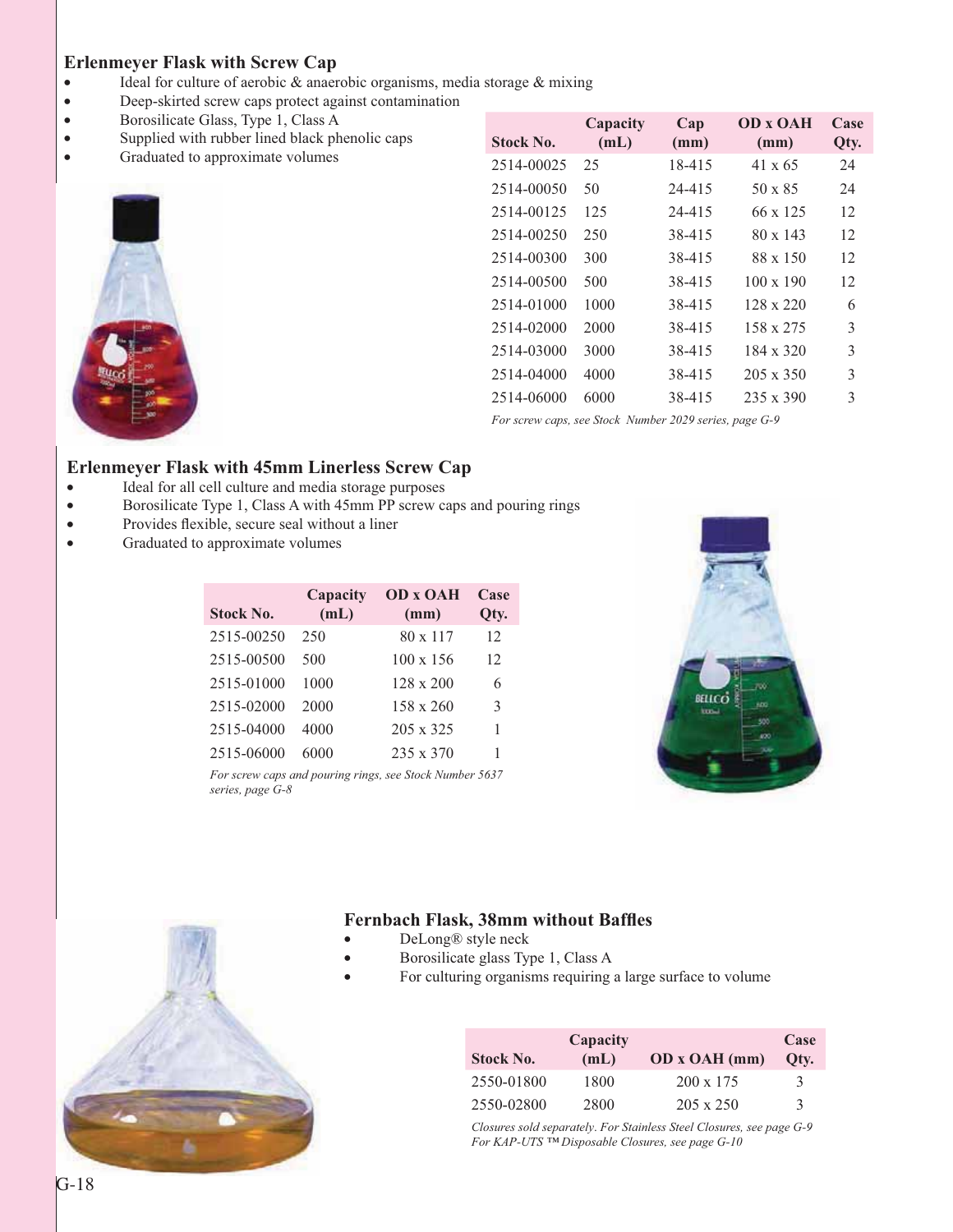#### 1-800-257-7043 **1-800-257-7043**

#### **Fernbach Flask, Triple Baffled**

- Three side baffles and break resistant lip
- For culturing organisms requiring a large surface to volume ratio
- $\bullet$  Borosilicate glass Type 1, Class A

| <b>Stock No.</b> | Capacity<br>(mL) | <b>Stopper</b><br><b>Size</b> | <b>OD x OAH</b><br>(mm) | Case<br>Qty. |
|------------------|------------------|-------------------------------|-------------------------|--------------|
| 2551-01800       | 1800             | 10                            | $200 \times 157$        | 3            |
| 2551-02800       | 2800             | 13                            | 210 x 225               | 3            |

#### **Fernbach Flask, Triple Baffled, 38mm**

- DeLong<sup>®</sup> style neck
- Three bottom baffles
- For cultures requiring a large surface area-to-volume ratio
- Borosilicate glass Type 1, Class A

| <b>Stock No.</b> | Capacity<br>(mL) | <b>OD x OAH</b><br>(mm) | Case<br>Oty.  |
|------------------|------------------|-------------------------|---------------|
| 2554-01800       | 1800             | $200 \times 175$        | 3             |
| 2554-02800       | 2800             | $210 \times 250$        | $\mathcal{R}$ |

*Closures sold separately*. *For Stainless Steel Closures, see page G-9 For KAP-UTS ™ Disposable Closures, see page G-10*

#### **Fernbach Flask, Triple Baffled, with 45mm PP Linerless Closure**

- Borosilicate glass Type 1, Class A
- Three side baffles
- 45mm PP screw cap and pouring ring
- For cultures requiring a large surface area-to-volume ratio

| <b>Stock No.</b> | Capacity<br>(mL) | <b>OD</b> x <b>OAH</b><br>(mm) | Case<br>Qty. |
|------------------|------------------|--------------------------------|--------------|
| 2552-01800       | 1800             | $200 \times 157$               |              |
| 2552-02800       | 2800             | $210 \times 225$               |              |

*For replacement caps and rings, see page G-8*

#### **Media Storage and Dispensing Flask**

- Break resistant lip
- Borosilicate glass Type 1, Class A
- Bottom hose connection accepts  $\frac{1}{2}$ " ID tubing
- Graduated to approximate volumes
- Not for vacuum use

| Stock No.                            | Capacity<br>(mL) | $OD* x$<br>OAH (mm) | Case<br>Oty.                |
|--------------------------------------|------------------|---------------------|-----------------------------|
| 2530-00250                           | 250              | $80 \times 140$     | 6                           |
| 2530-00500                           | 500              | $100 \times 183$    | 6                           |
| 2530-01000                           | 1000             | 128 x 223           | 6                           |
| 2530-02000                           | 2000             | $158 \times 290$    | 3                           |
| 2530-04000                           | 4000             | $205 \times 355$    | 3                           |
| 2530-06000                           | 6000             | $250 \times 394$    | $\mathcal{D}_{\mathcal{L}}$ |
| *Add approximately 1" for hose barb. |                  |                     |                             |



**Other configurations are available for these as well as all other Bellco Fernbach & Erlenmeyer Flasks.**



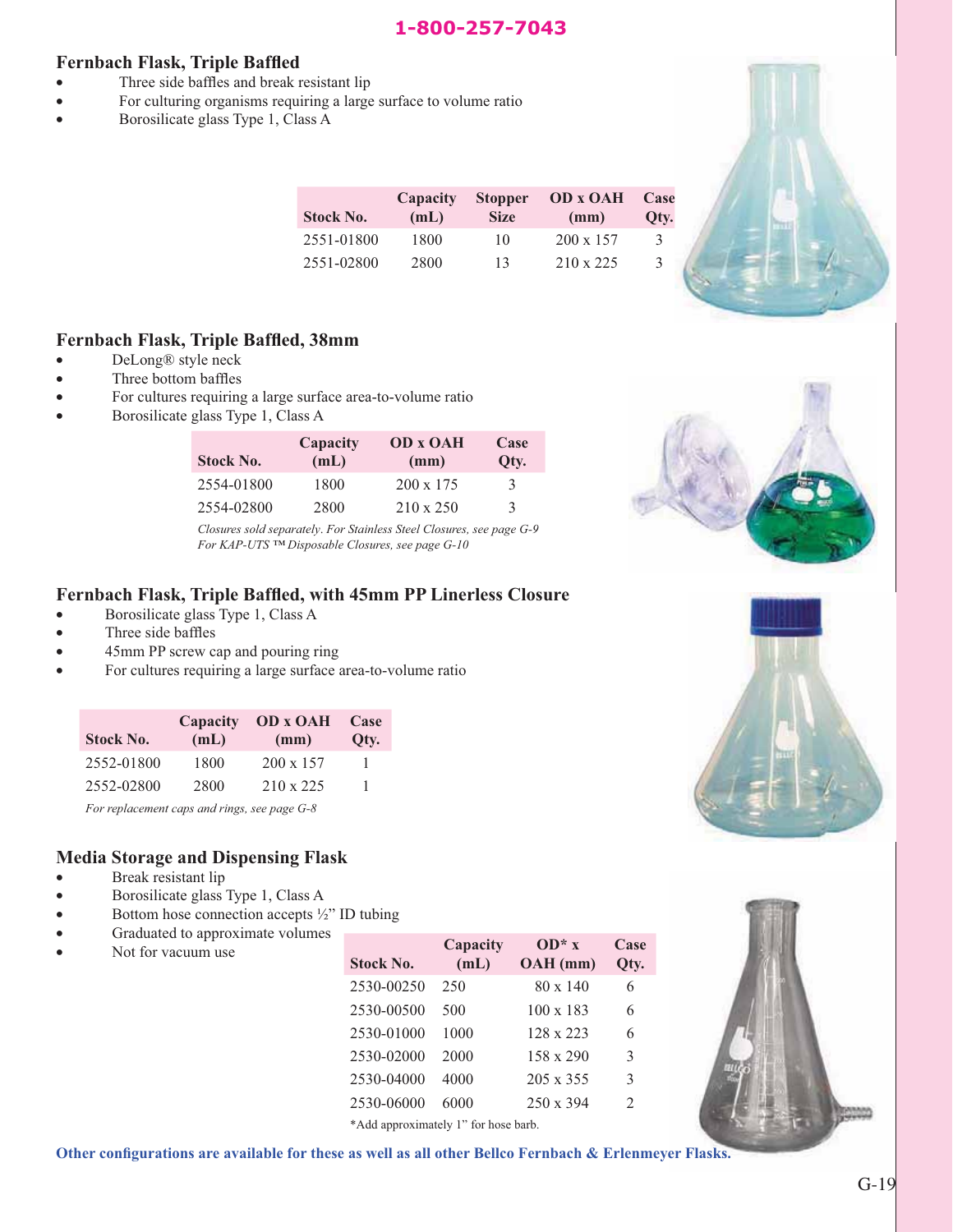#### **Nephelo Culture Flask**

- Supplied with 25mm Bellco Stainless Steel Closure
- Packed 4 per case

|                  | Capacity | Sidearm OD x    |
|------------------|----------|-----------------|
| <b>Stock No.</b> | (mL)     | $OAH$ (mm)      |
| 2571-14130       | 125      | $14 \times 130$ |
| 2571-14133       | 300      | $14 \times 130$ |

*For stainless steel closures see stock number 2005-00025*



**Capacity (mL)**

2574-12133 300 12 x 130 2574-14133 300 14 x 130 2574-19133 300 19 x 130 2574-12135 500 12 x 130 2574-14135 500 14 x 130 2574-19135 500 19 x 130 2574-12131 1000 12 x 130 2574-14131 1000 14 x 130 2574-19131 1000 19 x 130

**Sidearm OD x OAH (mm)**

#### **Nephelo Culture Flask**

- Threaded neck and threaded sidearm with cleanout port
- Supplied with 38 and 18mm rubber lined black phenolic screw caps
- Packed 4 per case



#### **Nephelo Culture Flask w/3 Baffles**

- Supplied with 25mm Bellco Stainless Steel Closure
- 3 Baffles increase culture oxygenation
- Packed 4 per case

| <b>Stock No.</b> | Capacity<br>(mL) | Sidearm OD x<br>$OAH$ (mm) |
|------------------|------------------|----------------------------|
| 2578-12133       | 300              | $12 \times 130$            |
| 2578-14133       | 300              | $14 \times 130$            |
| 2578-19133       | 300              | $19 \times 130$            |



**Stock No.**

#### **Nephelo Culture Flask w/3 Baffles**

- Threaded neck and threaded sidearm with cleanout port
- 3 Baffles increase culture oxygenation
- Supplied with 38mm and 18mm rubber lined black phenolic cap
- Packed 4 per case



|                  | Capacity | Sidearm OD x    |
|------------------|----------|-----------------|
| <b>Stock No.</b> | (mL)     | OAH (mm)        |
| 2581-14133       | 300      | 14 x 130        |
| 2581-19133       | 300      | $19 \times 130$ |
| 2581-14135       | 500      | $14 \times 130$ |
| 2581-19135       | 500      | $19 \times 130$ |

*For additional screw caps, see Stock Numbers 2029-00018 and 2029-00038*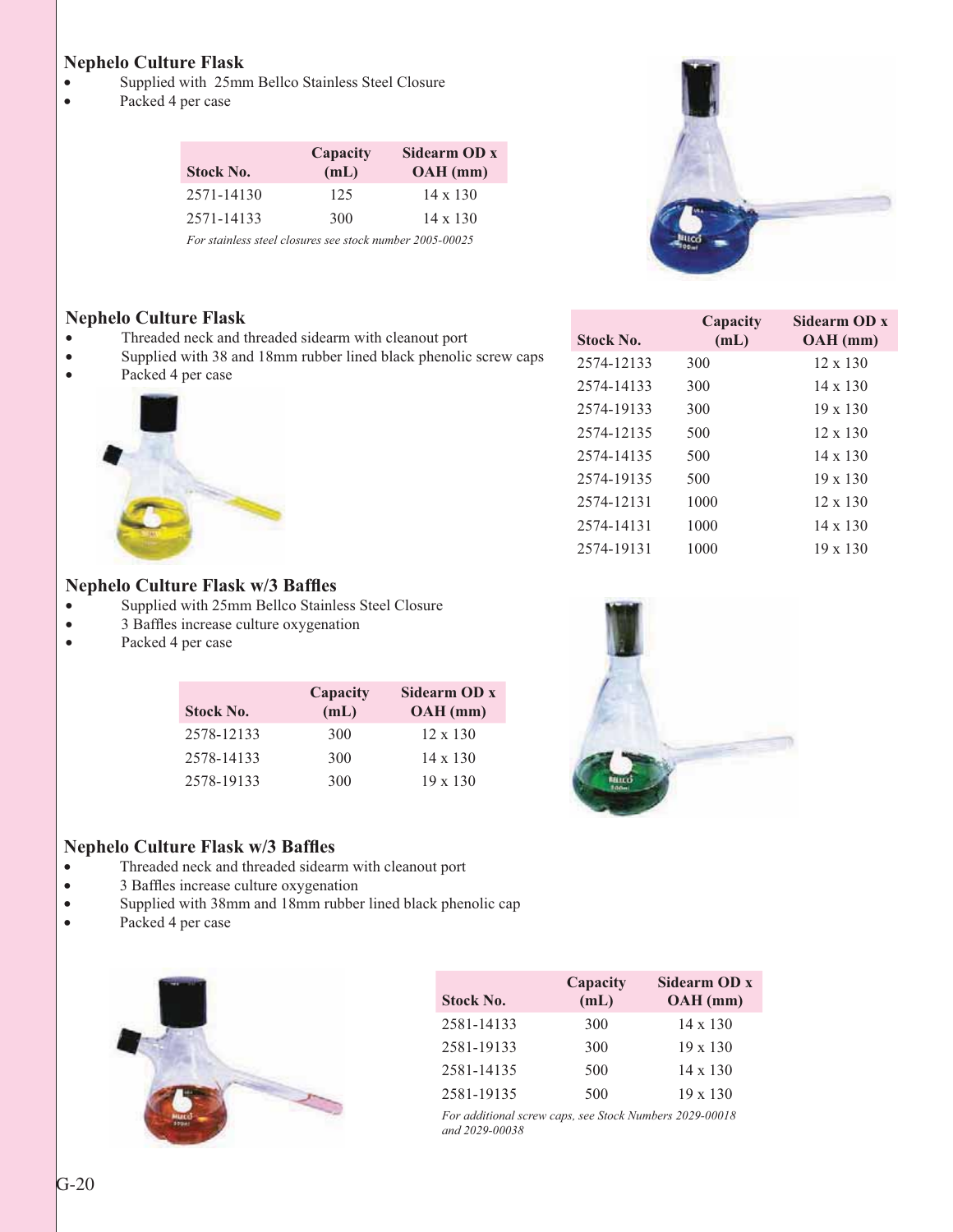#### 1-800-257-7043 **1-800-257-7043**

#### **Shake Flask w/3 Baffles**

- v Ideal for preliminary fermentation and bacterial growth studies
- DeLong® style neck and three side baffles
- Borosilicate glass Type 1, Class A
- Closures sold separately

| <b>Stock No.</b> | Capacity<br>(mL) | <b>Closure</b><br>(mm) | <b>OD x OAH</b><br>(mm) | Case<br>Qty. |
|------------------|------------------|------------------------|-------------------------|--------------|
| 2540-00050       | 50               | 18                     | $50 \times 105$         | 12           |
| 2540-00125       | 125              | $25*$                  | 66 x 136                | 12           |
| 2540-00250       | 250              | 38                     | $80 \times 160$         | 12           |
| 2540-00300       | 300              | 38                     | 88 x 170                | 12           |
| 2540-00500       | 500              | 38                     | $100 \times 205$        | 12           |
| 2540-01000       | 1000             | 38                     | $128 \times 235$        | 6            |
| 2540-02000       | 2000             | 38                     | $160 \times 295$        | 3            |
|                  |                  |                        |                         |              |

\**Uses 25 mm Stainless Steel Closures Only, see page G-9*



#### **Shake Flask w/3 Baffles**

- Break resistant lip and three side baffles
- Borosilicate glass, Type 1, Class A
- v Designed to fit all Bellco Orbital Shakers

|                  | Capacity | <b>OD x OAH</b>  |                  |
|------------------|----------|------------------|------------------|
| <b>Stock No.</b> | (mL)     | (mm)             | <b>Case Qty.</b> |
| 2541-00125       | 125      | 66 x 116         | 12               |
| 2541-00250       | 250      | $80 \times 140$  | 12               |
| 2541-01000       | 1000     | $128 \times 220$ | 6                |
| 2541-02000       | 2000     | $158 \times 290$ | 3                |

*For Bellco Orbital Shakers and Flask Accessory Trays, see page E-35*

#### **Shake Flask w/3 Extra Deep Baffles**

- Break resistant lip
- Three extra deep side baffles
- Borosilicate glass Type 1, Class A

|                  | Capacity | <b>OD x OAH</b>  | Case |
|------------------|----------|------------------|------|
| <b>Stock No.</b> | (mL)     | (mm)             | Qty. |
| 2542-00250       | 250      | $80 \times 140$  | 12   |
| 2542-00300       | 300      | $88 \times 150$  | 12   |
| 2542-00500       | 500      | $100 \times 183$ | 12   |
| 2542-01000       | 1000     | $128 \times 220$ | 6    |
| 2542-02000       | 2000     | $158 \times 290$ | 3    |

*For Bellco Orbital Shakers and Accessory Trays, see page E-35*



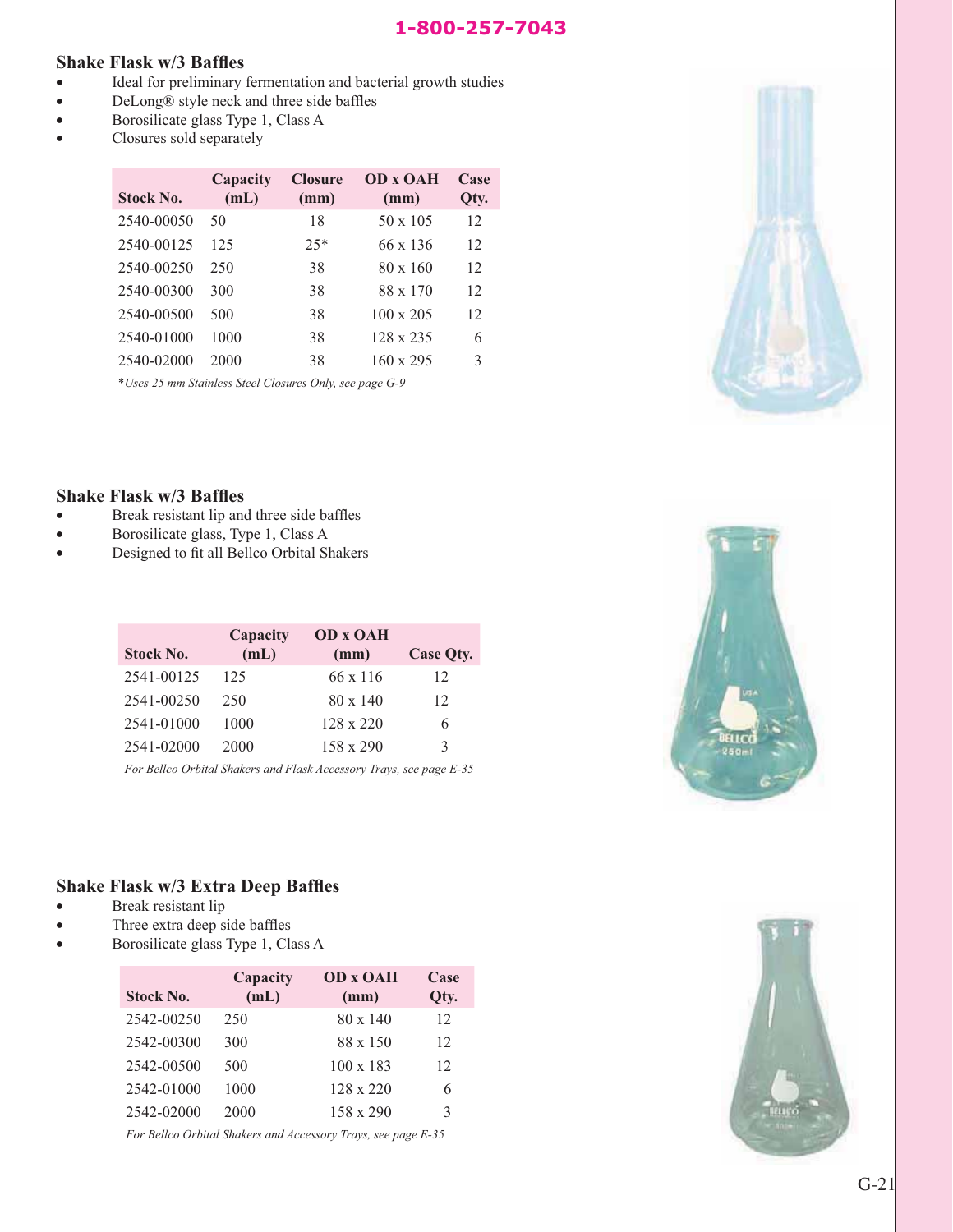#### **Shake Flask w/3 Extra Deep Baffles**

- DeLong<sup>®</sup> style neck
- Three extra deep side baffles for optimal agitation
- **•** Borosilicate glass Type 1, Class A



| <b>Stock No.</b> | Capacity<br>(mL) | <b>Closure</b><br>(mm) | <b>OD x OAH</b><br>(mm) | Case<br>Qty. |
|------------------|------------------|------------------------|-------------------------|--------------|
| 2543-00050       | 50               | 18                     | $50 \times 105$         | 12           |
| 2543-00125       | 125              | $25*$                  | 66 x 136                | 12           |
| 2543-00250       | 250              | 38                     | $80 \times 160$         | 12           |
| 2543-00300       | 300              | 38                     | 88 x 170                | 12           |
| 2543-00500       | 500              | 38                     | $100 \times 205$        | 12           |
| 2543-01000       | 1000             | 38                     | $128 \times 235$        | 6            |
| 2543-02000       | 2000             | 38                     | $158 \times 295$        | 3            |
| 2543-03000       | 3000             | 38                     | $184 \times 340$        | 3            |
| 2543-04000       | 4000             | 38                     | $205 \times 370$        | 3            |

*\*Uses 25 mm Stainless Steel Closures Only.*

*For Stainless Steel Closures, see page G-9*

*For KAP-UTS ™ Disposable Closures, see page G-10*

#### **Shake Flask w/4 Bottom Baffles & Constriction**

- DeLong<sup>®</sup> style neck
- Four extra deep bottom baffles
- Borosilicate glass, Type 1, Class A

| <b>Stock No.</b> | Capacity<br>(mL) | <b>Closure</b><br>(mm) | <b>OD</b> x <b>OAH</b><br>(mm) | Case<br>Otv. |
|------------------|------------------|------------------------|--------------------------------|--------------|
| 2547-00250       | 250              | 38                     | $81 \times 160$                | 12           |
| 2547-00500       | 500              | 38                     | $100 \times 203$               | 12           |
| 2547-01000       | 1000             | 38                     | 128 x 235                      | 6            |

*For Stainless Steel Closures, see page G-9*

*For KAP-UTS ™ Disposable Closures, see page G-10*

*For Bellco Orbital Shakers and Flask Accessory Trays, see page E-35*

#### **Trypsinizing Flask, Graduated with 16mm Sidearm Cap**

- Designed with deep side baffles for optimal agitation
- v Promotes enzyme digestion of tissue fragments and homogenates into cell suspensions
- Borosilicate glass, Type 1, Class A
- Includes rubber lined, black phenolic screw caps
- v Integral dam contains non-trypsinized tissue during decanting
- Acid etched  $&$  filled graduations



| <b>Stock No.</b> | Capacity<br>(mL) | <b>Graduations</b><br>(mL) | <b>OD x OAH</b><br>(mm) | Case<br>Otv. |
|------------------|------------------|----------------------------|-------------------------|--------------|
| 1989-00125*      | 125              | 10, 25, 50                 | 66 x 135                | 3            |
| 1989-00250†      | 250              | 50, 75, 100                | 80 x 163                | 3            |
| 1989-00500†      | 500              | 80, 100, 150               | $100 \times 190$        | 3            |

*\*Top Screw Cap Size is 24 mm*. **†***Top Screw Cap Size is 38mm. Sidearm Screw Cap size is 16mm.*

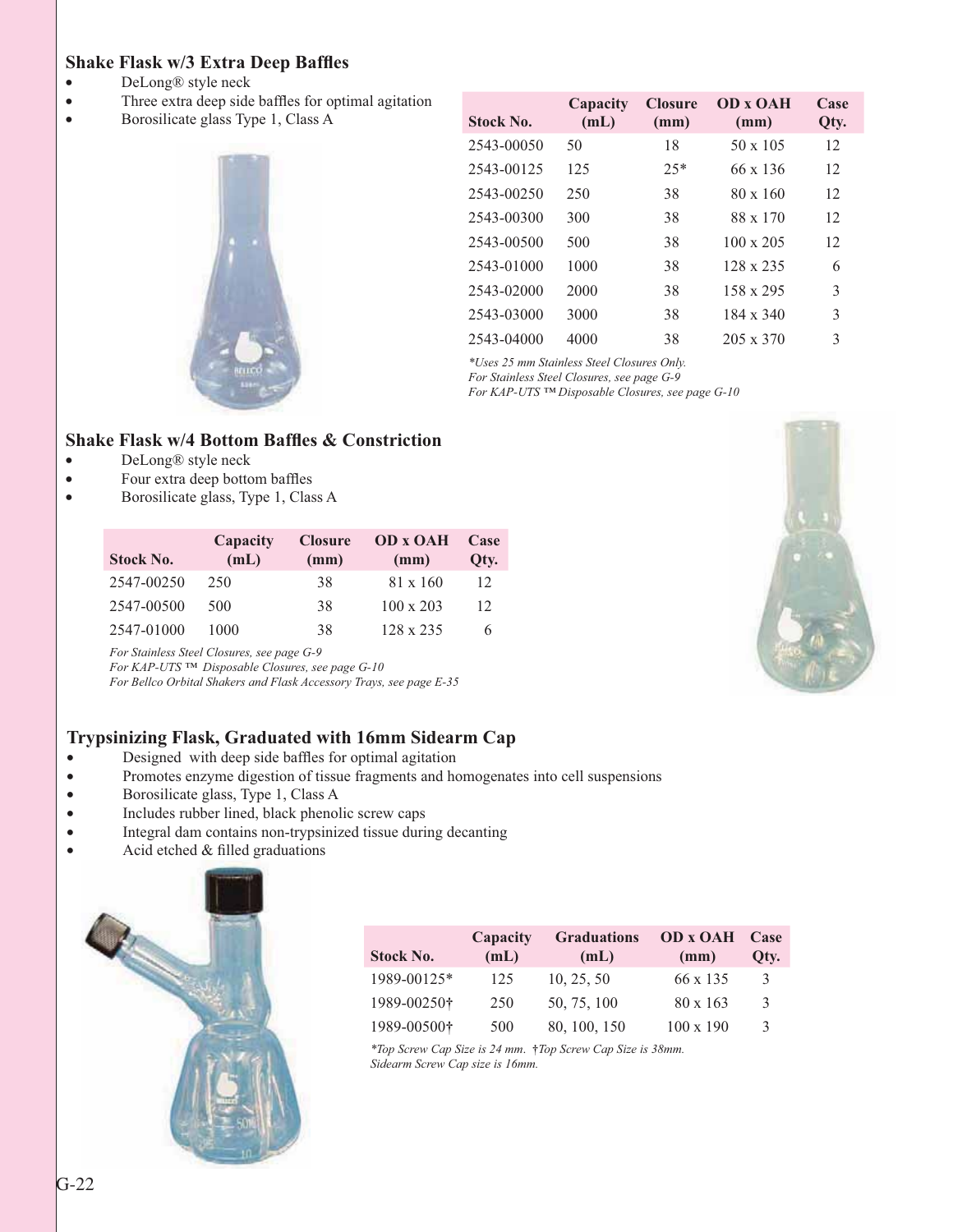#### **Trypsinizing Flask**

- Borosilicate glass, Type 1, Class A
- **•** Designed with deep side baffles for optimum agitation
- Break resistant lip
- v Large bottom surface for easy access with Bellco Large Orifice Pipettes

| <b>Stock No.</b> | Capacity<br>(mL) | <b>OD x OAH</b><br>(mm) | Case<br>Qty.   |
|------------------|------------------|-------------------------|----------------|
| 1992-00050       | 50               | $50 \times 80$          | 3              |
| 1992-00125       | 125              | 66 x 115                | 3              |
| 1992-00250       | 250              | $80 \times 140$         | 3              |
| 1992-00500       | 500              | $100 \times 183$        | 3              |
| 1992-01000       | 1000             | $128 \times 223$        | $\mathfrak{D}$ |
| 1992-02000       | 2000             | $158 \times 290$        | 2              |
| 1992-04000       | 4000             | $205 \times 360$        | 2              |

*For Magnetic Stirring Bars, see page F-10*

*For Large Orifice Pipettes, see Stock Number 1232, page G-27*

#### **Volumetric Flask, Clear, To Contain**

- Meet ASTM E288 Specifications
- Borosilicate glass, Type 1, Class A
- Permanent graduation line & marking area

| <b>Stock No.</b> | Capacity<br>(mL) | <b>Stopper</b><br><b>Size</b> | <b>OD x OAH</b><br>(mm) | Case<br>Qty.                  |
|------------------|------------------|-------------------------------|-------------------------|-------------------------------|
| 2525-00010       | 10               | 9                             | $26 \times 96$          | 6                             |
| 2525-00025       | 25               | 9                             | 37 x 123                | 6                             |
| 2525-00050       | 50               | 13                            | $49 \times 152$         | 4                             |
| 2525-00100       | 100              | 13                            | 58 x 181                | 4                             |
| 2525-00200       | 200              | 16                            | 74 x 220                | 4                             |
| 2525-00250       | 250              | 16                            | 78 x 239                | 4                             |
| 2525-00500       | 500              | 19                            | $96 \times 279$         | 2                             |
| 2525-01000       | 1000             | 22                            | 122 x 327               | 2                             |
| 2525-02000       | 2000             | 27                            | 157 x 326               | $\mathfrak{D}_{\mathfrak{p}}$ |

#### **Volumetric Flask, Amber, To Contain**

- Meet ASTM E288 Specifications
- v Borosilicate glass, Type 1, Class A
- For light sensitive materials

| <b>Stock No.</b> | Capacity<br>(mL) | <b>Stopper</b><br><b>Size</b> | <b>OD x OAH</b><br>(mm) | Case<br>Qty.   |
|------------------|------------------|-------------------------------|-------------------------|----------------|
| 2526-00010       | 10               | 9                             | $26 \times 96$          |                |
| 2526-00025       | 25               | 9                             | $37 \times 123$         | 6              |
| 2526-00050       | 50               | 13                            | $49 \times 152$         | 4              |
| 2526-00100       | 100              | 13                            | 58 x 181                | $\overline{4}$ |
| 2526-00200       | 200              | 16                            | 74 x 220                |                |





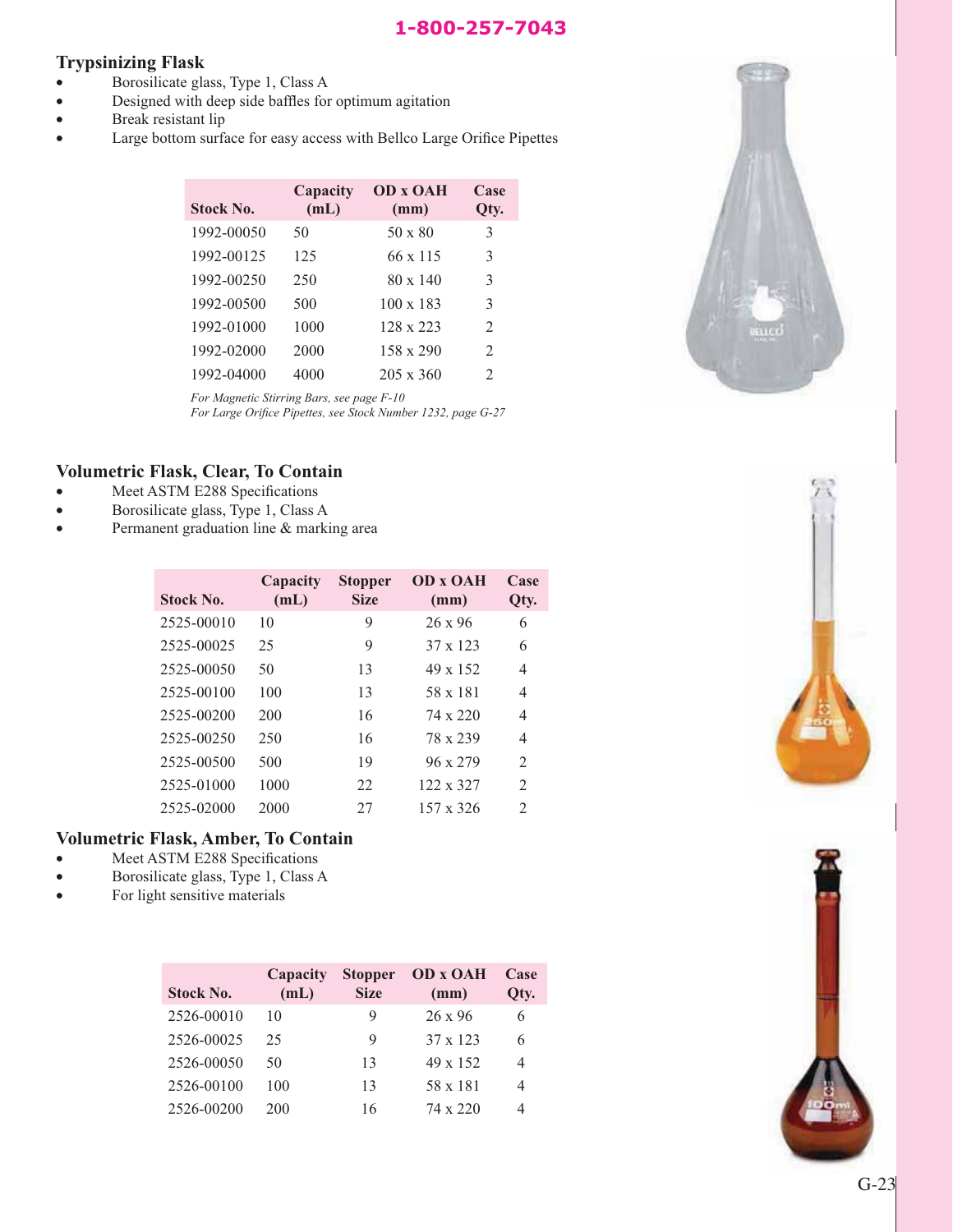#### **Precleaned Plain Microscope Slides**

• Square corners and ground edges



| <b>Stock No.</b> | Size (mm)      | Thickness (mm)         | <b>Case Oty.</b> |
|------------------|----------------|------------------------|------------------|
| 5638-11013       | $25 \times 75$ | $0.9 \text{ to } 1.09$ | 1440             |
| 5638-12013       | 25 x 75        | 1.10 to 1.30           | 1440             |

#### **Precleaned Frosted Microscope Slides**

- Available with either one end or both ends frosted
- Thickness (mm)  $0.9$  to  $1.09$



| <b>Stock No.</b> | <b>Description</b> | Size (mm) | Case Oty. |
|------------------|--------------------|-----------|-----------|
| 5638-00103       | Frosted 1 end      | 25 x 75   | 1440      |
| 5638-10300       | Frosted both ends  | 25 x 75   | 1440      |

**BELLCO PRINTED GLASS MICROSCOPE SLIDES** feature fired ceramic printing that provides a micro-edge. This increases liquid retention yet resists volatile solvents thus enabling the slides to withstand repeated autoclaving cycles. A variety of test-specific slides are available, and Bellco will customize slides in multiple colors and configurations to comply with your specific requirements. All slides measure 25mm x 75mm.

#### **Reich Counting Slide**

- Modification of the Breed Counting Technique
- Spreading a known volume of solution over a known area permits a calculation of bacteria per sample
- Three rings with each interior area measuring  $1 \text{ cm}^2$

| <b>Stock No.</b> | <b>Description</b> | <b>Case Qty.</b> |
|------------------|--------------------|------------------|
| 5638-01920       | Reich Slide        | 144              |

#### **Somatic Cell Count Slide**

- Useful for direct microscopic counts of somatic cells in cow's milk
- Spread 0.01ml sample onto each circle and then dry and stain
- Count cells under oil immersion microscopy

| <b>Stock No.</b> | <b>Description</b> | Case Oty. |
|------------------|--------------------|-----------|
| 5638-01930       | Somatic Cell Slide | 144       |





#### **Fluorescent Antibody Slide**

For indirect fluorescent antibody tests including test for toxoplasmosis Black ceramic background with eight rings (6mm in diameter)



| <b>Stock No.</b> | <b>Description</b>         | Case Oty. |
|------------------|----------------------------|-----------|
| 5638-01940       | Fluorescent Antibody Slide | 144       |

#### **Petri Dish Spreader**

Ideal for spreading inoculum over agar face in petri dish cultures

Manufactured from 4 mm OD Borosilicate glass rod

| <b>Stock No.</b> | <b>Style</b>       | Length (mm) Case Qty. |    |
|------------------|--------------------|-----------------------|----|
| 5654-00090       | $90^{\circ}$ bend  | 130                   | 50 |
| 5654-00120       | $120^{\circ}$ bend | .30                   | 50 |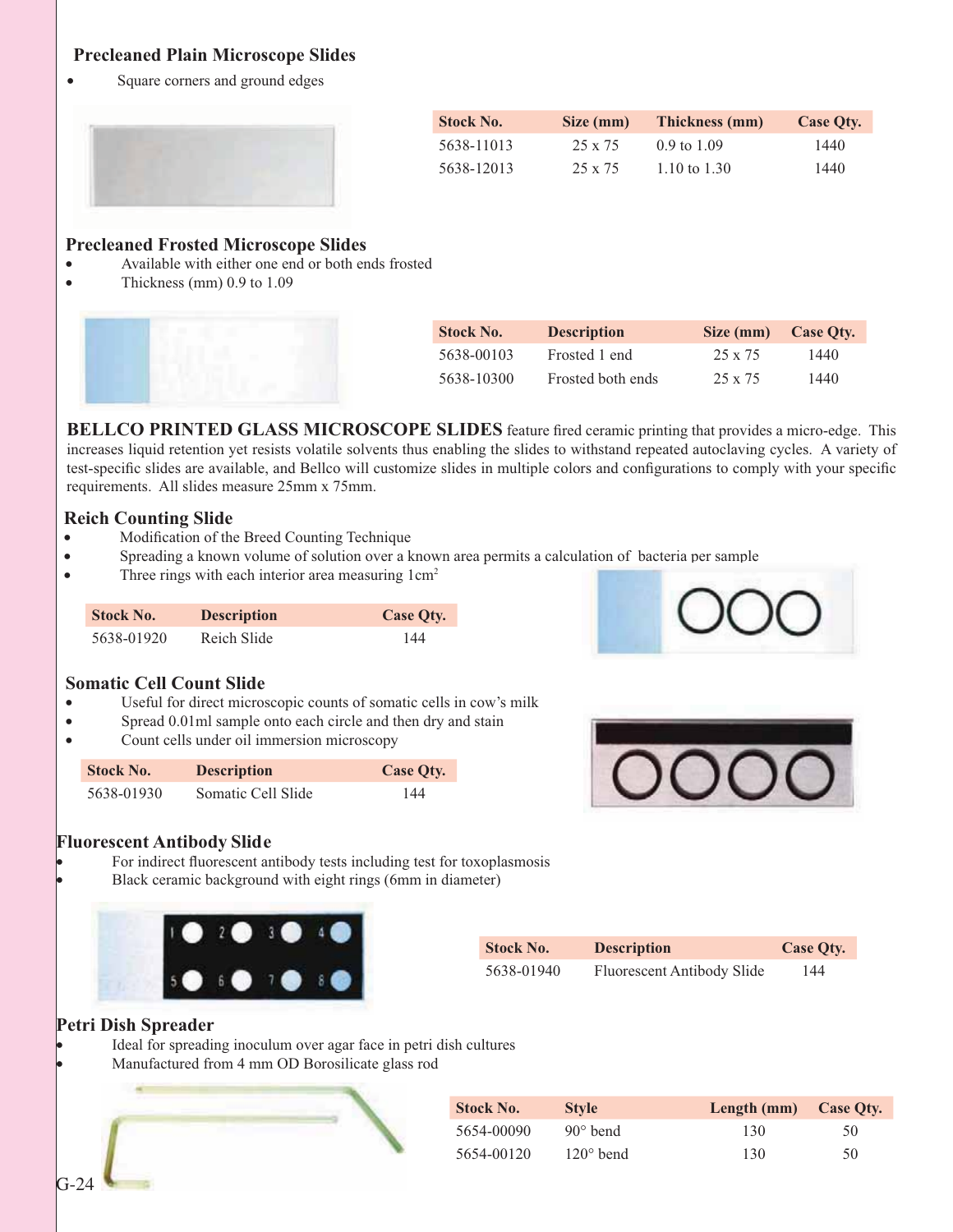#### **Cellometer™ Disposable Dual Cell Counting Chamber, Glass/Plastic Cellometer™ Disposable Dual Cell Counting Chamber, Plastic**



The Cellometer Glass/Plastic Disposable Cell Counting Chamber features an improved Neubauer counting grid on plastic that is mounted onto a standard 25 x 75mm (1x3") glass slide. The dual counting chamber has a sample introduction port, counting grid and air evacuation port and is ideal for laboratories working with infectious samples. Duplicate samples may be counted, or control/ unknown samples may be counted on the same slide. No coverslip is required for the Cellometer thus avoiding counting errors.

The Cellometer All Plastic Disposable Cell Counting Chambers feature the same Neubauer counting grid mounted onto a 20 x 75mm (3/4 x 3") plastic base. The same procedure applies as for the glass/plastic counting chamber.

#### **Procedure**

- 1. Pipette 20μl of cell suspension through sample port
- 2. Place Cellometer under optical microscope and adjust for phase contrast onto grid/cells
- 3. Count cells following standard procedures
- 4. Calculate cell concentration (cell concentration = Dilution x (Total count  $/3.4^*$ ) x  $10^4$ 
	- \*liquid layer between grid film and base is approximately 85μm.
- 5. Dispose of counting chamber.

|                  | 5. Dispose of counting chamber. |                 |                   | Cellometer <sup>™</sup> |                                                            |
|------------------|---------------------------------|-----------------|-------------------|-------------------------|------------------------------------------------------------|
|                  |                                 |                 |                   | 囲<br>▦                  | Sample<br><b>Introduction Port</b><br><b>Counting Grid</b> |
| <b>Stock No.</b> | <b>Description</b>              | <b>Case Qty</b> | <b>List Price</b> |                         |                                                            |
| 5638-20005       | Dual Chamber w/Glass Base       | 5               | 25.00             |                         | <b>Base</b>                                                |
| 5638-20025       | Dual Chamber w/Glass Base       | 25              | 80.00             |                         |                                                            |
| 5638-20100       | Dual Chamber, Plastic           | 100             | 300.00            |                         | <b>Air Evacuation</b><br>$D_{\alpha+1}$                    |

#### **M Tub**

- mTub Washing Tray for Microarray Products, PP
- mBox Slide Handling Tray for Microarray Slides, PP
- mBox Handle, SST

The **mTub** is a disposable PP tray for immersing or washing microarray products. Engineered to hold the mBox, it will accept most glass and stainless steel boats currently on the market. Packed 10/case.

The **mBox** is designed to immerse 20 slides in liquid during blocking, denaturing and post-arraying. The mBox separates from the slide rack and prevents damage during shipping and processing. The slide rack is designed for easy slide removal from the box and fits standard microtiter plate format for centrifugation.

The mBox is manufactured from PP and will withstand a continuous use temperature of 220°F (104°C)

The **mBox Handle** is a removable stainless steel handle that is snaps on and off as needed. Packed 1/case.

|                    | <b>Stock No. Description</b> | <b>Case Oty</b> |
|--------------------|------------------------------|-----------------|
| 5638-30100 mBox    |                              | 10              |
| 5638-30200 mHandle |                              |                 |
| 5638-30300 mTub    |                              | 10              |



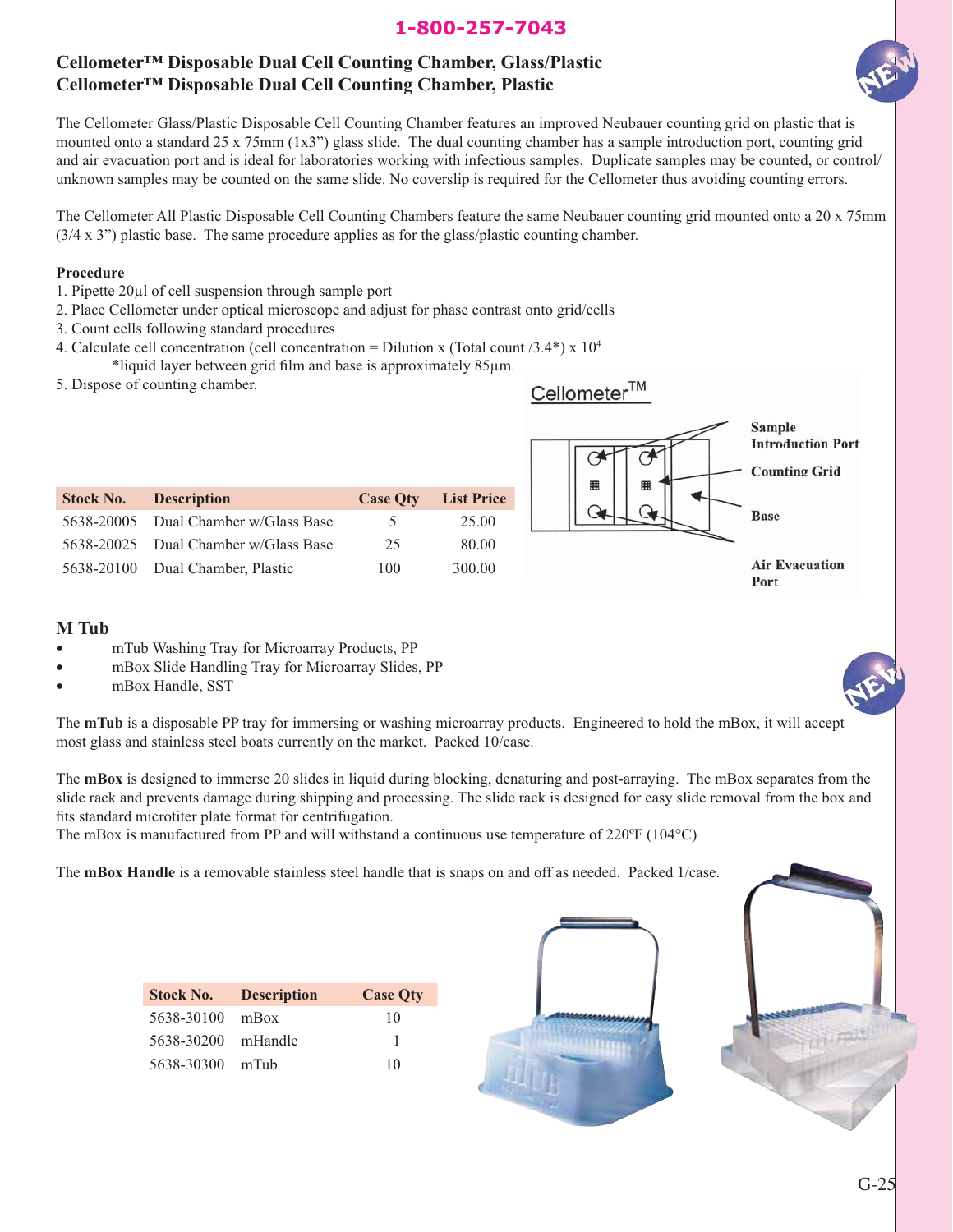#### **BELLCO PIPETTES**

Bellco manufactures all precision pipettes from Type 1 Class A Borosilicate glass. All Bellco pipettes feature tempered tips and permanent silk screened graduations to withstand repeated usage and alkali washings. Pipette accessories include the Pipette Plugger, a variety of canisters and single and multiple channel pipettors.

#### **Personalizations**

Personalization is free on orders for 5 cases or more (sizes and styles may be assorted) of our standard case quantities of 18 and 12 each. Orders for less than 5 cases will be charged an additional amount per pipette. Over 1000 standard identifications such as Microbiology, Virology, Cell Biology, Bacteriology and Biochemistry are available and are applied with a permanent amber stain. Up to eight (8) characters (including spaces) fit on "shortie" pipettes and twelve (12) characters (including spaces) fit on conventional pipettes. A nominal fee will be charged for new screens, which remain on file for future use. **Bulk-Pak Pipettes** may be personalized for an additional per pipette charge. Contact Customer Service for pricing or additional information. Orders for personalized ware must be placed in writing.

#### **Color Coding**

Color coding is free on orders for 5 cases or more (minimum 2 cases per color, sizes and styles may be assorted) of our standard case quantities of 18 and 12 each. Orders for less than 5 cases (minimum 2 per color) will be charged an additional amount per pipette. Please note that the specified color will be added to the already existing color code. **Bulk-Pak Pipettes** may be color coded for an additional cost per pipette. Contact Customer Service for pricing or additional information. Orders for color coded ware must be placed in writing.

**All Personalization & Additional Color Coding** orders are subject to a 5% over/underrun. Pasteur Pipettes are excluded from personalization or color coding. Please be sure desired personalization and/or color coding is ordered correctly as we cannot accept returns or issue credit on this ware.

#### **Serological Pipette, TD**

- Plain top promotes rapid, even flow
- Calibrated to tip
- Tempered tip; to deliver, blow out.

| <b>Stock No.</b> | Size (mL)       | <b>Tolerance</b><br>$\pm$ (mL) | OAL<br>(mm) | Color<br>Code | Case<br>Qty. |
|------------------|-----------------|--------------------------------|-------------|---------------|--------------|
| 1212-01001       | $1 \times 0.01$ | 0.02                           | 350         | Yellow        | 18           |
| 1212-02010       | $2 \times 0.1$  | 0.02                           | 350         | Green         | 18           |
| 1212-05010       | $5 \times 0.1$  | 0.04                           | 350         | <b>B</b> lue  | 18           |
| 1212-10010       | $10 \times 0.1$ | 0.06                           | 350         | Orange        | 18           |
| 1212-25010       | $25 \times 01$  | 0.1                            | 400         | White         | 18           |

 $\frac{1}{2}$  =  $\frac{1}{2}$  =  $\frac{1}{2}$  =  $\frac{1}{2}$  =  $\frac{1}{2}$  =  $\frac{1}{2}$  =  $\frac{1}{2}$  =  $\frac{1}{2}$  =  $\frac{1}{2}$  =  $\frac{1}{2}$  =  $\frac{1}{2}$  =  $\frac{1}{2}$  =  $\frac{1}{2}$  =  $\frac{1}{2}$  =  $\frac{1}{2}$  =  $\frac{1}{2}$  =  $\frac{1}{2}$  =  $\frac{1}{2}$  =  $\frac{1$ 

#### **Serological Pipette, Bulk-Pak, TD**

- Plain top promotes rapid, even flow
- Calibrated to tip
- Tempered tip; to deliver, blow out

| <b>Stock No.</b> | Size (mL)         | <b>Tolerance</b><br>$\pm$ (mL) | OAL<br>(mm) | Color<br>Code | Case<br>Qty. |
|------------------|-------------------|--------------------------------|-------------|---------------|--------------|
| 1202-00201       | $0.2 \times 0.01$ | 0.008                          | 325         | <b>Black</b>  | 250          |
| 1202-01001       | $1 \times 0.01$   | 0.02                           | 350         | Yellow        | 250          |
| 1202-02010       | $2 \times 0.1$    | 0.02                           | 350         | Green         | 250          |
| 1202-05010       | $5 \times 0.1$    | 0.04                           | 350         | Blue          | 250          |
| 1202-10010       | $10 \times 0.1$   | 0.06                           | 350         | Orange        | 250          |
| 1202-25010       | $25 \times 0.1$   | 0.1                            | 400         | White         | 250          |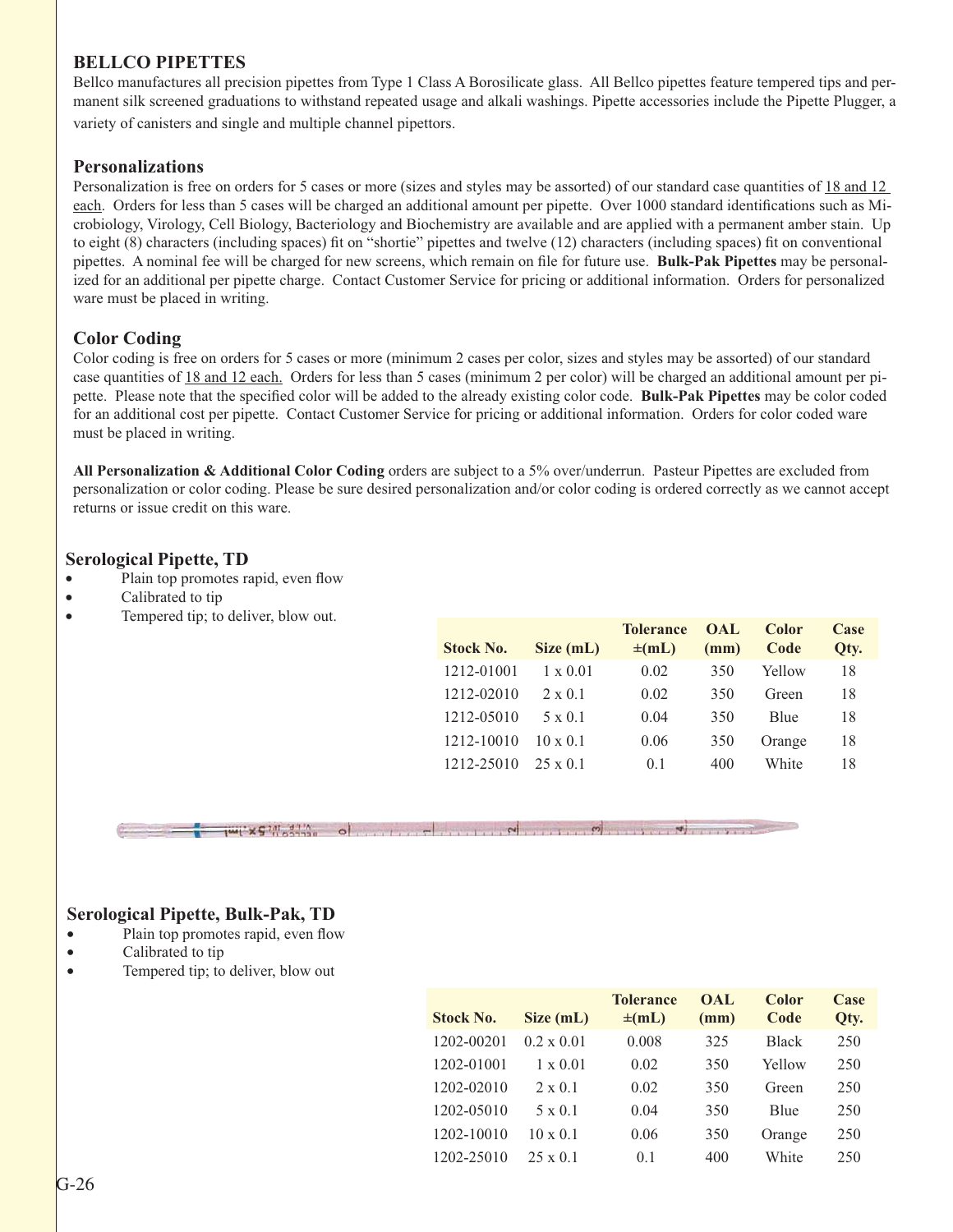#### **Serological Pipette with Cotton Plugging Top, TD**

- Constricted top for cotton plugging (supplied without cotton)
- Calibrated to tip
- Tempered tip; to deliver, blow out

| <b>Stock No.</b> | Size (mL)         | <b>Tolerance</b><br>$\pm$ (mL) | OAL<br>(mm) | Color<br>Code | Case<br>Qty. |
|------------------|-------------------|--------------------------------|-------------|---------------|--------------|
| 1210-00201       | $0.2 \times 0.01$ | 0.008                          | 330         | <b>Black</b>  | 18           |
| 1210-01010       | $1 \times 0.1$    | 0.02                           | 350         | Red           | 18           |
| 1210-01001       | $1 \times 0.01$   | 0.02                           | 350         | Yellow        | 18           |
| 1210-02010       | $2 \times 0.1$    | 0.02                           | 350         | Green         | 18           |
| 1210-02001       | $2 \times 0.01$   | 0.02                           | 350         | White $(2)$   | 18           |
| 1210-05010       | $5 \times 0.1$    | 0.04                           | 350         | Blue          | 18           |
| 1210-10010       | $10 \times 0.1$   | 0.06                           | 350         | Orange        | 18           |
| 1210-25010       | $25 \times 0.1$   | 0.1                            | 400         | White         | 18           |
| 1210-50020       | $50 \times 0.2$   | 0.4                            | 475         | Red           | 12           |

#### **Serological Pipette with Cotton Plugging Top, Bulk-Pak, TD**

| <b>Stock No.</b> | Size (mL)         | <b>Tolerance</b><br>$\pm$ (mL) | <b>OAL</b><br>(mm) | Color<br>Code | Case<br>Qty. |
|------------------|-------------------|--------------------------------|--------------------|---------------|--------------|
| 1200-00201       | $0.2 \times 0.01$ | 0.008                          | 330                | <b>Black</b>  | 250          |
| 1200-01001       | $1 \times 0.01$   | 0.02                           | 350                | Yellow        | 250          |
| 1200-02010       | $2 \times 0.1$    | 0.02                           | 350                | Green         | 250          |
| 1200-05010       | $5 \times 0.1$    | 0.04                           | 350                | Blue          | 250          |
| 1200-10010       | $10 \times 0.1$   | 0.06                           | 350                | Orange        | 250          |
| 1200-25010       | $25 \times 0.1$   | 0.1                            | 400                | White         | 250          |

#### **Serological Pipette with Cotton Plugging Top, Mixed Bulk-Pak, TD**

- v Three sizes packed in one case: 75each 1ml, 75each 5ml and 100each 10ml
- Constricted top for cotton plugging (supplied without cotton)
- Calibrated to tip
- Tempered tip; to deliver, blow out

| <b>Stock No.</b> | <b>Size</b><br>(mL) | <b>Tolerance</b><br>$\pm$ (mL) | <b>OAL</b><br>(mm) | <b>Color</b><br>Code |
|------------------|---------------------|--------------------------------|--------------------|----------------------|
| 1200-01510       | $1 \times 0.01$     | 0.02                           | 350                | Yellow               |
|                  | $5 \times 0.1$      | 0.04                           | 350                | Blue                 |
|                  | $10 \times 0.1$     | 0.06                           | 350                | Orange               |

#### **Serological Pipette with Cotton Plugging Top and Large Orifice**

- 3mm orifice for handling tissue homogenates, cell suspensions
- Constricted top for cotton plugging (supplied without cotton)
- Calibrated to tip
- Tempered tip; to deliver, blow out

| <b>Stock No.</b>               | <b>Size</b><br>(mL) | Tolerance OAL<br>$\pm$ (mL) |     | Color Case<br>(mm) Code Oty. |     |
|--------------------------------|---------------------|-----------------------------|-----|------------------------------|-----|
| $1232 - 25010$ $25 \times 0.1$ |                     | (1)                         | 400 | White                        | -18 |
| $1232 - 50020$ 50 x 0.2        |                     | (15                         | 470 | Red                          | -12 |

*For Pipette Plugger and Cotton Roving, see page G-31*

**OCCIDENTS OF A REAL PROPERTY AND REAL PROPERTY**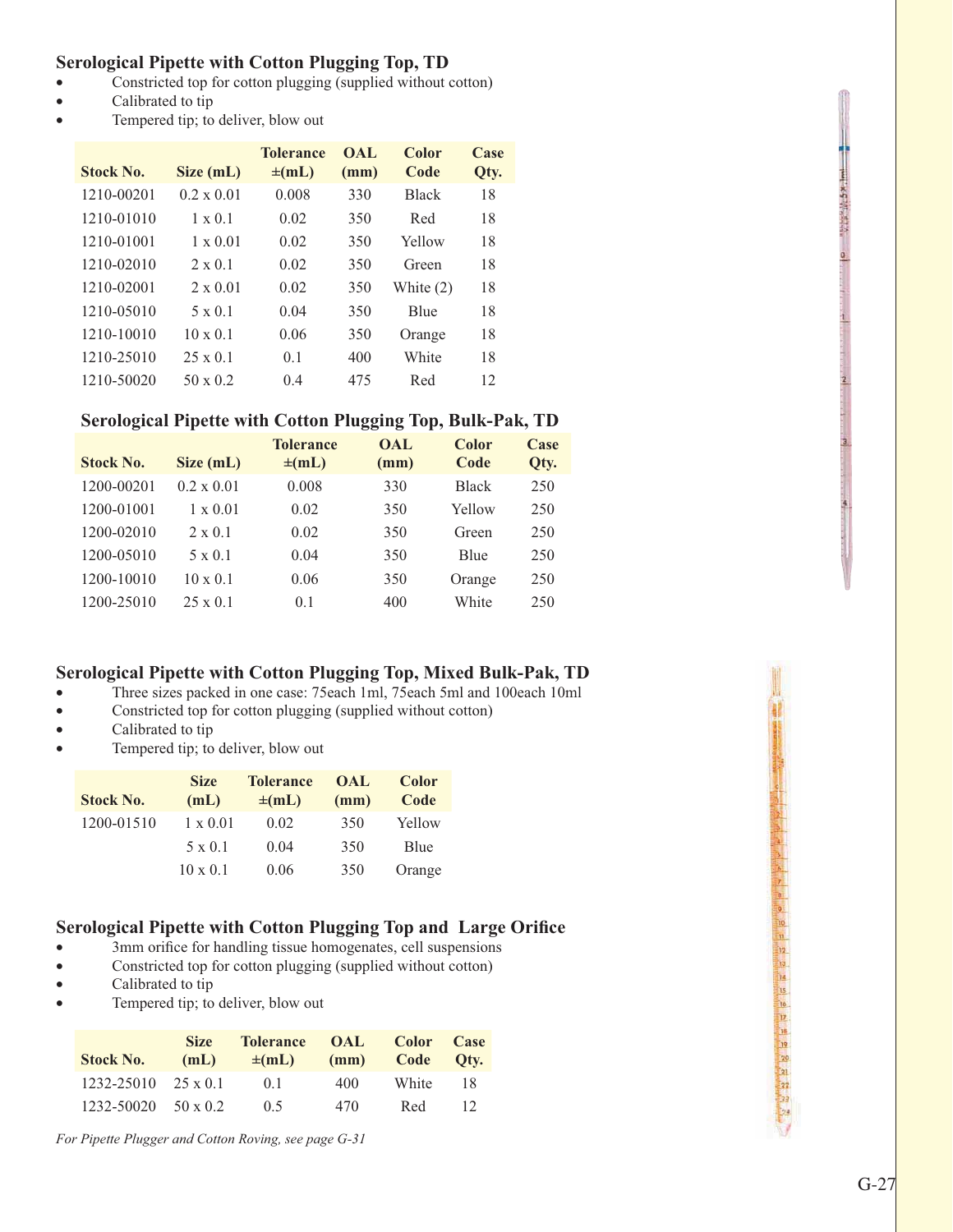#### **Serological "Shortie" Pipette, TD**

- Shorter length facilitates use under biological hoods
- Plain top promotes rapid, even flow (use rubber bulb to fill)
- Calibrated to tip

**BESTON BOOK** 

i.

• Tempered tip; to deliver, blow out

| <b>Stock No.</b> | Size(mL)        | Tolerance $\pm$ (mL) OAL (mm) Color Code Case Oty. |     |        |    |
|------------------|-----------------|----------------------------------------------------|-----|--------|----|
| 1224-02010       | $2 \times 0.1$  | 0.025                                              | 160 | Green  | 18 |
| 1224-05010       | $5 \times 0.1$  | 0.08                                               | 160 | Blue   | 18 |
| 1224-10020       | $10 \times 0.2$ | 0.12                                               | 175 | Orange | 18 |

#### **Serological "Shortie" Pipette, Bulk-Pak, TD**

| <b>Stock No.</b> | Size (mL)       | Tolerance $\pm$ (mL) OAL (mm) Color Code |     |        | Case Otv. |
|------------------|-----------------|------------------------------------------|-----|--------|-----------|
| 1204-02010       | $2 \times 0.1$  | 0.025                                    | 160 | Green  | 150       |
| 1204-05010       | $5 \times 0.1$  | 0.08                                     | 160 | Blue   | 150       |
| 1204-10020       | $10 \times 0.2$ | 0.12                                     | 175 | Orange | 150       |

#### **Serological "Shortie" Pipette with Cotton Plugging Top, TD**

- Shorter length facilitates use under biological hoods
- Constricted top for cotton plugging (supplied without cotton)
- Calibrated to tip
- Tempered tip; to deliver, blow out

| <b>Stock No.</b> | Size (mL)       | Tolerance $\pm$ (mL) OAL (mm) Color Code |     |        | <b>Case Oty.</b> |
|------------------|-----------------|------------------------------------------|-----|--------|------------------|
| 1226-01010       | $1 \times 0.1$  | 0.02                                     | 175 | Red    | 18               |
| 1226-02010       | $2 \times 0.1$  | 0.025                                    | 175 | Green  | 18               |
| 1226-05010       | $5 \times 0.1$  | 0.08                                     | 175 | Blue   | 18               |
| 1226-10020       | $10 \times 0.2$ | 0.12                                     | 190 | Orange | 18               |
| 1226-25050       | $25 \times 0.5$ | 0.25                                     | 230 | White  | 18               |

*For Pipette Plugger and Cotton Roving, see page G-31*

| <b>Stock No.</b> | Size(mL)        | Tolerance $\pm$ (mL) OAL (mm) Color Code Case Oty. |     |        |     |
|------------------|-----------------|----------------------------------------------------|-----|--------|-----|
| 1206-01010       | $1 \times 0.1$  | 0.02                                               | 175 | Red    | 150 |
| 1206-02010       | $2 \times 0.1$  | 0.025                                              | 175 | Green  | 150 |
| 1206-05010       | 5 x 0.1         | 0.08                                               | 175 | Blue   | 150 |
| 1206-10020       | $10 \times 0.2$ | 0.12                                               | 190 | Orange | 150 |

*For Pipette Plugger and Cotton Roving, see page G-31*

 $5 \times \text{Im}$ 

5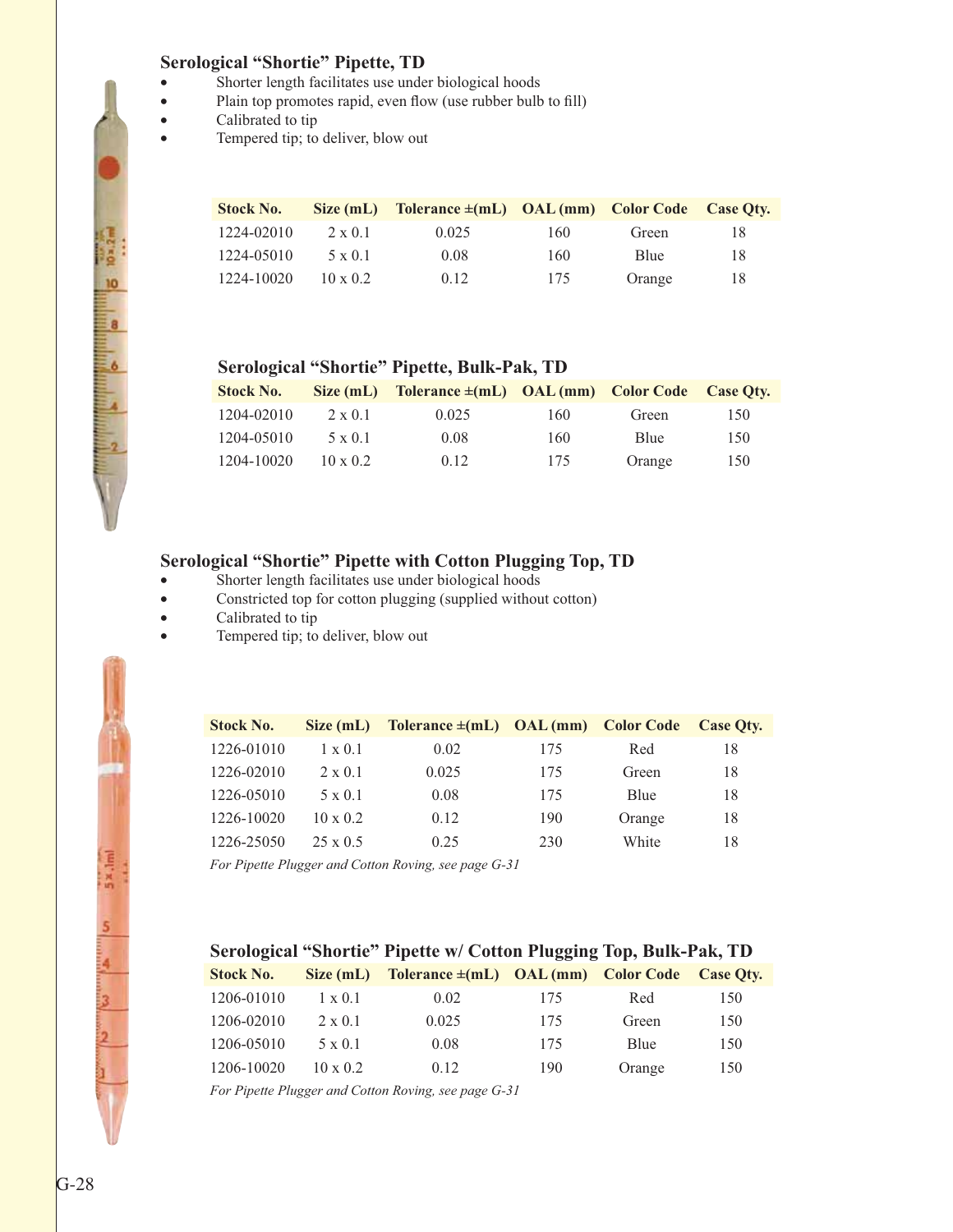#### **Serological "Shortie" Pipette with Large Orifice, TD**

- 3mm orifice for handling tissue homogenates and cell suspensions
- Shorter length than standard pipettes for use under biological hoods
- Plain top promotes rapid, even flow (use rubber bulb to fill)
- Calibrated to tip
- **Stock No. Size (mL) Tolerance ±(mL) OAL (mm) Color Code Case Qty.** • Tempered tip; to deliver, blow out 1227-10020 10 x 0.2 0.22 178 Orange 18  $10 \times .2$ ml

|                                                                  |                 | Serological "Shortie" Pipette w/ Cotton Plugging Top & Large Orifice, TD |     |        |           |
|------------------------------------------------------------------|-----------------|--------------------------------------------------------------------------|-----|--------|-----------|
| <b>Stock No.</b>                                                 | Size (mL)       | Tolerance $\pm$ (mL) OAL (mm) Color Code                                 |     |        | Case Oty. |
| 1228-05010                                                       | $5 \times 0.1$  | 0.14                                                                     | 175 | Blue   | 18        |
| 1228-10020                                                       | $10 \times 0.2$ | 0.22                                                                     | 190 | Orange | 18        |
| 1228-25050                                                       | $25 \times 0.5$ | 0.25                                                                     | 225 | White  | 18        |
| $\mathbf{r}$ $\mathbf{r}$ $\mathbf{r}$ $\mathbf{r}$ $\mathbf{r}$ |                 | $1 \cap \ldots \cap$                                                     |     |        |           |

*For Pipette Plugger and Cotton Roving, see page G-31*

#### **Disposable Pasteur Pipette**

- For transfer of all infectious materials, culture media and for routine sampling
- Body diameter of 7mm

| <b>Stock No.</b> | <b>Glass</b> | OAL (in) |      |     | Tip (in) Body (in) Inner Pack Case Qty. |      |
|------------------|--------------|----------|------|-----|-----------------------------------------|------|
| 1277-10005       | <b>B</b> oro | 5.75     | 2.25 | 3.5 | 250                                     | 1000 |
| 1277-10009       | <b>B</b> oro | 9.0      | 5.0  | 4.0 | 250                                     | 1000 |
| 1277-20005       | Flint        | 5.75     | 2.25 | 3.5 | 250                                     | 1000 |
| 1277-20009       | Flint        | 9.0      | 5.0  | 4.0 | 250                                     | 1000 |
|                  |              |          |      |     |                                         |      |

#### **Disposable Pasteur Pipette with Cotton Plugged Top**

| <b>Stock No.</b> | <b>Glass</b> | $OAL$ (in) |      |     | Tip (in) Body (in) Inner Pack Case Qty. |      |
|------------------|--------------|------------|------|-----|-----------------------------------------|------|
| 1278-10005       | <b>Boro</b>  | 5.75       | 2.25 | 3.5 | 250                                     | 1000 |
| 1278-10009       | <b>B</b> oro | 9.0        | 5.0  | 4.0 | 250                                     | 1000 |
| 1278-20005       | Flint        | 5.75       | 2.25 | 3.5 | 250                                     | 1000 |
| 1278-20009       | Flint        | 9.0        | 5.0  | 4.0 | 250                                     | 1000 |
|                  |              |            |      |     |                                         |      |

#### **Pasteur Capillary Pipette**

- Straight tip with 1.5 to 2 mm orifice
- Borosilicate glass Type 1, Class B

|                  | Body O.D. | <b>Body Length</b> | <b>Tip Length</b> |           |
|------------------|-----------|--------------------|-------------------|-----------|
| <b>Stock No.</b> | (mm)      | <b>Inches</b>      | <b>Inches</b>     | Case Oty. |
| 1271-40004       |           |                    | 4                 | 288       |
| 1271-50003       |           |                    | 3                 | 288       |
| 1271-60002       |           |                    |                   | 288       |

#### **Pasteur Capillary Pipette**

- Bent tip with 1.5 to 2 mm orifice
- Borosilicate glass Type 1, Class B

| <b>Stock No.</b> | Body O.D.<br>(mm) | <b>Body Length</b><br><b>Inches</b> | <b>Tip Length</b><br><b>Inches</b> | Case Oty. |
|------------------|-------------------|-------------------------------------|------------------------------------|-----------|
| 1273-40004       |                   |                                     | 4                                  | 144       |
| 1273-50003       |                   |                                     | 3                                  | 144       |
| 1273-60002       |                   | h                                   |                                    | 144       |
|                  |                   |                                     |                                    |           |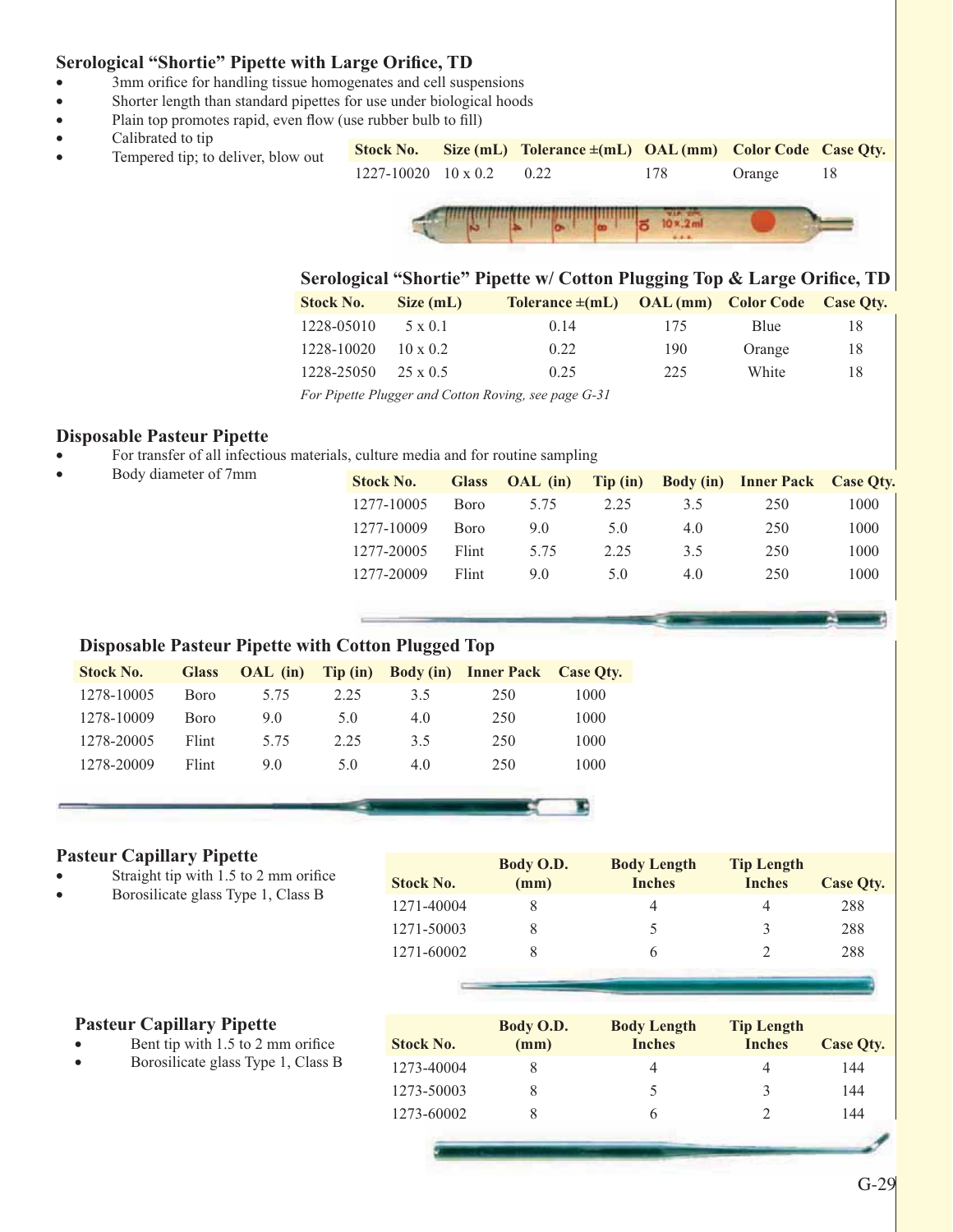#### **Flat Bottom Glass Pipette Canister w/Silicone Pad**

- Manufactured from borosilicate glass
- v All components will withstand repeated dry or steam heat sterilization
- v Bottom pad prevents chipping of pipette tips



| <b>Stock No.</b> | <b>Description</b> | Size (mm)             | <b>Case Qty.</b> |
|------------------|--------------------|-----------------------|------------------|
| 1290-00250       | Canister Only      | 38 x 250 <sup>+</sup> | 6                |
| 1290-00300       | Canister Only      | $38 \times 300$       | 6                |
| 1290-00430       | Canister Only      | $38 \times 430$       | 6                |
| 1290-38250       | Canister Complete* | 38 x 250 <sup>†</sup> | 6                |
| 1290-38300       | Canister Complete* | $38 \times 300$       | 6                |
| 1290-38430       | Canister Complete* | $38 \times 430$       | 6                |

*\*Supplied with Stainless Steel Closure †Recommended for "Shortie" Pipettes*

*For additional SST closures, see 2005 series, page G-9*

#### **APPROXIMATE GLASS PIPETTE CANISTER CAPACITIES**

| <b>Pipette Type</b>     | <b>Volume</b> | 38 x 430mm | 38 x 300mm | 38 x 250mm |
|-------------------------|---------------|------------|------------|------------|
| Serological             | 0.1           | 20         |            |            |
| Serological             | 0.2           | 20         |            |            |
| Serological             | 1             | 15         |            |            |
| Serological             | 2             | 12         |            |            |
| Serological             | 5             | 12         |            |            |
| Serological             | 10            | 7          |            |            |
| Serological             | 25            | 4          |            |            |
| Pasteur Pipettes to 8"  |               |            |            | 14         |
| Pasteur Pipettes to 10" |               |            | 14         |            |

#### **Mounting Plate for Pipette Cans**

- Stabilizes pipette canisters during use
- Stainless steel construction
- Use with 38mm OD glass pipette canisters



| <b>Stock No.</b> | <b>Dimensions</b> | <b>Case Qty.</b> |
|------------------|-------------------|------------------|
| 1288-11111       | $90 \times 90$ mm | 6                |

#### **Pipette Canister Cushion, PTFE**

- Can be repeatedly sterilized using dry or steam heat
- Completely non-toxic, lint free, permanently resilient
- 38mm cushions fit 1287 series round bottom, glass pipette canisters
- v 63mm round cushions fit other manufacturers' round, steel canisters

| <b>Stock No.</b> | Size (mm) |
|------------------|-----------|
| 1286-88815       | 38        |
| 1286-88825       | 63        |

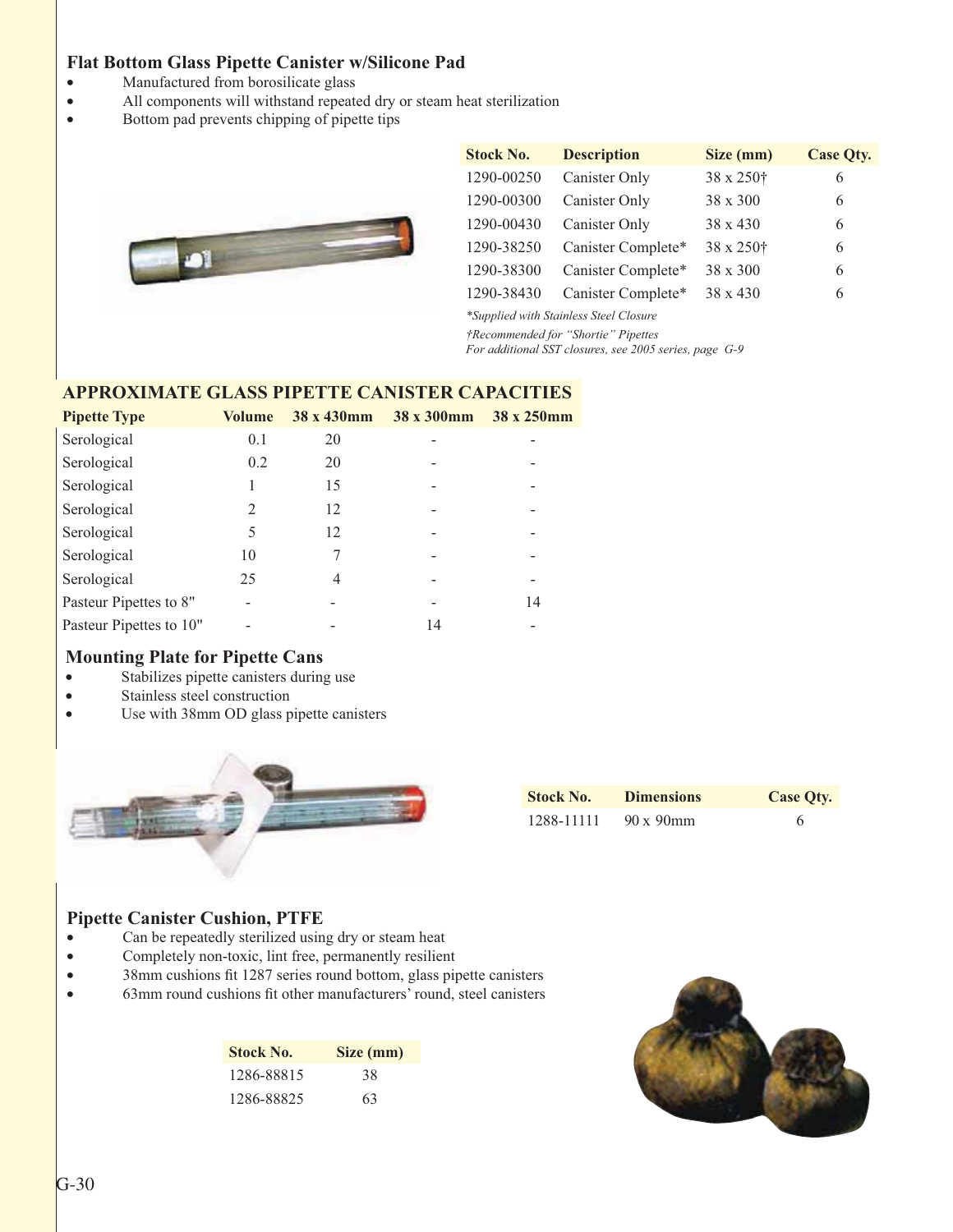#### **Pipette Plugger**

- Three speeds:  $40, 50$  or  $60$  pipettes per minute
- Operates in continuous or actuated mode
- Uniform plug shape insures proper plug fit
- Supplied with 1 bag of Cotton Roving 7750-22222

| <b>Stock No.</b>                                        | Dimensions WxDxH (cm)   | <b>Power V/Hz/Amp</b> |
|---------------------------------------------------------|-------------------------|-----------------------|
| $7750 - 11111*$ 25 x 28 x 24                            |                         | 115/60/1.0            |
| 7750-11220                                              | 25 x 28 x 24            | 230/50/0.5            |
| A515-A18                                                | Scissor Blade Assy Only |                       |
| $\sim$ $\sim$ $\sim$ $\sim$ $\sim$ $\sim$ $\sim$ $\sim$ |                         |                       |

\*CSA Model

#### **Cotton Roving for Pipette Plugger**

- v Absorbent, 12 grain premium long-fiber cotton
- Packed two pounds (0.9kg) coiled in plastic bag
- Plugs approximately 35,000 pipettes

| Stock No.  | Case Oty. |
|------------|-----------|
| 7750-22222 | - 2 lb.   |



 $C \in$ 

#### **Safetypette Pipette Filler**

The Safetypette is uniquely designed to give superior pipetting control to both left and right handed users. The lightweight Safetypette sits comfortably in the hand enabling smooth variable speed control in both aspirating and dispensing.

- Supplied with integral 0.45µm filter and colored pipette cones for color coding in white, mint, mauve and pink
- Comfortable and simple to use
- Precise pipetting control
- Robust and lightweight
- Compatible with blow-out and TD pipettes; 1mL 100mL
- Simple thumb button operation
- Autoclavable silicone pipette holder

| <b>Stock No.</b> | <b>Description</b>                  |
|------------------|-------------------------------------|
| 4704-75102       | Safetypette w/three cones           |
| 4702-66003       | Membranes, Pkg/5                    |
| 4702-66004       | Replacement Silicone Pipette Holder |



#### **Rubber Pipette Bulbs**

- Bulb opening 4mm
- For Plain Top, Shortie pipettes

| <b>Stock No.</b>        | <b>Pipette Volume (mL)</b> |
|-------------------------|----------------------------|
| $1225 - 11122 = 1$ to 2 |                            |
| 1225-11155              | $\sim$                     |
| 1225-22222              | -10                        |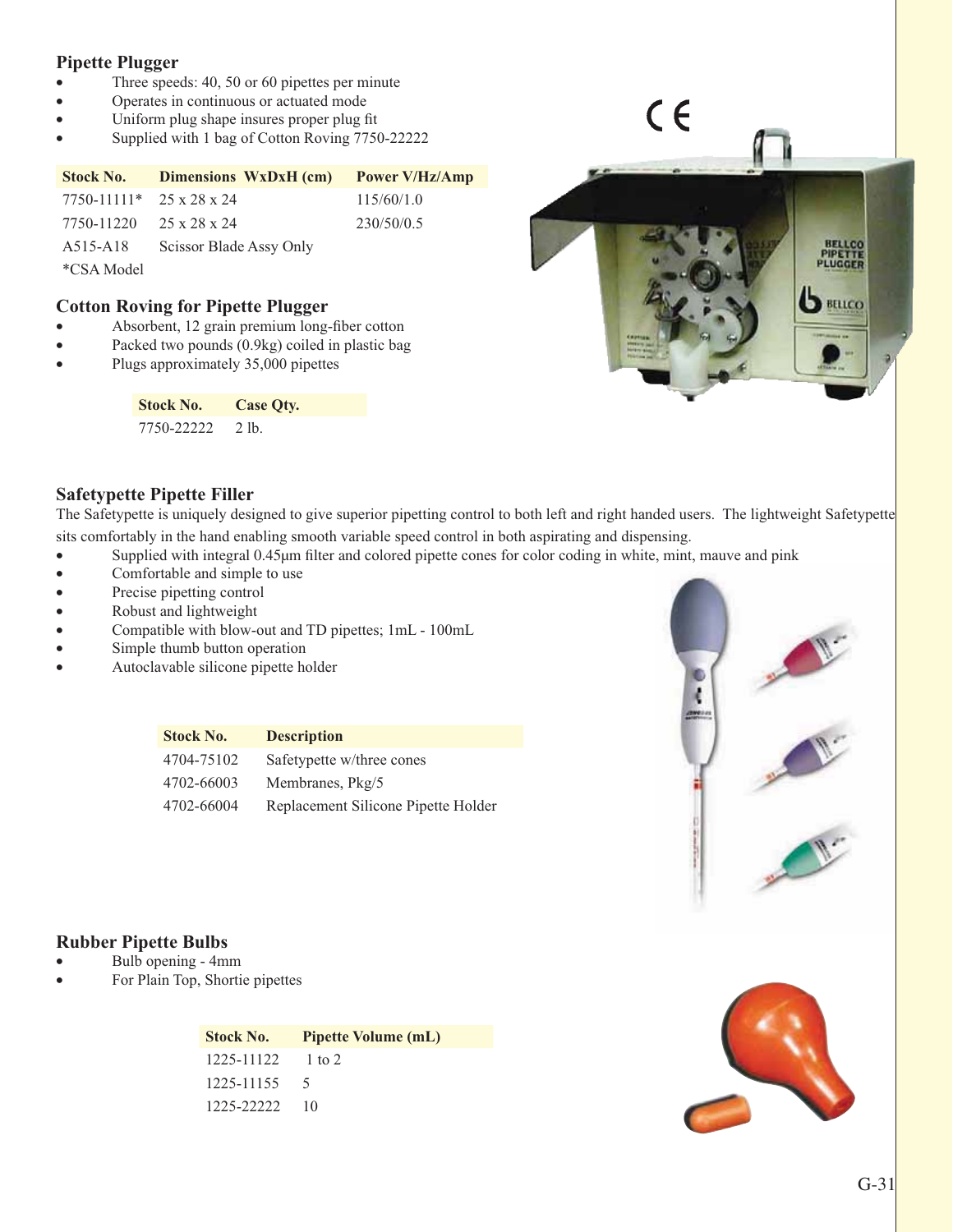#### **Round Bottom Glass Pipette Canister**

- Manufactured from Type 1, Class A borosilicate glass
- Components will withstand repeated dry or steam heat sterilization
- See Chart Page



*For additional closures, see 2005 series, page G-9*

#### **Stainless Steel Pipette Cans**

- Heavy gauge rectangular construction for easy stacking and storage
- Satin finish surface of entire can for convenient marking or coding
- Can be sterilized by autoclave or dry heat (Do Not Exceed 400°F)
- Silicone pads on inside of top and bottom protect pipette tips



| <b>Stainless Steel Pipette Can With Silicone Pads</b> |                               |                                                        |  |
|-------------------------------------------------------|-------------------------------|--------------------------------------------------------|--|
| <b>Stock No.</b>                                      | Size (cm)                     | Pipettes/Can                                           |  |
|                                                       |                               | 1217-00409* 11 x 11 x 24 64ea.5ml/36ea.10-12ml shortie |  |
| $1217 - 11106 + 6x6x16$                               |                               | 49ea. 5 3/4" Pasteur                                   |  |
| $1217 - 11109 + 6x6x24$                               |                               | 49ea, 0.1-2ml/9ea, 10-12ml shortie<br>49ea. 9" Pasteur |  |
| $1217 - 11116 + 6x6x41$                               |                               | $49ea. 0.1-0.5ml$ regular                              |  |
| $1217 - 22216^{\wedge}$ 7 x 7 x 41                    |                               | 81ea. 0.1-5ml/35ea. 10ml regular                       |  |
| $1217 - 22218^{\wedge}$ 7 x 7 x 46                    |                               | 23ea. 25ml regular                                     |  |
| $A12-81*$                                             |                               | Replacement Silicone Pad only                          |  |
| A12-84+                                               | Replacement Silicone Pad only |                                                        |  |

#### A12-442^ Replacement Silicone Pad only

#### **Stainless Steel Pipette Can Without Silicone Pads**

| Stock No.                             | Size (cm)  | Pipettes/Can                       |
|---------------------------------------|------------|------------------------------------|
| 1217-90109                            | 6 x 6 x 24 | 49ea. 0.1-2ml/9ea. 10-12ml shortie |
| 1217-90216                            | 7 x 7 x 41 | 81ea. 0.1-5ml/35ea. 10ml regular   |
| $1217 - 90218$ $7 \times 7 \times 46$ |            | 23ea. 25ml regular                 |



#### **RTV 106 Red Silicone Rubber Adhesive Sealant, High Temperature**

- High temperature adhesive sealant for replacing silicone pads in pipette canisters
- Easy to use nozzle
- Fully cured in 24 hours
- Adheres to stainless steel, aluminum, glass, ceramic and rigid plastics
- *Warning: Eye irritant*

#### **Specifications**

Curing Time: 24 hours Temperature Range: -60ºC (75ºF) to 260ºC (500ºF) Storage Conditions: below 27ºC (80ºF) For Industrial use only

| <b>Stock No.</b> | <b>Description</b>                  |
|------------------|-------------------------------------|
| 1217-00028       | Red Silicone Sealant, 2.8 oz (82mL) |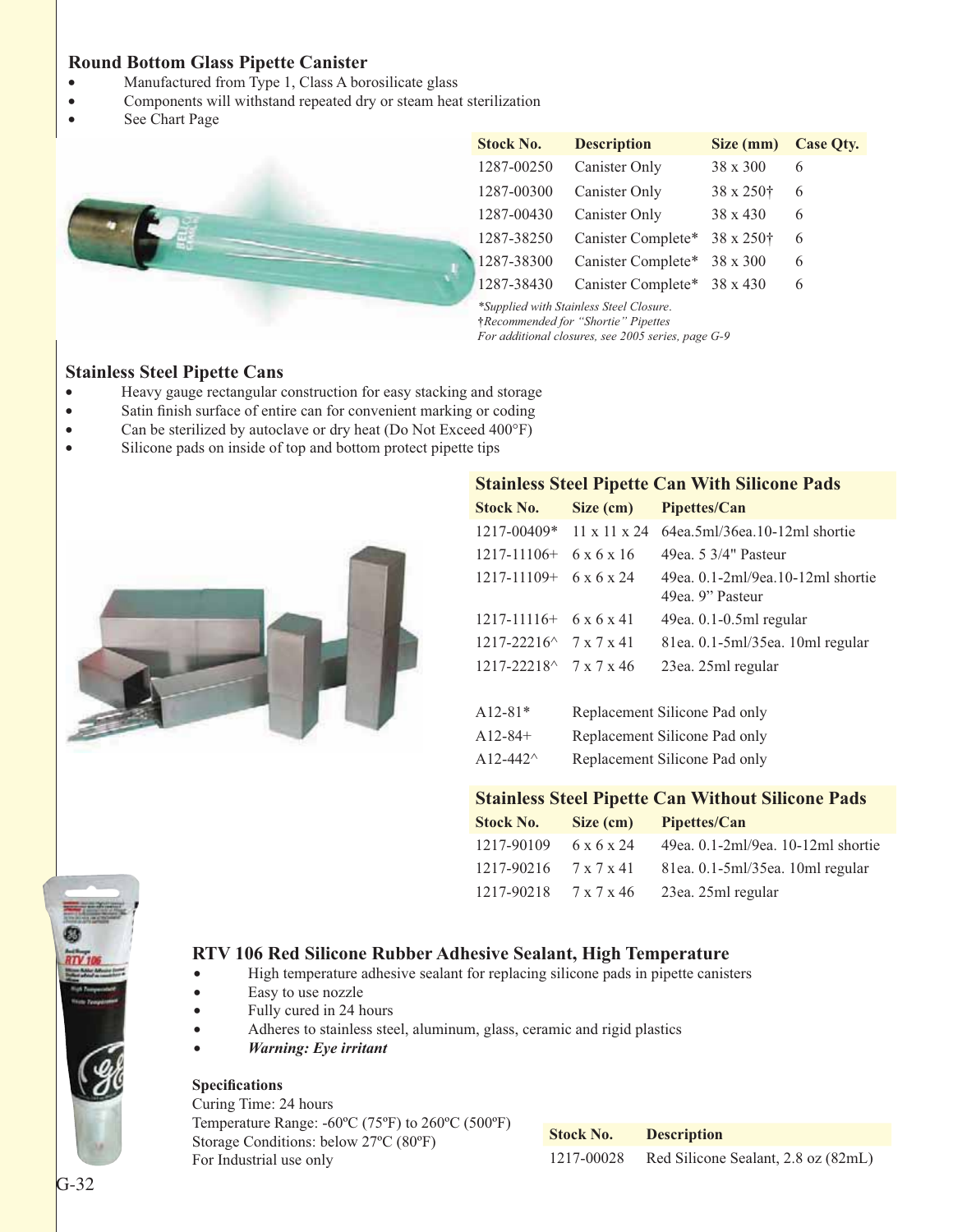#### **Bellco Pipet-Aids**

Bellco Pipet-Aids are lightweight**,** compact units that are ideal for use under laminar flow hoods. A patented two-finger volume control provides precise fluid uptake and dispensing.

**Basic Pipet-Aid** features a 115V or 230V pump with Optional Tissue Culture Nose Piece and/or Air Filter.

**Portable Pipet-Aid** is a rechargeable self-contained unit that provides 2 hours of pipetting before recharging is necessary. Includes battery charger and tissue culture nose piece.

**Portable Pipet-Aid XP** is a rechargeable self-contained unit with removable stand.

Three independent speed ranges can be set for both fill and dispense rates and the unit provides 2 hours of continuous pipetting without recharging. Includes battery charger and tissue culture nose piece.

| <b>Stock No. 115V</b> | <b>Stock No. 230V</b> | <b>Description</b>                      |
|-----------------------|-----------------------|-----------------------------------------|
| 1225-80000            | 1225-80220            | Pipet-Aid Basic                         |
| 1225-88105            | 1225-88225            | Pipet-Aid w/Tissue Culture Nose Piece   |
|                       |                       |                                         |
| 1225-80100            | 1225-80122            | Pipet-Aid w/ Air Filter                 |
| 1225-88100            | 1225-88122            | Pipet-Aid w/ TC Nose Piece & Air Filter |
|                       |                       |                                         |
| 1225-85000            | 1225-85220            | Portable Pipet-Aid                      |
| 1225-86000            | 1225-86220            | Pipet-Aid XP                            |

#### **Parts and Accessories**

| <b>Stock No.</b> | Volt / Hz | <b>Description</b>                       | Case Qty. |
|------------------|-----------|------------------------------------------|-----------|
| 1225-80001       |           | Pipet-Aid Handle                         |           |
| 1225-80002       | 115/60    | Pipet-Aid Pump                           |           |
| 1225-80003       | 115/60    | Pipet-Aid Pump with Filter               | 1         |
| 1225-80056       |           | Pipet Holder Insert                      | 6         |
| 1225-80222       | 230/50    | Pipet-Aid Pump                           | 1         |
| 1225-80223       | 230/50    | Pipet-Aid Pump with Filter               |           |
| 1225-88050       |           | Tissue Culture Nose Piece                |           |
| 1225-88051       |           | <b>Tissue Culture Nose Piece Filters</b> | 5         |
| 1225-88052       |           | Tissue Culture Nose Piece Filters        | 50        |

#### **Dounce Tissue Homogenizer, Glass**

- Designed for disruption of whole cells leaving cell nuclei undamaged
- Polished tube and pestles
- All glass construction
- Two pestles supplied with each unit
	- Large clearance pestle A for initial processing
	- Small clearance pestle B completes homogenization

| <b>Stock No.</b> | Capacity<br>(mL) | <b>Large Pestle A</b> Small Pestle B<br><b>Clearance (in)</b> | <b>Clearance (in)</b> | <b>Tube OAL</b><br>(mm) |
|------------------|------------------|---------------------------------------------------------------|-----------------------|-------------------------|
| 1984-10002       |                  | $.0030 - .0050$                                               | $.0005 - .0025$       | 60                      |
| 1984-10007       |                  | $.0028 - 0047$                                                | $.0008 - .0022$       | 125                     |
| 1984-10015       | 15               | $.0035 - .0065$                                               | $.0010 - .0030$       | 157                     |
| 1984-10040       | 40               | $.0030 - .0060$                                               | $.0010 - .0030$       | 215                     |
| 1984-10100       | 100              | $.0020 - .0100$                                               | $.0005 - .0055$       | 232                     |

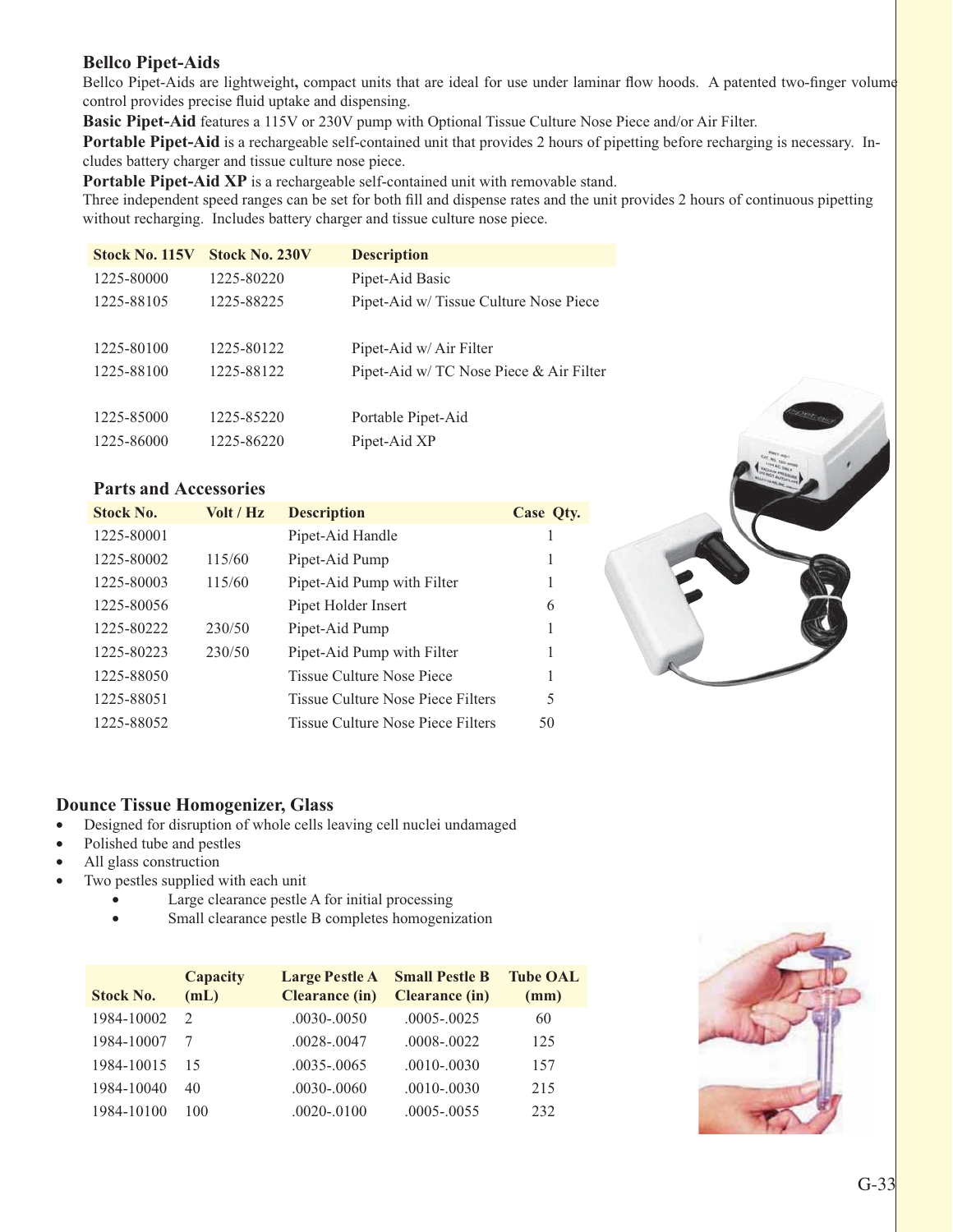

#### **Potter-ElvehjemTissue Homogenizer, Glass**

- Clearance between pestle  $&$  tube is .004"-.006"
- Suitable for connective tissue processing

| <b>Stock No.</b> | Capacity<br>(mL) | <b>Pestle Overall x</b><br>Shaft OD (mm) | <b>Tube OAL x</b><br><b>Reservoir OD (mm)</b> |
|------------------|------------------|------------------------------------------|-----------------------------------------------|
| 1983-10019       |                  | $145 \times 5$                           | $93 \times 13$                                |
| 1983-10021       |                  | $205 \times 6$                           | $140 \times 16$                               |
| 1983-10022       | - 8              | $215 \times 8$                           | $150 \times 18$                               |
| 1983-10023       | - 17             | $265 \times 10$                          | $172 \times 25$                               |
| 1983-10024       | 45               | $315 \times 10$                          | $220 \times 32$                               |

#### **Potter-Elvehjem Tissue Homogenizer w/ PTFE Pestle**

- PTFE pestle and unground tube
- Sizes 21 to 24 have radial serations on the lower portion of the pestle
- Clearance between pestles and tubes is .004" .006"
- Suitable for softer tissues such as brain and liver

| <b>Stock No.</b> | Capacity<br>(mL) | <b>Pestle AL x Shaft</b><br>OD (mm) | <b>Tube OAL x</b><br><b>Reservoir OD (mm)</b> |
|------------------|------------------|-------------------------------------|-----------------------------------------------|
| 1983-20018       | 0.5              | $130 \times 3$                      | $80 \times 12$                                |
| 1983-20019       | 1                | $154 \times 5$                      | $95 \times 12$                                |
| 1983-20020       | $\mathcal{E}$    | $154 \times 5$                      | $115 \times 12$                               |
| 1983-20021       | 5                | $215 \times 6$                      | $140 \times 15$                               |
| 1983-20022       | 8                | $212 \times 6$                      | $150 \times 19$                               |
| 1983-20023       | 17               | $266 \times 6$                      | $175 \times 25$                               |
| 1983-20024       | 45               | $269 \times 6$                      | $220 \times 32$                               |

#### **Conical Tissue Homogenizer, Glass**

- Conical shaped pestle
- Large area for most efficient grinding
- Ideal for tissues such as muscle, heart and lung
- Designed for use with homogenizing motors
- Clearance between pestles and tubes is .004" -.006"

| <b>Stock No.</b> | Capacity<br>(mL)         | <b>Pestle Overall x</b><br><b>Shaft OD</b> (mm) | <b>Tube OAL x</b><br><b>Reservoir OD (mm)</b> |
|------------------|--------------------------|-------------------------------------------------|-----------------------------------------------|
| 1976-10020       |                          | $155 \times 4.5$                                | $80 \times 13$                                |
| 1976-10021       | 3                        | $210 \times 6$                                  | $120 \times 16$                               |
| 1976-10022       | $\overline{\mathcal{L}}$ | $228 \times 6$                                  | $150 \times 18$                               |
| 1976-10023       | 15                       | $268 \times 6$                                  | $175 \times 25$                               |
| 1976-10024       | 30                       | $305 \times 10$                                 | $215 \times 32$                               |
| 1976-10025       | 50                       | $330 \times 10$                                 | $225 \times 38$                               |

#### **Tenbroeck Tissue Homogenizer, Glass**

- Hollow gla ss pe stle a llows a ddition of ic e w ater for c hilling s amples during homo genization
- Tooled pestle for use with rubber stopper (not supplied)
- Clearance between pestles and tubes is .004" -.006"
- Ground Tube

| <b>Stock No.</b> | Capacity<br>(mL) | <b>Stopper</b><br>N <sub>0</sub> | Pestle OAL x<br>Shaft OD (mm) | Tube OAL x<br><b>Reservoir OD (mm)</b> |
|------------------|------------------|----------------------------------|-------------------------------|----------------------------------------|
| 1982-10002       |                  | 00 <sup>0</sup>                  | $160 \times 50$               | $100 \times 30$                        |
| 1982-10007       |                  | 00 <sup>0</sup>                  | $195 \times 50$               | $125 \times 30$                        |
| 1982-10015       | -15              |                                  | $250 \times 65$               | $157 \times 38$                        |
| 1982-10040       | 40               | 3                                | $315 \times 90$               | $215 \times 55$                        |





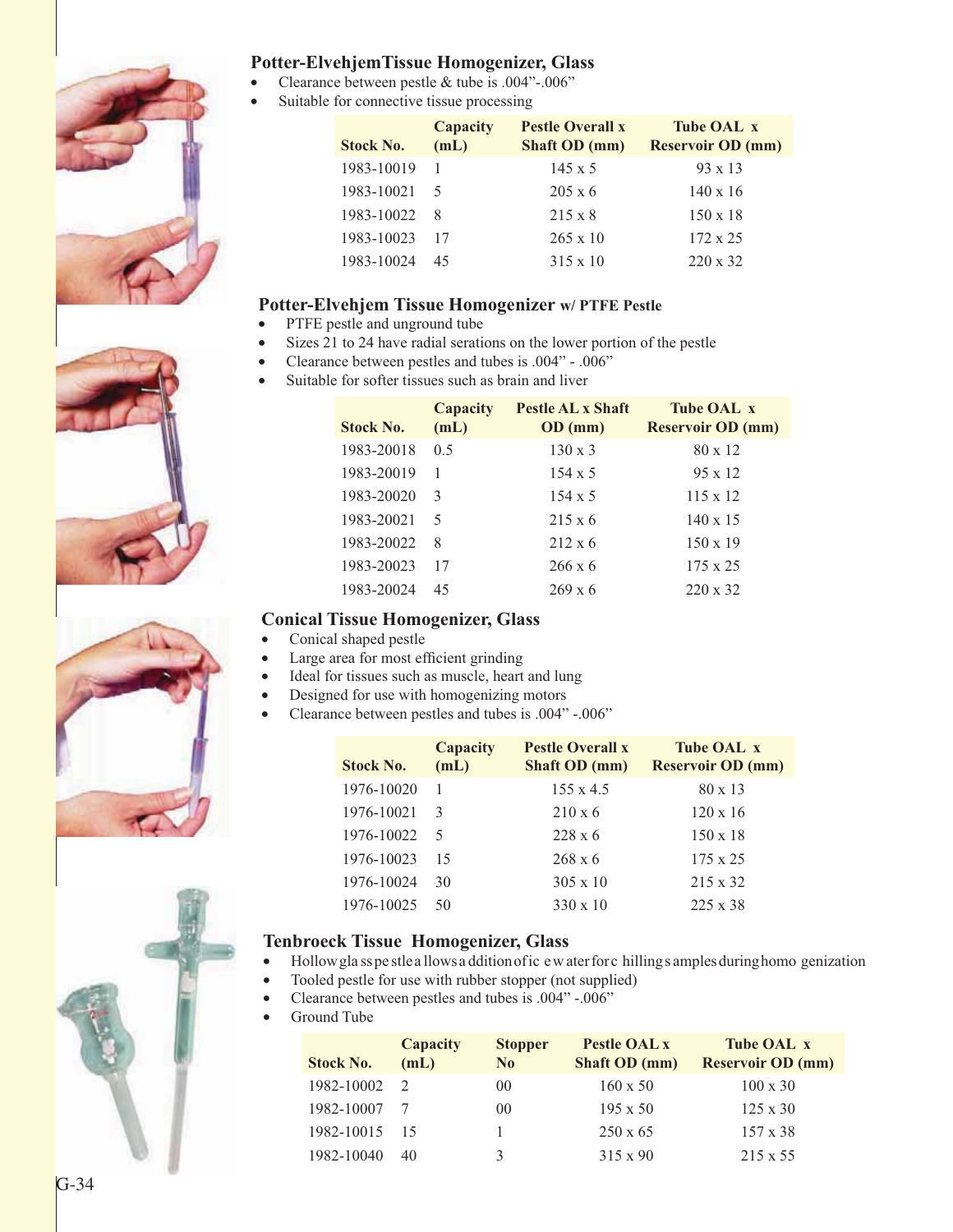#### **Homogenizer Overhead Drive**

- Permanent magnet motor, 5/16" OD shafts
- v High speed shaft: 4000rpm (26 in-lb. torque)
- Low speed shaft: 333 rpm (3.6 in-lb. torque)
- Electronic motor controller
- Switch for reversing pestle direction

| Stock No.  | <b>Description</b>         |
|------------|----------------------------|
| 1981-20115 | 115V/60Hz/2.5A             |
| 1981-20230 | 230V/50Hz/2.5A             |
| 1981-30000 | Stand                      |
|            |                            |
| 1981-40000 | Glass Pestle Adapter, 10mm |
| 1981-50000 | Glass Pestle Adapter, 6mm  |



#### **Centrifuge Tube**

- $\bullet$  Type 1, Class A Borosilicate glass
- Fits I.E.C. number 353A centrifuge cup
- Supplied with 38mm black phenolic rubber lined screw cap

| <b>Stock No.</b> | Capacity<br>(mL) | <b>O.D. x OAL</b><br>(mm) | Case<br>Oty. |
|------------------|------------------|---------------------------|--------------|
| 3045-00600       | 590              | $96 \times 173$           | 4            |
| 3045-00800       | 780              | $96 \times 173$           | 4            |

*Design suggested by Dr. Gary H. Cohen and Manuel Ponce de Leon MS Univ of Penna. Dental School*

#### **Rubber Cushion For Centrifuge Tubes**

- Prevents breakage
- Adds stability

| <b>Stock No.</b> | <b>Fits Tubes</b><br>(mL) | Case<br>Qty. |
|------------------|---------------------------|--------------|
| 3045-10600       | 600                       | 4            |
| 3045-10800       | 800                       | Δ            |



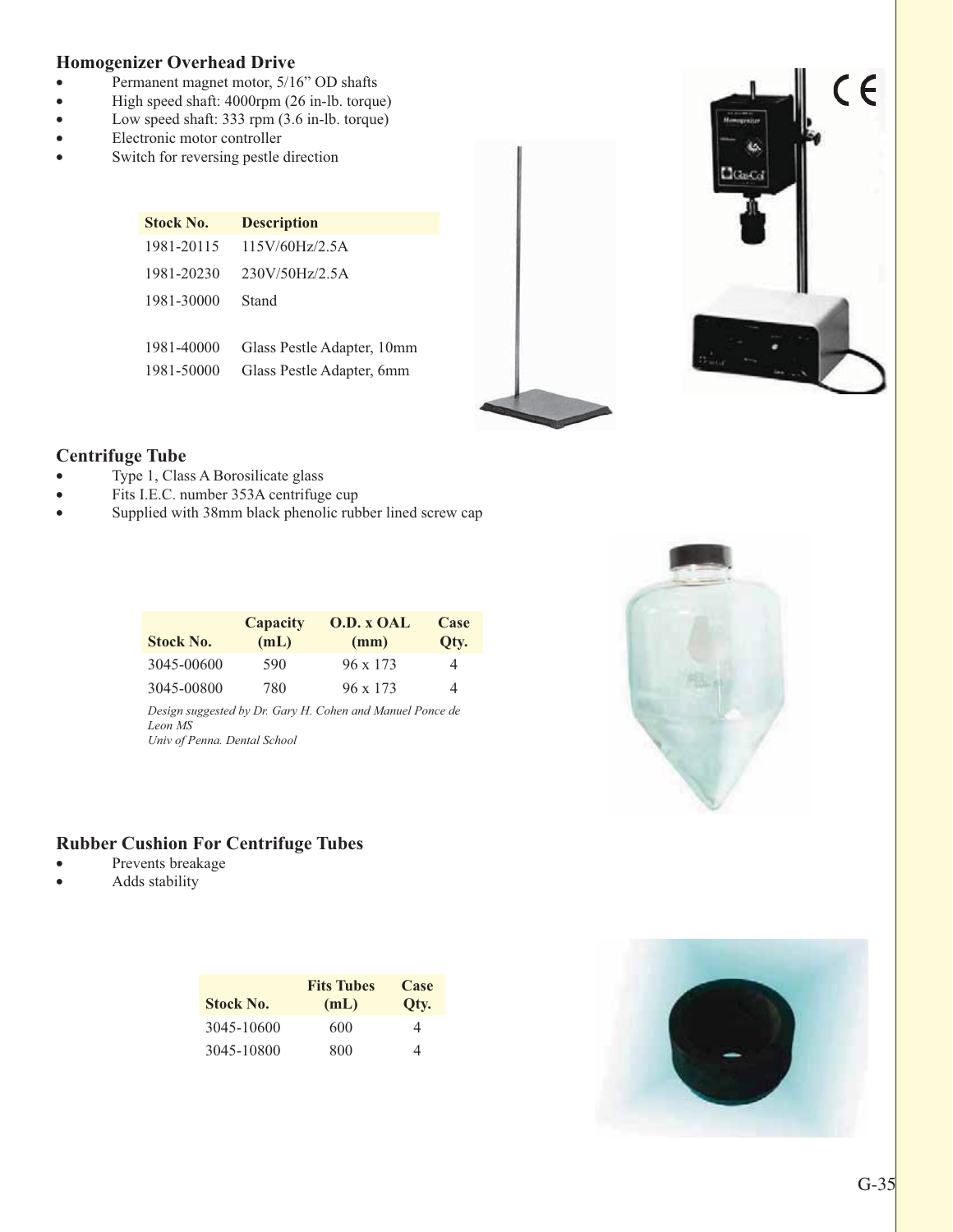#### **COLOR CODE ORDERING INFORMATION FOR CULTURE TUBES**

*Colors available: white, blue, green, red, black, yellow, orange, and brown. When ordering color coding, use the regular stock number shown and specify color desired. For example, if you need 16 x 150 Screw Cap Culture Tubes that are color coded blue, order 2012-16150-Blue. Orders for color coding are subject to 5% over or under runs.*

*Minimum order for color coding - two (2) cases of same (1) color. A nominal fee will be charged per tube.*

#### **Disposable Plain Top Culture Tube, Round Bottom**

- Flint Glass #2 wall weight
- v Accepts Bellco Stainless Steel & KAP-UTS™ Closures



| <b>Stock No.</b> | <b>OD</b> x <b>OAL</b> (mm) Closure (mm) |    | Case Oty. |
|------------------|------------------------------------------|----|-----------|
| 2010-25100       | $25 \times 100$                          | 25 | 144       |
| 2010-25150       | $25 \times 150$                          | 25 | 144       |
| 2010-25200       | $25 \times 200$                          | 25 | 144       |

*For Disposable KAP-UTSTM Closures, see page G-10 For Stainless Steel Closures, see page G-9*

#### **Plain Top Culture Tube, Round Bottom**

- Borosilicate glass
- Accepts Bellco Stainless Steel & KAP-UTS™ Closures

| <b>Stock No.</b> | <b>OD</b> x <b>OAL</b> (mm) <b>Closure (mm)</b> |    | Case Oty. |
|------------------|-------------------------------------------------|----|-----------|
| 2011-13100       | $13 \times 100$                                 | 13 | 288       |
| 2011-16125       | $16 \times 125$                                 | 16 | 144       |
| 2011-18150       | $18 \times 150$                                 | 18 | 144       |
| 2011-25150       | $25 \times 150$                                 | 25 | 72        |
| 2111-38200       | $38 \times 200$                                 | 38 | 36        |

*For Disposable KAP-UTSTM Closures, see page G-10 For Stainless Steel Closures, see page G-9*

#### **Screw Cap Culture Tube, Round Bottom**

- Manufactured from borosilicate glass
- Includes long skirted black phenolic screw cap with white rubber liner

| <b>Stock No.</b> | <b>OD</b> x <b>OAL</b> (mm)                                                                                | <b>Closure</b> | Case Oty. |
|------------------|------------------------------------------------------------------------------------------------------------|----------------|-----------|
| 2012-13100       | $13 \times 100$                                                                                            | $13 - 415$     | 144       |
| 2012-16150       | $16 \times 150$                                                                                            | 15-415         | 144       |
| 2112-38200       | $38 \times 200$                                                                                            | 38-415         | 36        |
|                  | $F_{1}, \ldots, H_{M}$ , $\ldots$ , $\ldots$ , $G_{i}$ , $L M_{i}$ , $L \cdot 2020$ , $\ldots$ , $C_{i}$ 0 |                |           |





#### **Gas Fermentation Tube, Round Bottom**

- Tubes are inverted in bottom of larger tube for collection of gases
- Disposable standard flint glass with 1.15mm wall

| <b>Stock No.</b> | OD x OAL (mm) | Case Oty. |
|------------------|---------------|-----------|
| 2040-08029       | 8 x 29        | 144       |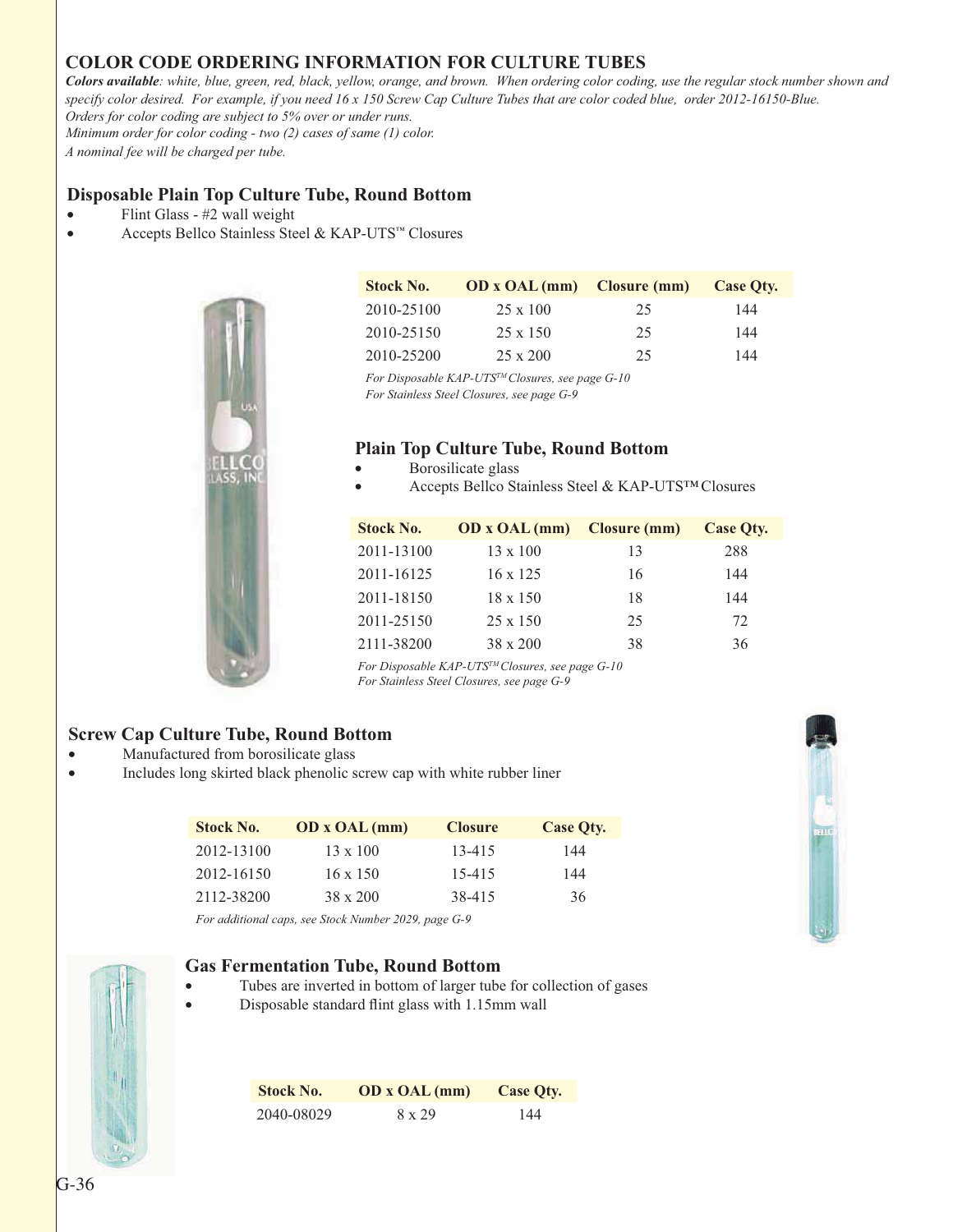#### 1-800-257-7043 **1-800-257-7043**

#### **Hungate Type Anaerobic Culture Tube**

The Hungate Anaerobic Culture Tube was developed for growing and maintaining anaerobic bacteria and culture conditions. The technique is simple:

- 1. Exclude oxygen by flushing the tube with the desired gas
- 2. Add 4.5mL of pre-reduced anaerobic agar medium into tube
- 3. Seal the tube with the butyl rubber stopper and screw cap and autoclave
- 4. Inoculate with a syringe
- 5. Incubate in water bath

#### **Hungate Culture Tube**

- Gas tight tube designed for maintaining anaerobic culture conditions
- Method of Hungate et.al, utilizes syringe methods for anaerobiosis
- Anaerobic culture tubes contain three autoclavable parts:
	- a) screw cap with a 9mm opening,
		- b) flange type gas impermeable black butyl rubber stopper
		- c) disposable screw cap culture tube

| <b>Stock No.</b>  | <b>Description</b>    | Size (mm)       | Case Oty. |
|-------------------|-----------------------|-----------------|-----------|
| 2047-16125        | Hungate Tube Complete | $16 \times 125$ | 250       |
| <b>Components</b> |                       |                 |           |
| 2047-16000        | Screw Cap Only        | 15              | 250       |
| 2047-11600        | Septum Stopper Only   | 13              | 250       |
| 2047-00125        | Hungate Tube Only     | $16 \times 125$ | 250       |





- Designed for use with roller culture tubes
- Stainless steel construction
- Spring clip prevents tubes from moving in rack
- Spot-welded to ensure rigidity and durability

|                  | <b>Tube Size</b> |
|------------------|------------------|
| <b>Stock No.</b> | (mm)             |
| 2028-16064       | 16               |

#### **Anaerobic Culture Tube with Aluminum Seal**

- v Gas tight tube designed for maintaining anaerobic conditions
- Useful for studies involving methane-producing bacteria
- Gas impermeable, blue butyl rubber septum type stopper
- Manufactured from borosilicate glass

| <b>Stock No.</b>   | <b>Description</b>          | Size (mm)       | <b>Case Qty.</b> |
|--------------------|-----------------------------|-----------------|------------------|
| 2048-18150         | Aluminum Seal Tube Complete | $18 \times 150$ | 100              |
| <b>Components</b>  |                             |                 |                  |
| 2048-11800         | Septum Stopper              | 20              | 100              |
| 2048-00150         | Aluminum Seal Tube          | $18 \times 150$ | 100              |
| <b>Accessories</b> |                             |                 |                  |
| 2048-11020         | Aluminum Seal               | 20              | 1000             |
| 2048-10020         | Seal Crimper                | 20              |                  |

*Racks for use with this tube, see Stock Number 2027, page G-39*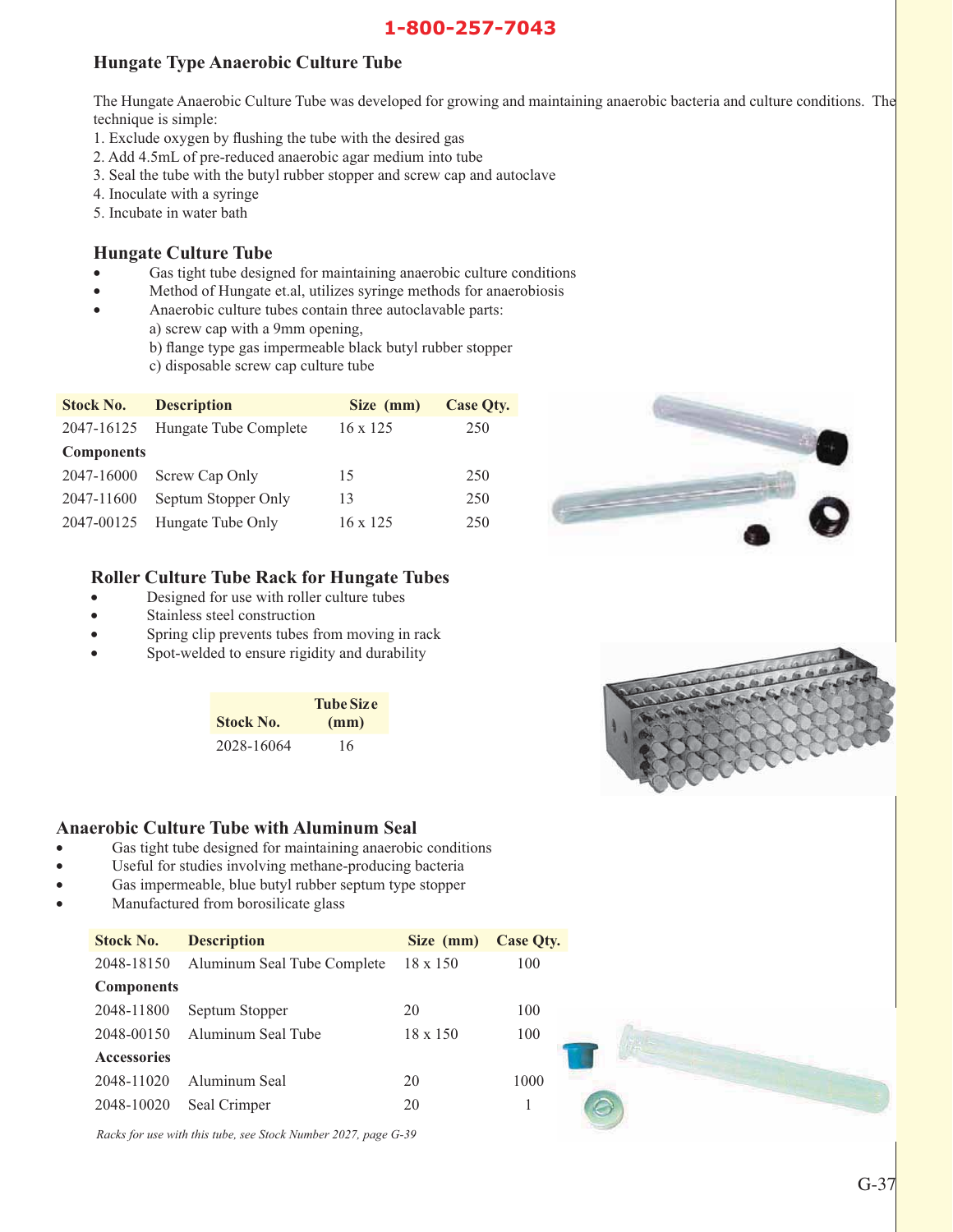**LEIGHTON CULTURE TUBES** are useful for the study of pathogenic effects of viruses on cells as well as sponge matrix cultures and nutritional studies. Use cover slips for preparing explant tissue cultures with Leighton Culture Tubes.

#### **Short Style Leighton Type Tissue Culture Tube**

- Borosilicate glass
- v Extra long working area yet short overall length promotes convenient handling
- Short neck allows easy entry and removal of cover slips
- Fits Bellco Self-Locking Racks
- Packed 36 per case



#### **Screw Cap Short Style Leighton Type Tissue Culture Tube**

- Borosilicate glass
- Includes long skirted screw cap with nontoxic, white rubber liner
- v Extra long working area yet short overall length for convenient handling
- Short neck provides easy entry and removal of cover slips
- Fits Bellco Self-Locking Racks



| <b>Stock No.</b> |                 | Tube Size (mm) Window Size (mm) | <b>Coverslip Size (mm)</b>                             | <b>Screw Cap Case Oty.</b> |    |
|------------------|-----------------|---------------------------------|--------------------------------------------------------|----------------------------|----|
| 1904-16095       | $16 \times 93$  | $11 \times 55$                  | $9 \times 22.9 \times 35.9 \times 50$                  | 15-415                     | 36 |
| 1904-19105       | $19 \times 105$ | $14 \times 55$                  | $10.5 \times 22$ , $10.5 \times 35$ , $10.5 \times 50$ | 18-415                     | 36 |

*For coverslips, see Stock Number 1916, page G-14 For screw caps, see Stock Number 2029, page G-9 For stainless steel rack, see Stock Number 1917-00016. Page G-39*

#### **Plain Top Leighton Type Tissue Culture Tube**

- Borosilicate glass
- White marking area provided
- Fits Bellco Self-Locking Racks
- Packed 36 per case



| Stock No.      |                 |                | Tube Size (mm) Window Size (mm) Coverslip Size (mm) Stopper Size |  |
|----------------|-----------------|----------------|------------------------------------------------------------------|--|
| $1906 - 16150$ | $16 \times 150$ | $11 \times 37$ | $10.5x22$ or $10.5x35$                                           |  |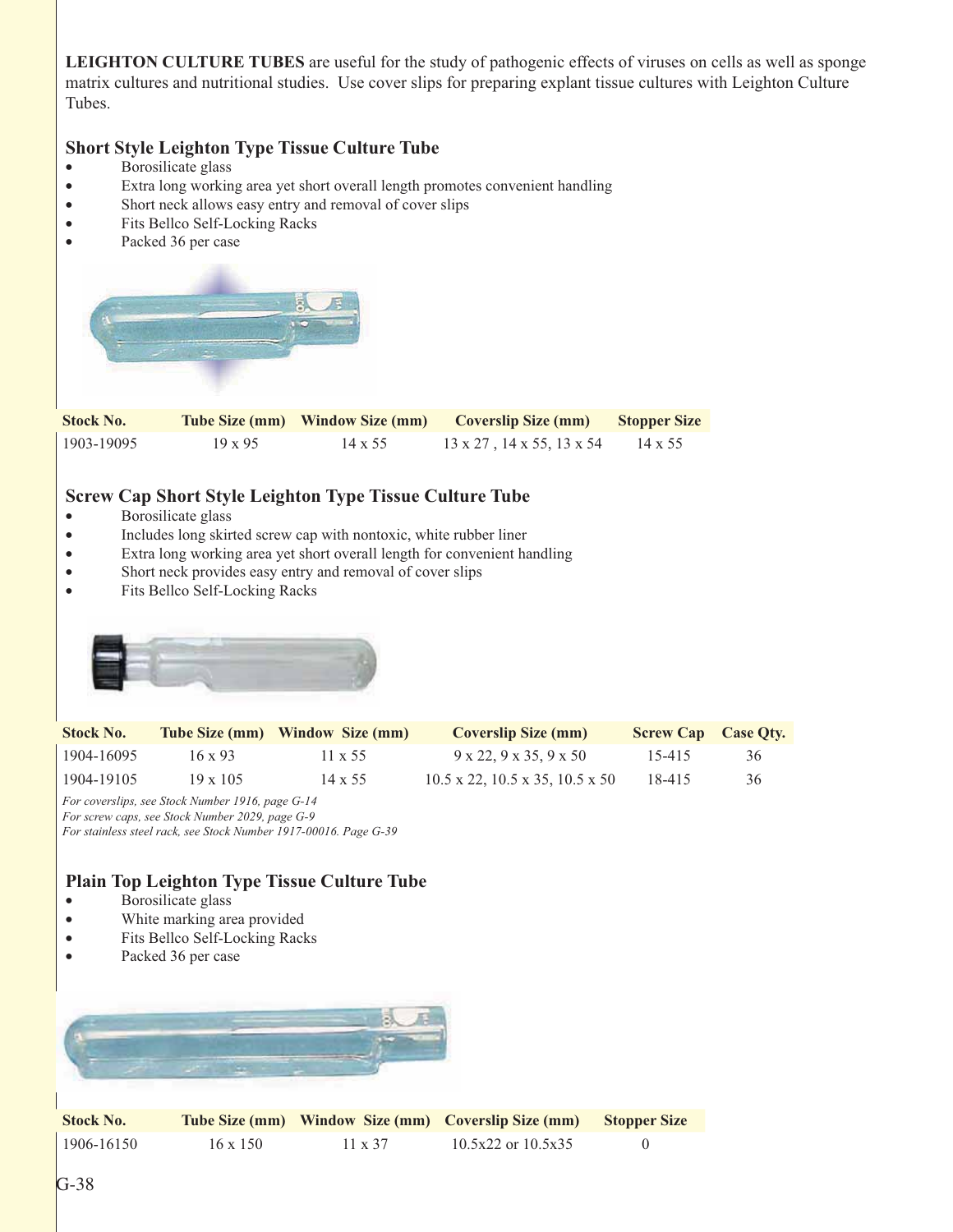#### **Screw Cap Leighton Type Tissue Culture Tube**

- Borosilicate glass
- White marking area provided
- v Includes long skirted screw cap with nontoxic, white rubber liner
- Fit Bellco Self-Locking Racks
- Packed 36 per case



| <b>Stock No.</b> |                 |                | Tube Size (mm) Window Size (mm) Coverslip Size (mm) Screw Cap |        |
|------------------|-----------------|----------------|---------------------------------------------------------------|--------|
| 1908-16125       | $16 \times 125$ | $11 \times 37$ | $9 \times 22.9 \times 35$                                     | 15-415 |

*For coverslips, see Stock Number 1916, page G-14 For screw caps, see Stock Number 2029, page G-9 For stainless steel rack, see Stock Number 1917-00016. Page G-39*

#### **Leighton Self Locking Tube Rack**

- For Leighton type tissue culture tubes
- Hinged front of rack locks tubes into position

| <b>Stock No.</b> | <b>For Tube</b><br>Lengths (mm) | <b>Tubes Per Rack</b> |
|------------------|---------------------------------|-----------------------|
| 1917-16000       | 83 to 93                        | 36                    |
| 1917-00016       | 125 to $150$                    | 36                    |



#### **Stainless Steel Culture Tube Racks**

- Will not rust or deteriorate in water baths or CO<sub>2</sub> atmospheres.
- Available in a variety of configurations for all popular tube sizes.

| <b>Stock No.</b> | <b>Tube Size (mm)</b> | <b>Tubes/Rack</b> | <b>Approx. Size (mm) WxDxH</b> |  |
|------------------|-----------------------|-------------------|--------------------------------|--|
| 2027-13012       | 13                    | 12                | $70 \times 60 \times 50$       |  |
| 2027-13040       | 13                    | 40                | 165 x 70 x 55                  |  |
| 2027-13072       | 13                    | 72                | 200 x 105 x 55                 |  |
| 2027-13090       | 13                    | 90                | 230 x 125 x 60                 |  |
| 2027-16024       | 16                    | 24                | 125 x 85 x 80                  |  |
| 2027-16040       | 16                    | 40                | 200 x 85 x 80                  |  |
| 2027-16048       | 16                    | 48                | 235 x 85 x 80                  |  |
| 2027-16072       | 16                    | 72                | 235 x 120 x 80                 |  |
| 2027-16090       | 16                    | 90                | 295 x 120 x 80                 |  |
| 2027-16120       | 16                    | 120               | 235 x 195 x 80                 |  |
| 2027-16150       | 16                    | 150               | 485 x 125 x 80                 |  |
| 2027-18024       | 18                    | 24                | 140 x 95 x 80                  |  |
| 2027-18040       | 18                    | 40                | 230 x 95 x 95                  |  |
| 2027-18072       | 18                    | 72                | 275 x 150 x 80                 |  |
| 2027-20012       | 20 to 22              | 12                | 115 x 105 x 85                 |  |
| 2027-20040       | 20 to 22              | 40                | 260 x 105 x 80                 |  |
| 2027-20048       | 20 to 22              | 48                | 210 x 160 x 90                 |  |
| 2027-25012       | 25                    | 12                | 125 x 95 x 105                 |  |
| 2027-25036       | 25                    | 36                | 270 x 125 x 105                |  |
| 2027-25040       | 25                    | 40                | 300 x 125 x 105                |  |
| 2027-25072       | 25                    | 72                | 340 x 180 x 105                |  |
| 2027-25410       | 25                    | 40                | 300 x 125 x 55                 |  |
| 2027-38012       | 38                    | 12                | 175 x 130 x 130                |  |
| 2027-38024       | 38                    | 24                | 255 x 175 x 130                |  |
| 2027-38040       | 38                    | 40                | 410 x 175 x 130                |  |
| 2027-38206       | 38                    | 12                | 255 x 88 x 130                 |  |